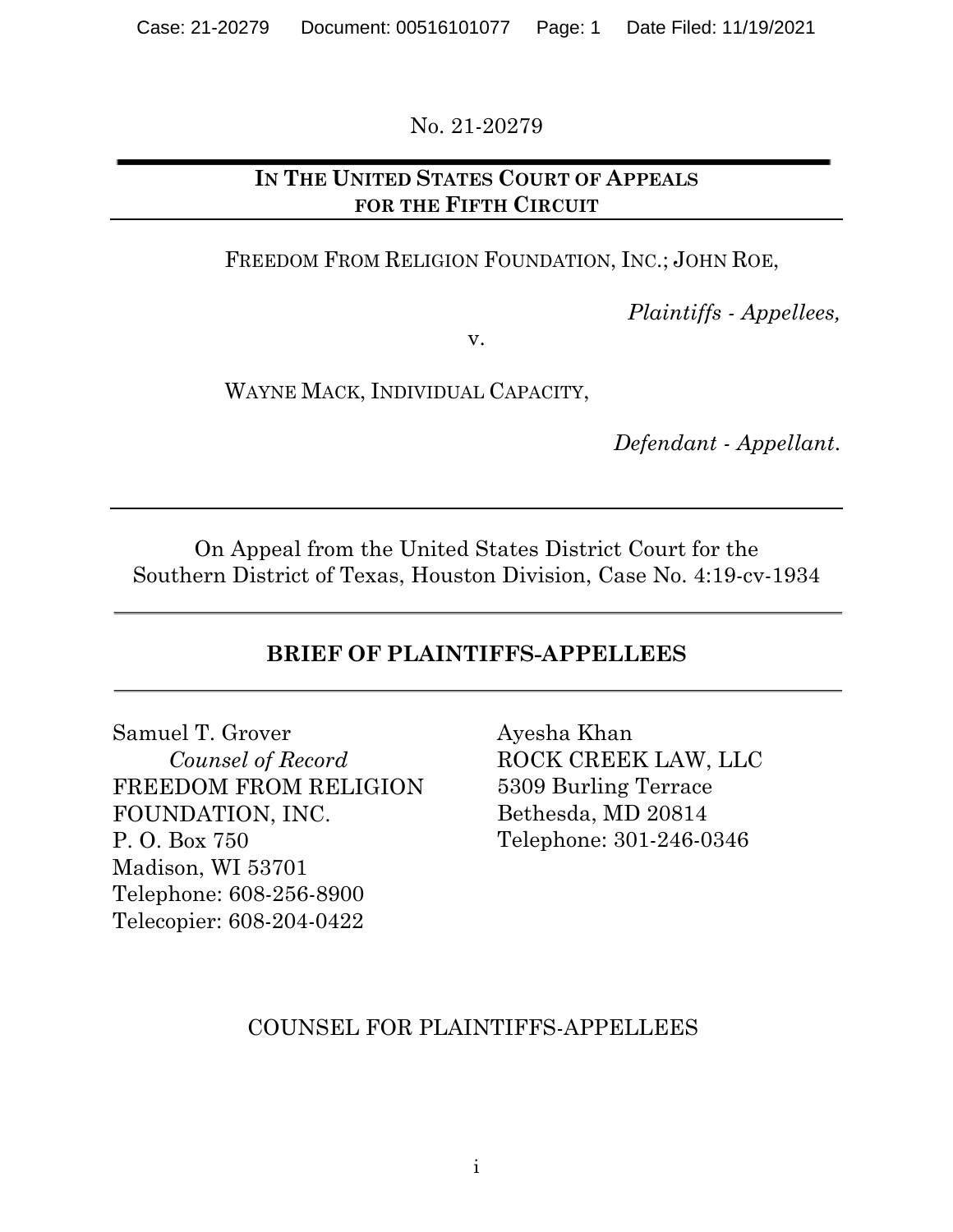## **CERTIFICATE OF INTERESTED PERSONS**

## No. 21-20279, *Freedom from Religion Foundation, Inc.; John Roe v. Wayne Mack, in his Individual Capacity*

The undersigned counsel of record certifies that the following listed persons and entities as described in the fourth sentence of Rule 28.2.1 have an interest in the outcome of this case. These representations are made in order that the judges of this court may evaluate possible disqualification or recusal.

| Defendant-               | <b>Counsel for Defendant-Appellant</b> |
|--------------------------|----------------------------------------|
| Appellant                |                                        |
| Judge Wayne Mack,        | Allyson N. Ho                          |
| in his individual        | Bradley G. Hubbard                     |
| capacity                 | <b>Matthew Scorio</b>                  |
|                          | Elizabeth A. Kiernan                   |
|                          | GIBSON, DUNN & CRUTCHER LLP            |
|                          | 2001 Ross Avenue, Suite 2100           |
|                          | Dallas, Texas 75201                    |
|                          |                                        |
|                          | Katherine L. Montoya                   |
|                          | GIBSON, DUNN & CRUTCHER LLP            |
|                          | 1050 Connecticut Avenue,               |
|                          | N.W. Washington, D.C. 20036            |
|                          |                                        |
|                          | Kelly J. Shackelford                   |
|                          | Hiram S. Sasser, III                   |
|                          | Justin Butterfield                     |
|                          | Jeremiah G. Dys                        |
|                          | FIRST LIBERTY INSTITUTE                |
|                          | 2001 West Plano Parkway, Suite 1600    |
|                          | Plano, Texas 75075                     |
| Defendant                | <b>Counsel for the State of Texas</b>  |
| Judge Wayne Mack,        | Ken Paxton                             |
| in his official capacity | <b>Brent Webster</b>                   |
| on behalf of the State   | Grant Dorfman                          |
| of Texas                 | <b>Shawn Cowles</b>                    |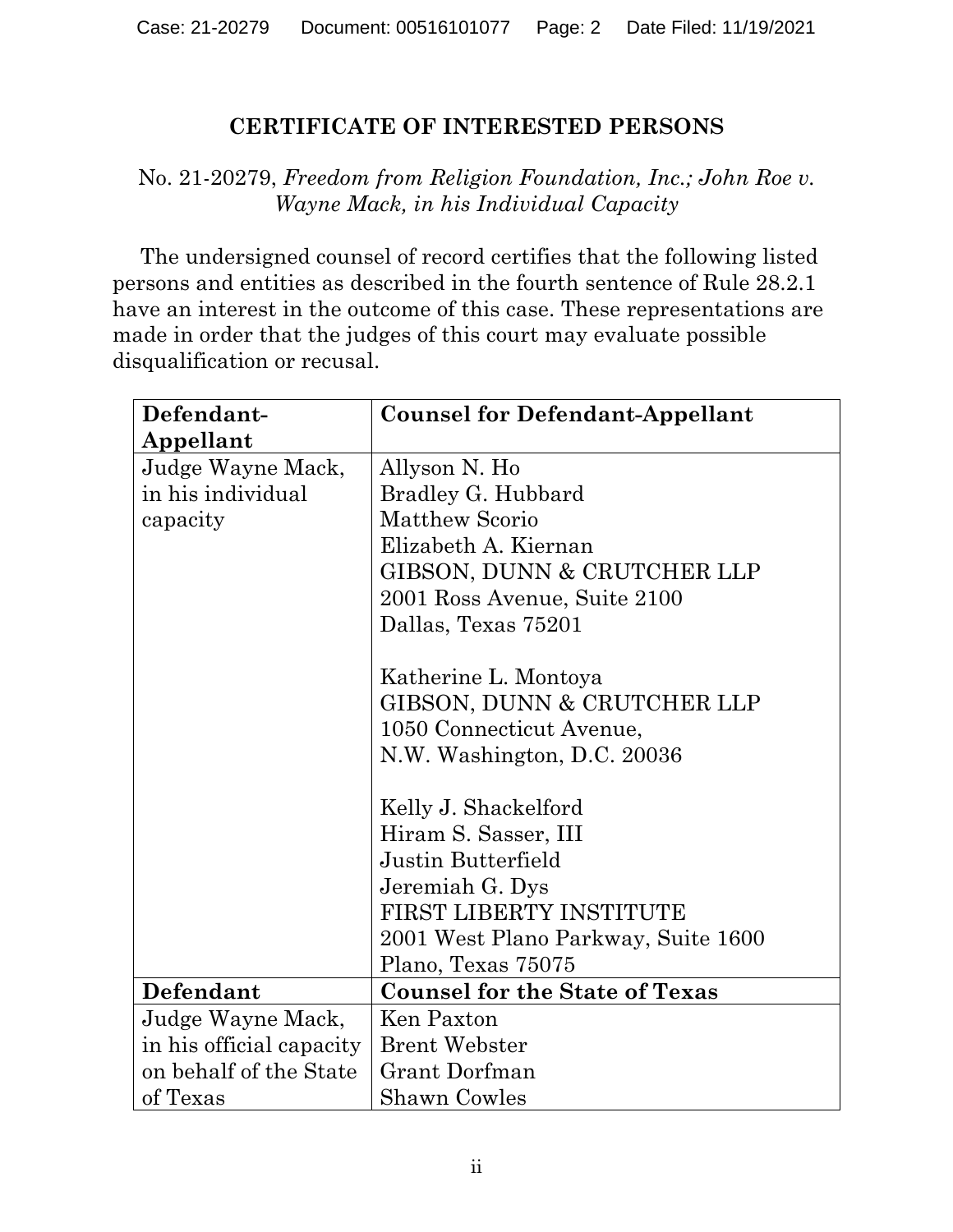|                      | Thomas A. Albright                      |
|----------------------|-----------------------------------------|
|                      | Christopher D. Hilton                   |
|                      |                                         |
|                      | <b>STATE OF TEXAS</b>                   |
|                      | P.O. Box 12548, Capitol Station         |
|                      | Austin, Texas 78711                     |
| Plaintiffs-          | <b>Counsel for Plaintiffs-Appellees</b> |
| Appellees            |                                         |
| Freedom From         | Samuel T. Grover                        |
| Religion Foundation, | Elizabeth Cavell                        |
| Inc.                 | Patrick Elliott                         |
|                      | <b>FREEDOM FROM RELIGION</b>            |
| John Roe             | FOUNDATION, INC.                        |
|                      | P.O. Box 750                            |
|                      | Madison, WI 53701                       |
|                      |                                         |
|                      | Ayesha Khan                             |
|                      | ROCK CREEK LAW, LLC                     |
|                      | 5309 Burling Terrace                    |
|                      | Bethesda, Maryland 20814                |

Respectfully submitted,

*/s/ Samuel T. Grover* 

SAMUEL T. GROVER *Counsel of Record for Plaintiffs-Appellees*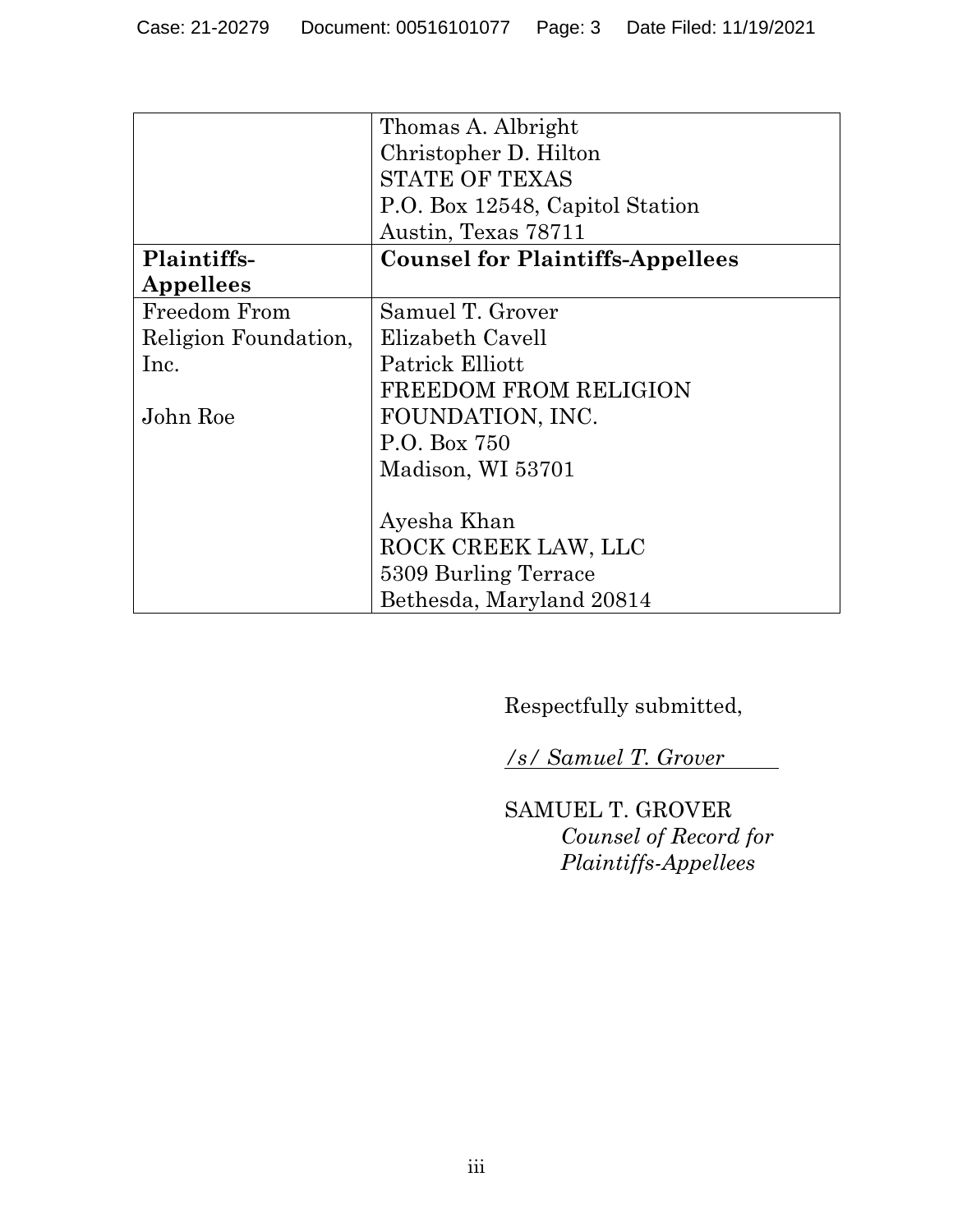## **STATEMENT REGARDING ORAL ARGUMENT**

The Appellees respectfully request oral argument, which they believe would be helpful to the Court in understanding the complex factual and legal issues that are stake in this appeal.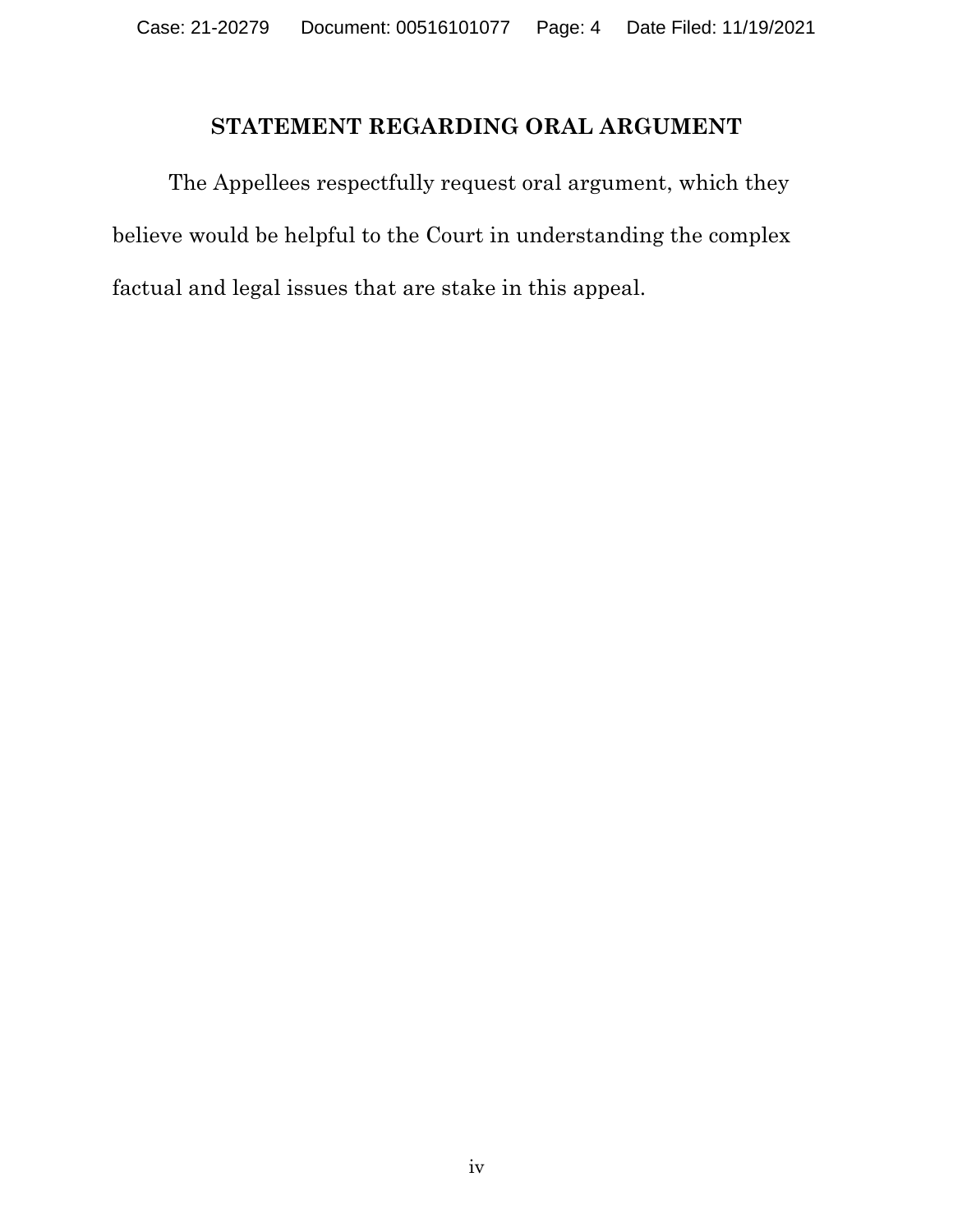## **TABLE OF CONTENTS**

| Page                                                             |
|------------------------------------------------------------------|
|                                                                  |
|                                                                  |
|                                                                  |
|                                                                  |
|                                                                  |
|                                                                  |
|                                                                  |
| Judge Mack's Self-Proclaimed Crusade to Spread the Gospel2       |
|                                                                  |
|                                                                  |
|                                                                  |
| Involvement of the State Commission and Attorney General10       |
| Judge Mack's Use of His Office for Other Religious Activities 13 |
|                                                                  |
| Proceedings Against the Individual-Capacity Defendant 15         |
| Proceedings Against the Official-Capacity Defendant16            |
|                                                                  |
|                                                                  |
|                                                                  |
| Argument                                                         |
|                                                                  |
| II. Judge Mack's Practice Runs Afoul of the Test Adopted in      |
| .27                                                              |
| A. There is No Evidence that Founding-Era Courtrooms             |
| Opened Daily Sessions with Prayer or that the Framers            |
|                                                                  |
| B. There Is No Evidence That the Practice of Daily               |
| Courtroom Prayer Has Continued "Virtually"                       |
|                                                                  |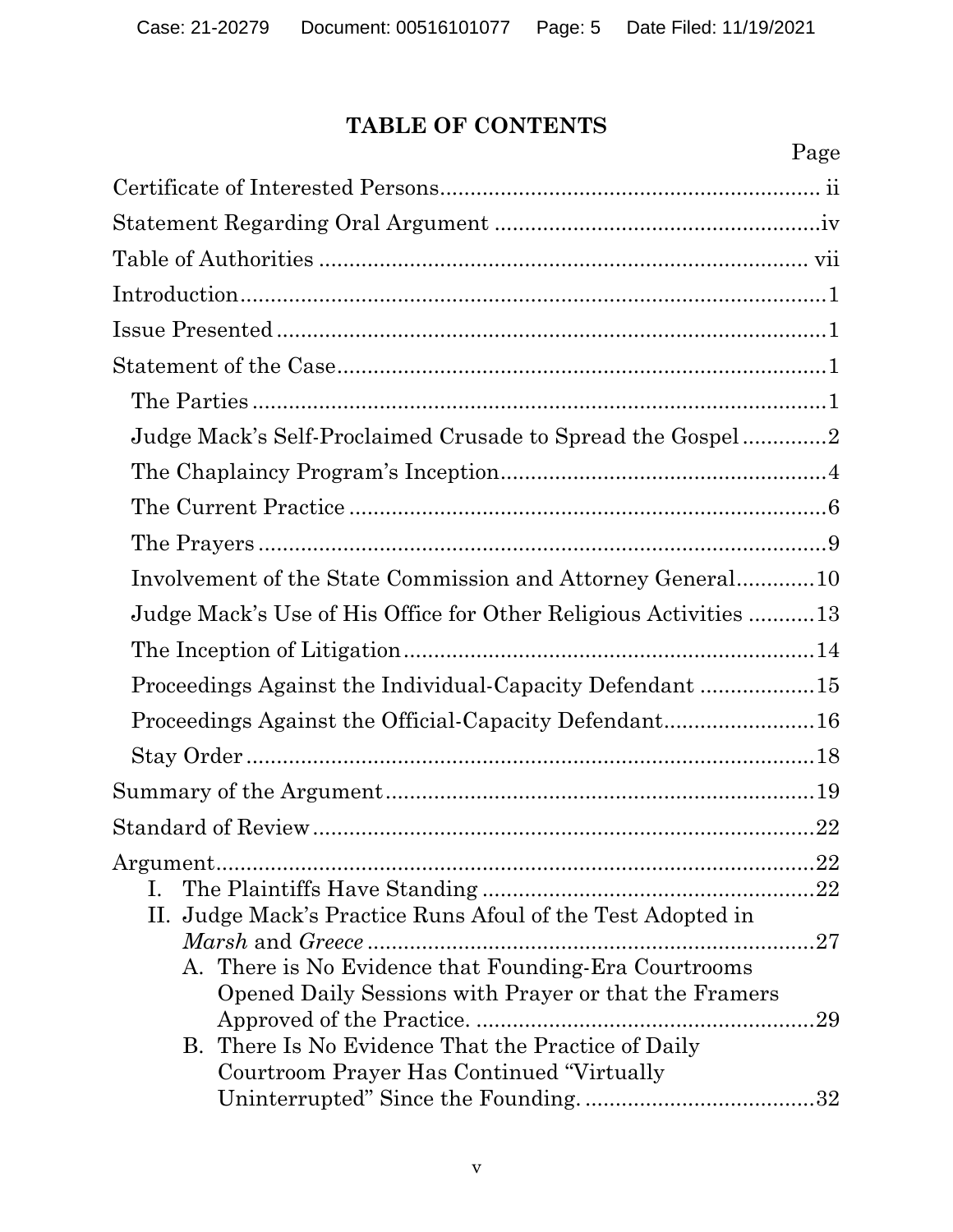| C. The Court Should Reject Judge Mack's Invitation to                |  |
|----------------------------------------------------------------------|--|
| Interpret <i>Greece</i> to Authorize Prayers at All "Government"     |  |
|                                                                      |  |
| D. Judge Mack's Courtroom-Prayer Practice Is Coercive in a           |  |
|                                                                      |  |
| i. Unlike legislative sessions, courtrooms are inherently            |  |
| coercive, as a majority of the <i>Greece</i> Justices                |  |
|                                                                      |  |
| The other factors on which the <i>Greece</i> plurality relied<br>ii. |  |
|                                                                      |  |
| iii. The dynamics in Judge Mack's courtroom exacerbate               |  |
| the coercive pressures faced by audience members56                   |  |
| III. Judge Mack's Practice Violates the Traditional                  |  |
|                                                                      |  |
| A. Judge Mack's Courtroom-Prayer Practice Was and Is                 |  |
|                                                                      |  |
| B. Judge Mack's Courtroom-Prayer Practice Has a Primarily            |  |
|                                                                      |  |
|                                                                      |  |
|                                                                      |  |
|                                                                      |  |
|                                                                      |  |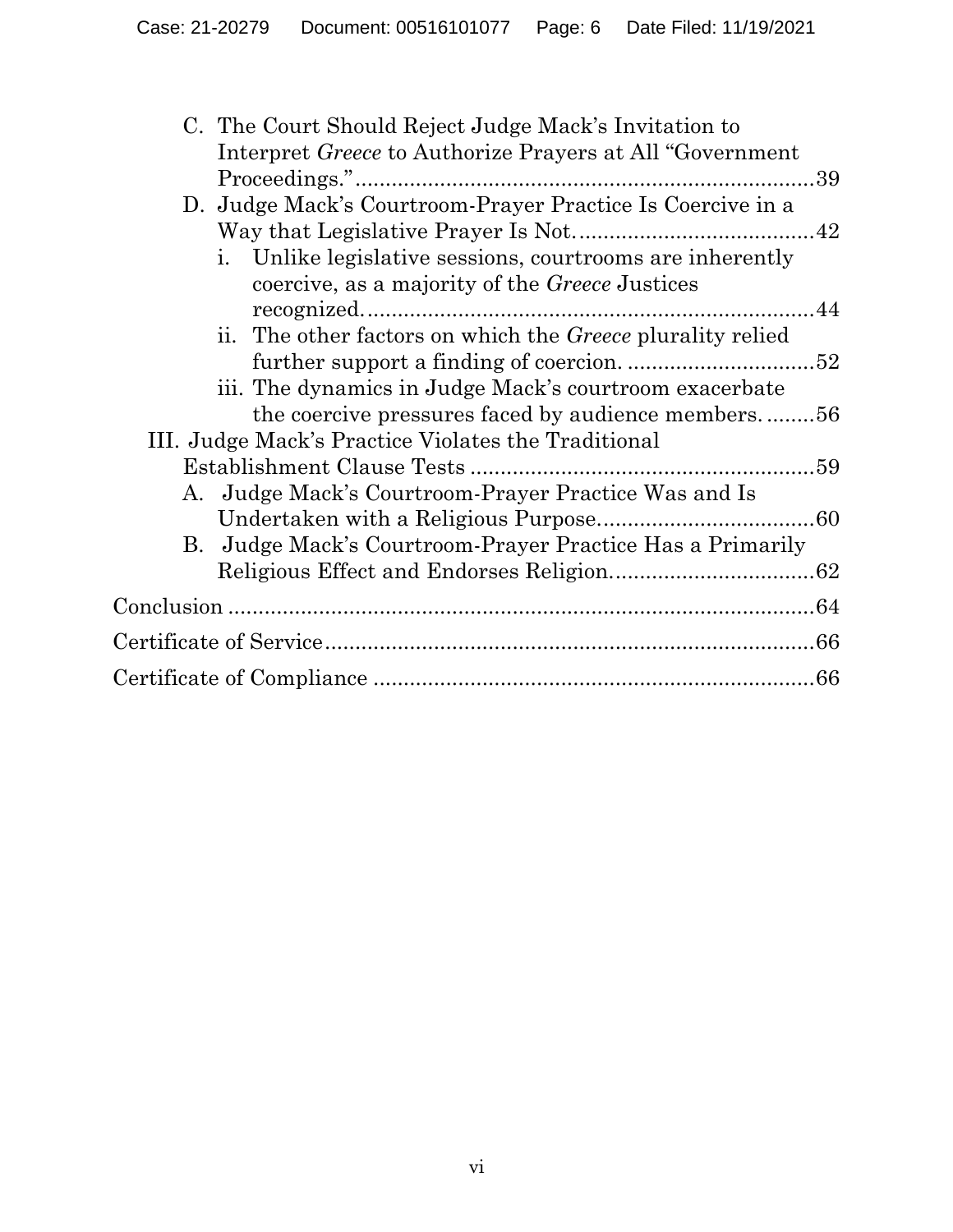## **TABLE OF AUTHORITIES**

| <b>Cases</b>                                               | Page(s) |
|------------------------------------------------------------|---------|
| Adland v. Russ,                                            |         |
| Am. Humanist Ass'n v. McCarty,                             |         |
| Am. Civil Liberties Union of Ohio Found., Inc. v. DeWeese, |         |
| Arizonans for Official English v. Arizona,                 |         |
| Barber v. Bryant,                                          |         |
| Brown v. Beto,                                             |         |
| Bunton v. Quarterman,                                      |         |
| Carbalan v. Vaughn,                                        |         |
| Chambers v. Marsh,                                         |         |
| Cimino v. Raymark Indus., Inc.,                            |         |
| City of Los Angeles v. Lyons,                              |         |
| Clanton v. Harris Cty.,                                    |         |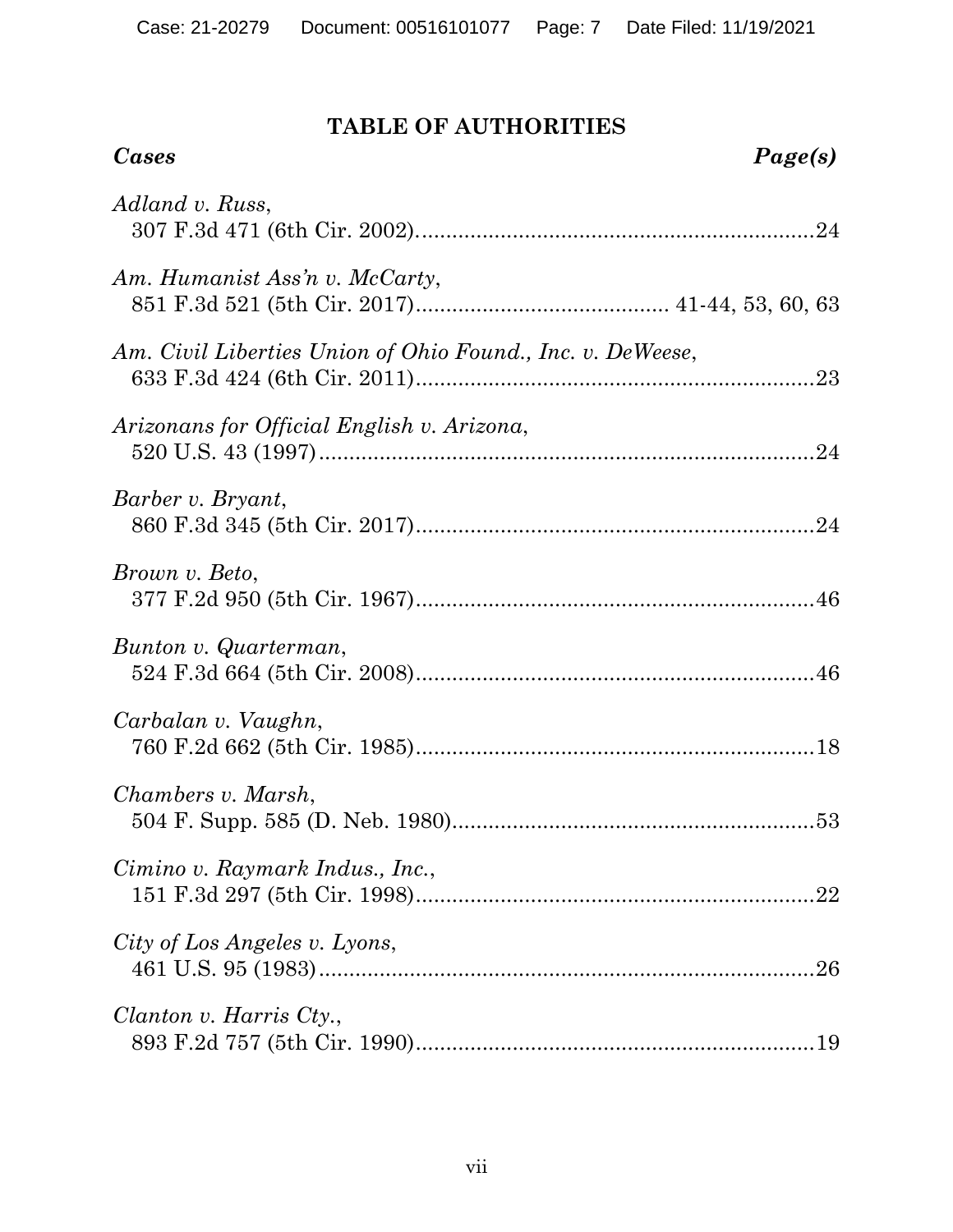| Clark v. Tarrant Cty.,                         |
|------------------------------------------------|
| Croft v. Perry,                                |
| Davis v. Tarrant Cty.,                         |
| Doe ex rel. Doe v. Beaumont Indep. Sch. Dist., |
| Doe v. Madison School District No. 321,        |
| Doe v. Sch. Bd. of Ouachita Par.,              |
| Doe v. Tangipahoa Parish School Board,         |
| Eggar v. City of Livingston,                   |
| Elksnis v. Gilligan,                           |
| Ex Parte Young,                                |
| Familias Unidas v. Briscoe,                    |
| FFRF v. Mack,                                  |
| FFRF v. New Kensington Arnold Sch. Dist.,      |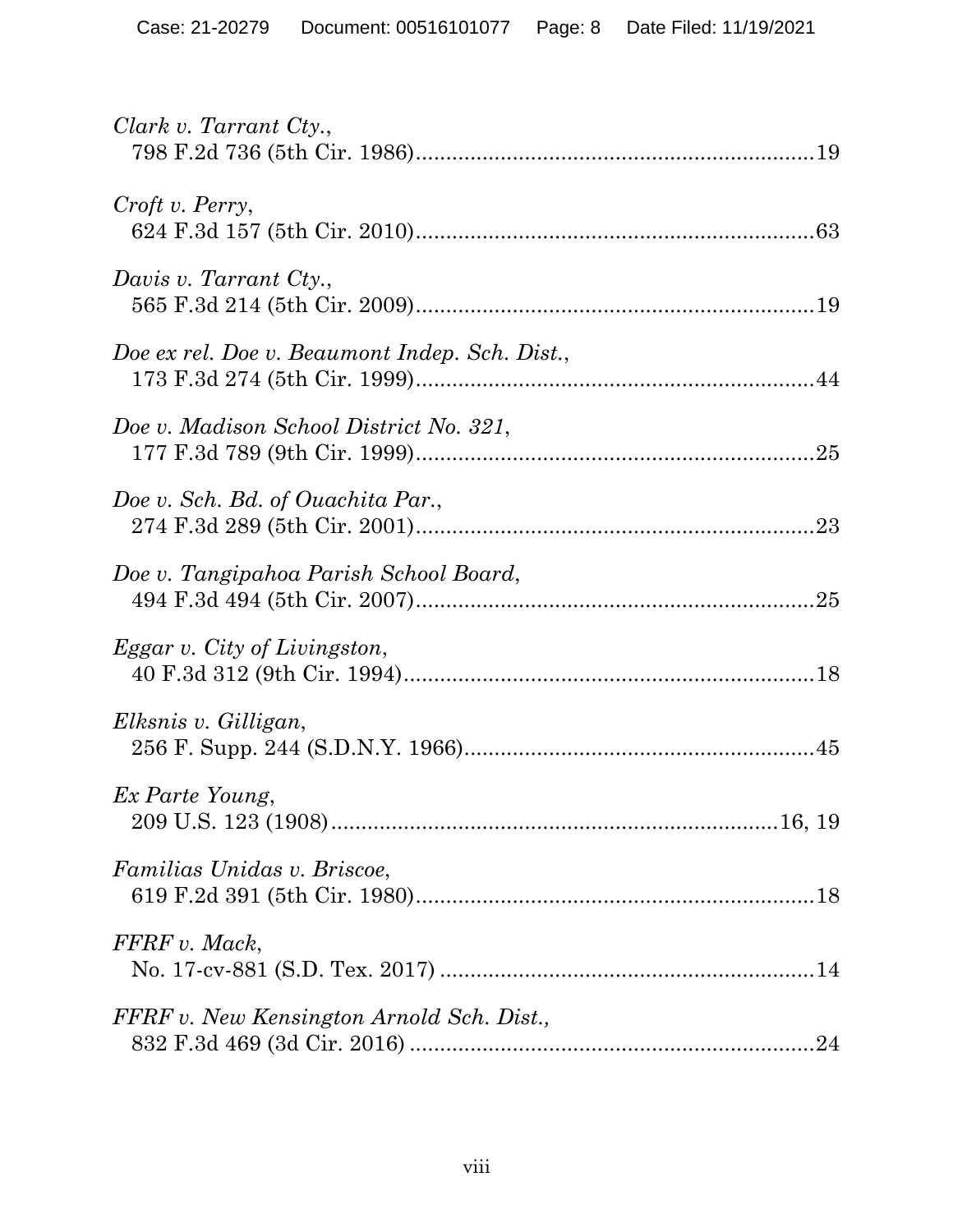| Frank v. Blackburn,                        |
|--------------------------------------------|
| Freiler v. Tangipahoa Parish Bd. of Educ., |
| Garcia Guevara v. City of Haltom City,     |
| Glassroth v. Moore,                        |
| Hamill v. Wright,                          |
| Johnson v. Moore,                          |
| Jones v. Clear Creek Indep. Sch. Dist.,    |
| Kerr v. Farrey,                            |
| Krueger v. Reimer,                         |
| Lee v. Weisman,                            |
| Littlefield v. Forney Indep. Sch. Dist.,   |
| Lund v. Rowan Cty.,                        |
| Marsh v. Chambers,                         |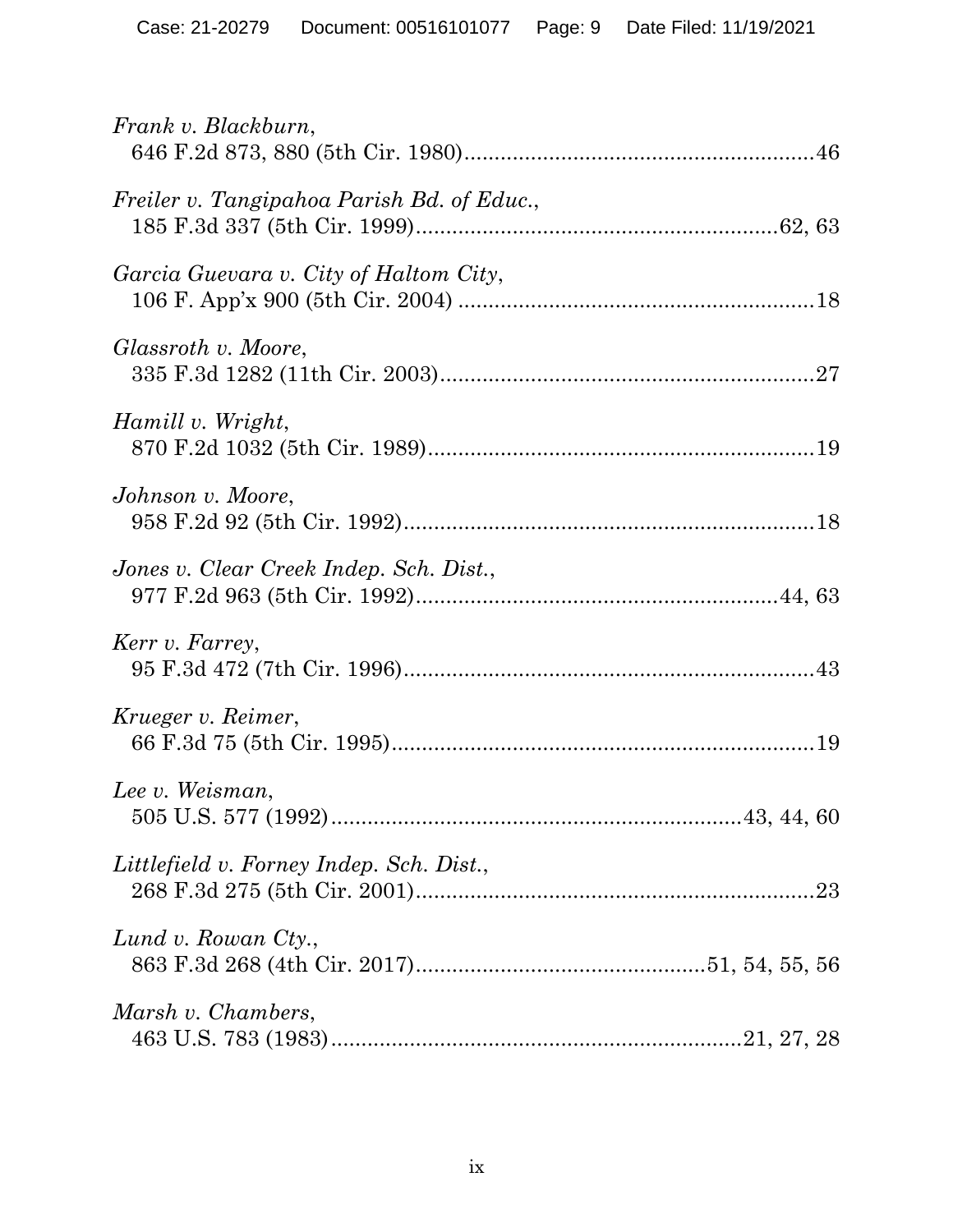| McCreary Cty. v. Am. Civil Liberties Union of Ky.,    |  |
|-------------------------------------------------------|--|
| Murray v. City of Austin,                             |  |
| N.C. Civil Liberties Union Legal Found. v. Constangy, |  |
| Offutt v. United States,                              |  |
| Quercia v. United States,                             |  |
| Santa Fe Indep. Sch. Dist. v. Doe,                    |  |
| Sch. Dist. of Abington Twp. v. Schempp,               |  |
| Serafine v. Crump,                                    |  |
| Society of Separationist, Inc. v. Herman,             |  |
| Staley v. Harris County,                              |  |
| Starr v. United States,                               |  |
| Stone v. Graham,                                      |  |
| Suhre v. Haywood Cty.,                                |  |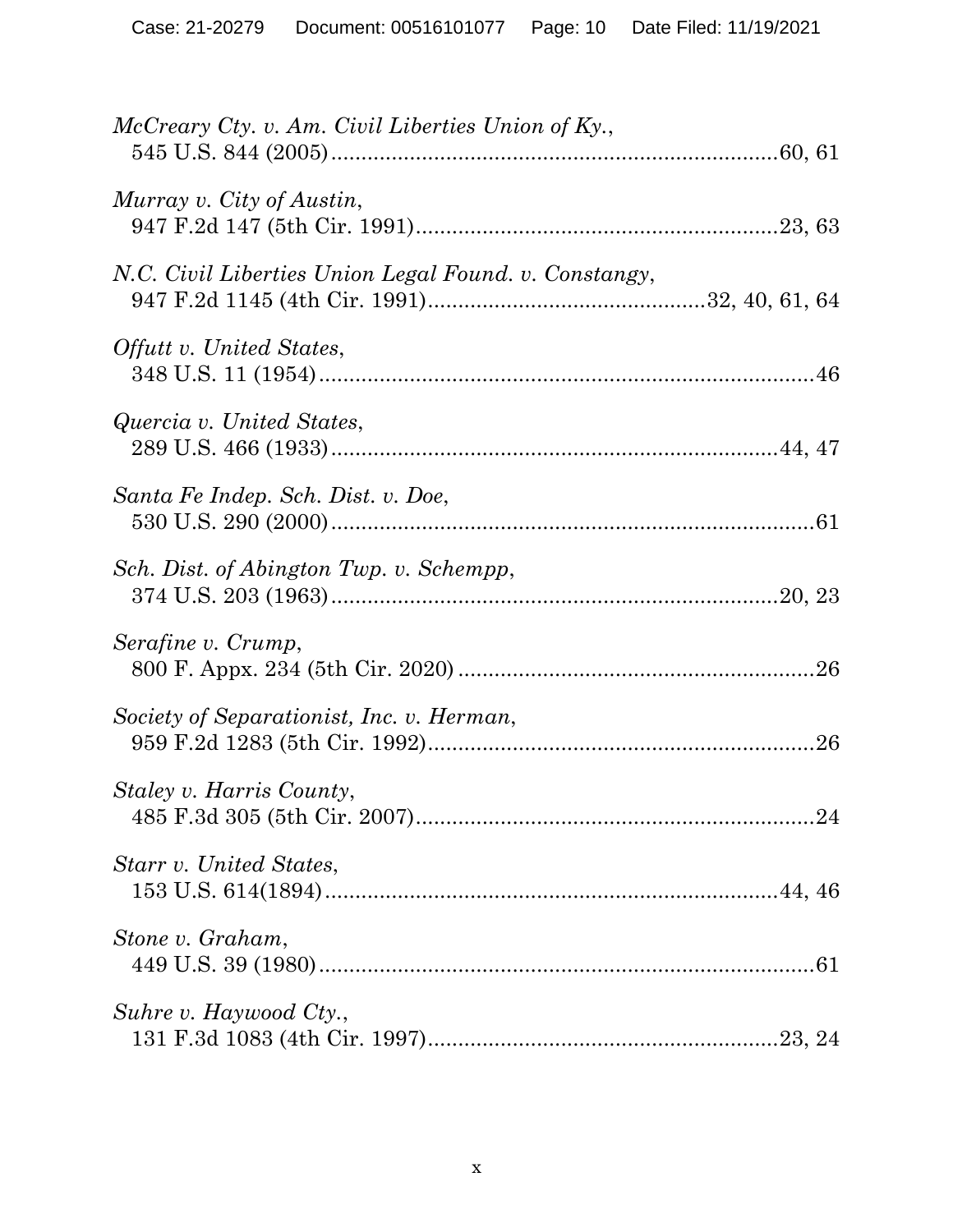| Town of Greece v. Galloway,                                                                |
|--------------------------------------------------------------------------------------------|
| <i>Travelers Ins. Co. v. Ryan,</i>                                                         |
| United States v. Adams,                                                                    |
| United States v. Bakker,                                                                   |
| United States v. Dillon,                                                                   |
| United States v. Dopf,                                                                     |
| United States v. Fischer,                                                                  |
| Valley Forge Christian College v. Ams. United for Separation of Church<br>$&$ State, Inc., |
| <i>Wallace v. Jaffree,</i>                                                                 |
| Will v. Mich. Dep't of State Police,                                                       |
|                                                                                            |

# **Other**

| Notes of the Advisory Committee on Rules, Fed. R. Crim.P. 11, |  |
|---------------------------------------------------------------|--|
|                                                               |  |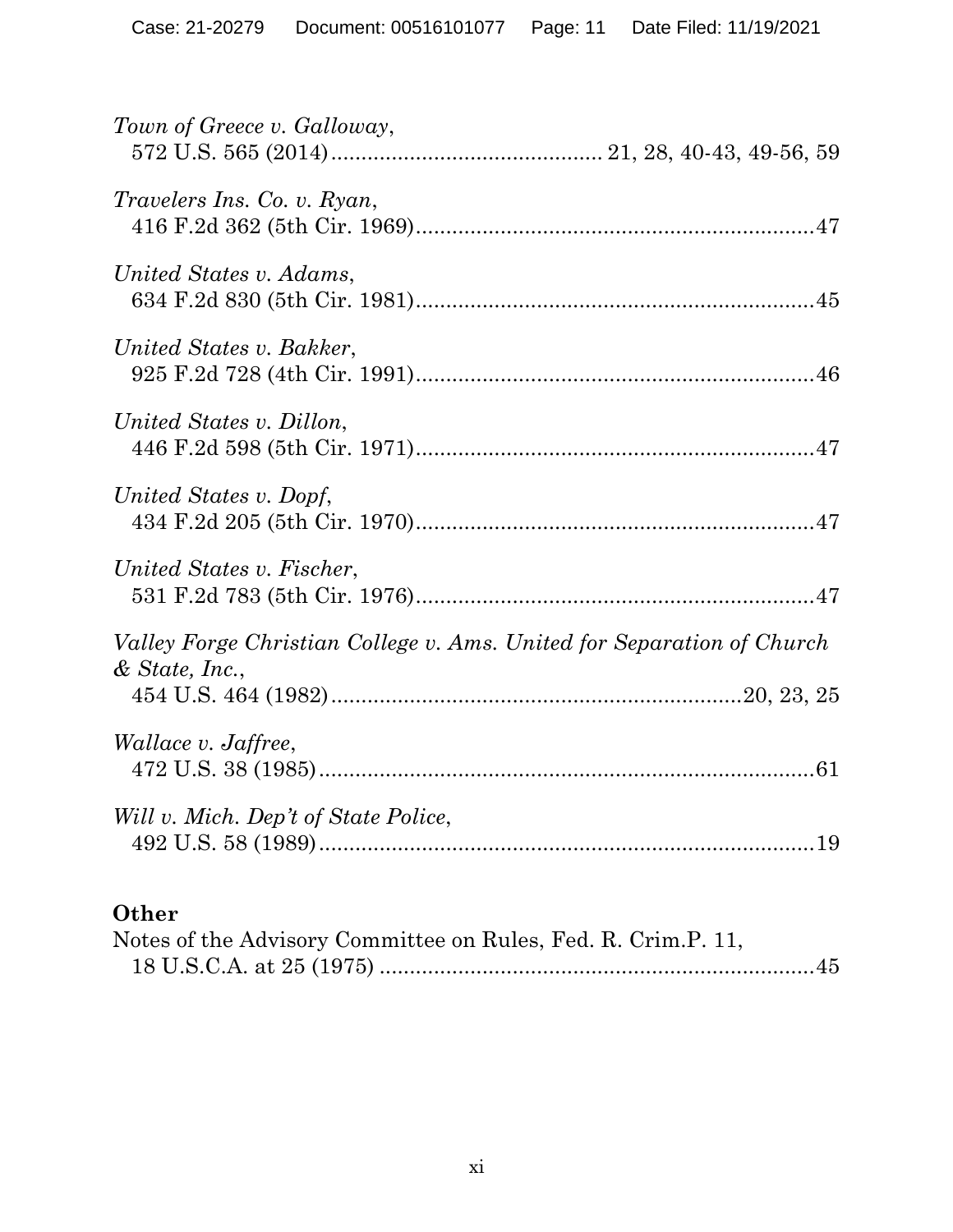#### **INTRODUCTION**

Judge Mack uses his judicial office to advance his personal religious agenda. Attorneys and litigants are coerced to engage in a religious practice whether they want to or not. The "freedom" to leave the courtroom is a fiction.

There is no historical precedent for his actions. Judge Mack has not been able to point to a single courtroom that followed his practice at the time of the Founding, let alone on a continual basis since that time. This Court should follow on the heels of the Fourth Circuit in declaring his anomalous practice unconstitutional.

#### **ISSUE PRESENTED**

Whether opening daily courtroom sessions with a prayer delivered by an invited chaplain violates the Establishment Clause.

#### **STATEMENT OF THE CASE**

#### *The Parties*

Defendant-Appellant Wayne Mack has served as a Justice of the Peace in Precinct 1 of Montgomery County, Texas, since May 1, 2014. ROA.2106. As such, he performs many functions, including serving as the County Coroner and presiding in two courtrooms, one in Willis and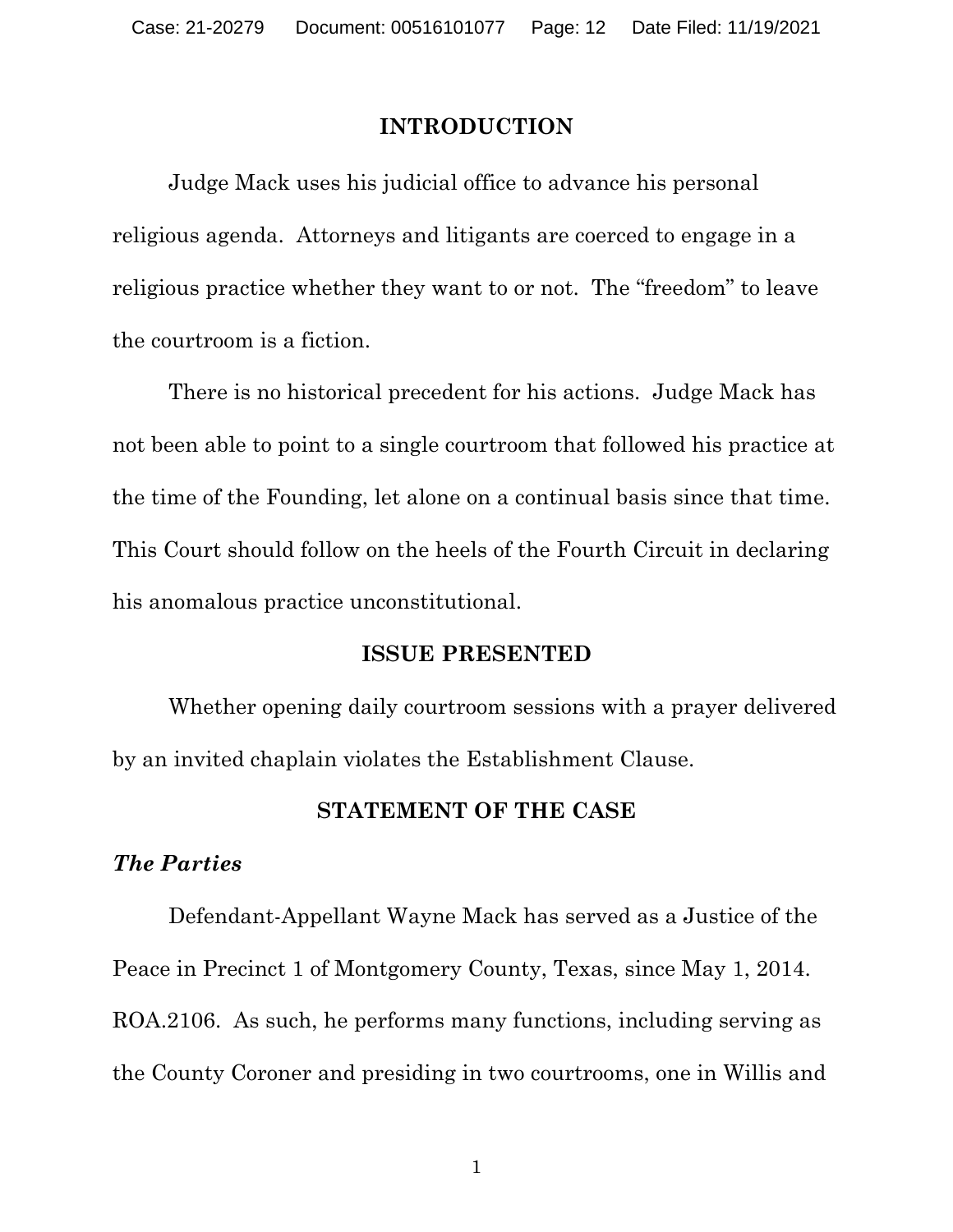another in Montgomery. ROA.2106. In these courtrooms, Judge Mack hears civil cases and criminal matters involving both juveniles and adults. ROA.1653, 1549-50.

The Appellees are John Roe, a pseudonymous attorney who handles landlord-tenant disputes in Montgomery County, and the Freedom from Religion Foundation, a nonprofit membership organization with many Texan members, including John Roe. ROA.2105-06. John Roe is an atheist who, until June 2017, regularly appeared in Judge Mack's courtroom. ROA.1615, 1679 (documenting ten appearances for 28 clients between Aug. 2015 and July 2017). Since then, Roe has declined business that would require him to appear before Judge Mack to avoid being pressured to engage in prayer. ROA.2110.

### *Judge Mack's Self-Proclaimed Crusade to Spread the Gospel*

As a Christian, Judge Mack personally seeks to spread the gospel of Jesus Christ. ROA.1560. He described this mission in a book he published entitled "The Directed Path: Using God's Compass." ROA.1560-61. The book is "a continuation of Judge Mack's commitment to strengthening individuals, families, and the community by helping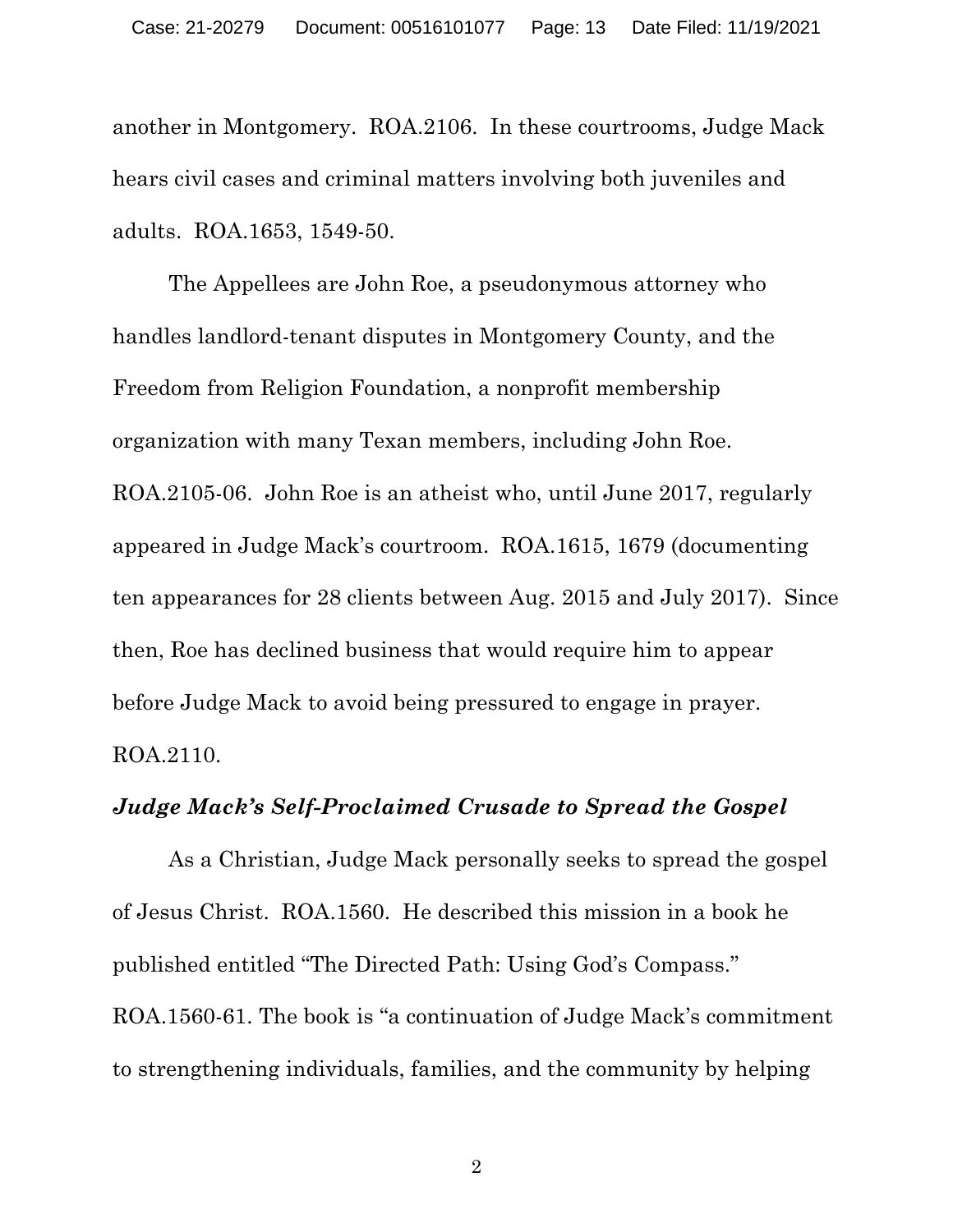them turn to the only true source of peace and happiness in life." ROA.1702. The book quotes the Bible and evangelist Franklin Graham to encourage readers to "be a light of the Gentiles," "take a stand for God," and "testify boldly that He exists." ROA.1600-02. As he puts it, "Those of us who have been blessed with the knowledge of Jesus Christ are here to spread His gospel." ROA.1602.

This self-proclaimed agenda figured prominently in Judge Mack's campaign for Justice of the Peace. His original campaign fliers emphasized that he "majored in Theology" and "Served as [a] Sunday School teacher & Lay Youth Minister for 15 years." Under the heading "Continuing the Service," the fliers indicated that he "Believes in true Servant Leadership of Faith, Family and Freedom" and described him as a "Proven Servant Leader." ROA.1708.

One of his campaign promises was to institute a chaplaincy program and open his court with prayer. ROA.1543-44, 1595, 2108. As he explained, the program is "a campaign promise made and fulfilled, to open my court with prayer" and one "that God wanted in place, for His larger purpose." ROA.1510, 2108. He has further explained, in response to complaints about the prayer practice, that the prayers are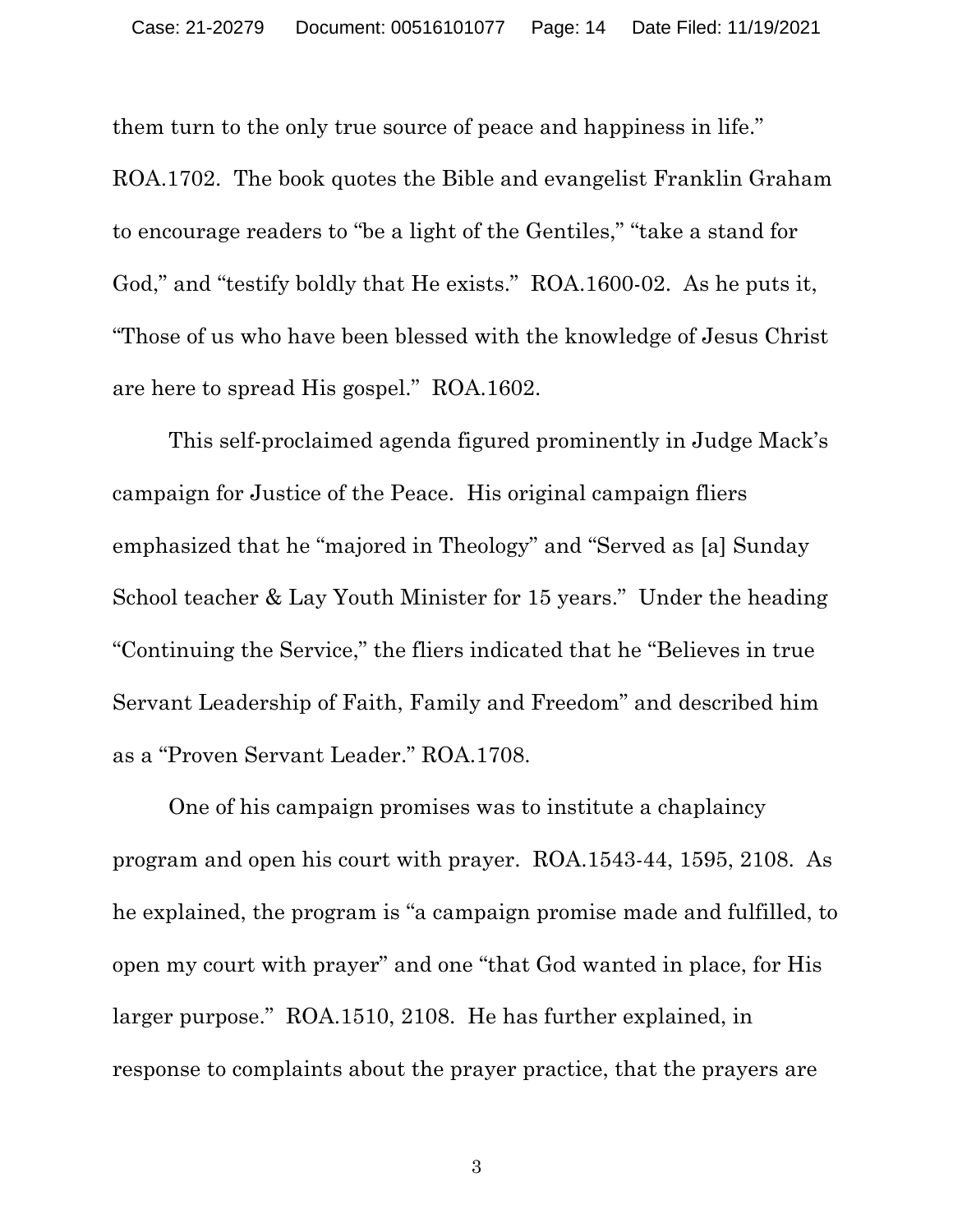designed to show "that God has a place in all aspects of our lives and public service." ROA.1142.

#### *The Chaplaincy Program's Inception*

Judge Mack began inviting ministers to open his court sessions with prayers four days after being sworn in. *See* ROA.1499. The following month, in June 2014, he created a formal "Chaplaincy Program," sending a mass mailing on official letterhead inviting exclusively Christian religious leaders to meet to discuss the program. ROA.1524-25, 1570, 1572-76.

Judge Mack held the first official training for the Program in September 2014. ROA.2106. Only Christian religious leaders were invited to attend. ROA.1700-01, 1703-04. At the training, Judge Mack used his "Justice Court Chaplaincy Handbook," which stated that "[t]he role of the JCC Chaplain is to be a representative of God[,] bearing witness to His hope, forgiving and redeeming power." ROA.2107. The first page of the Handbook featured an image of the Chaplaincy Program badge, the central feature of which was a Christian cross: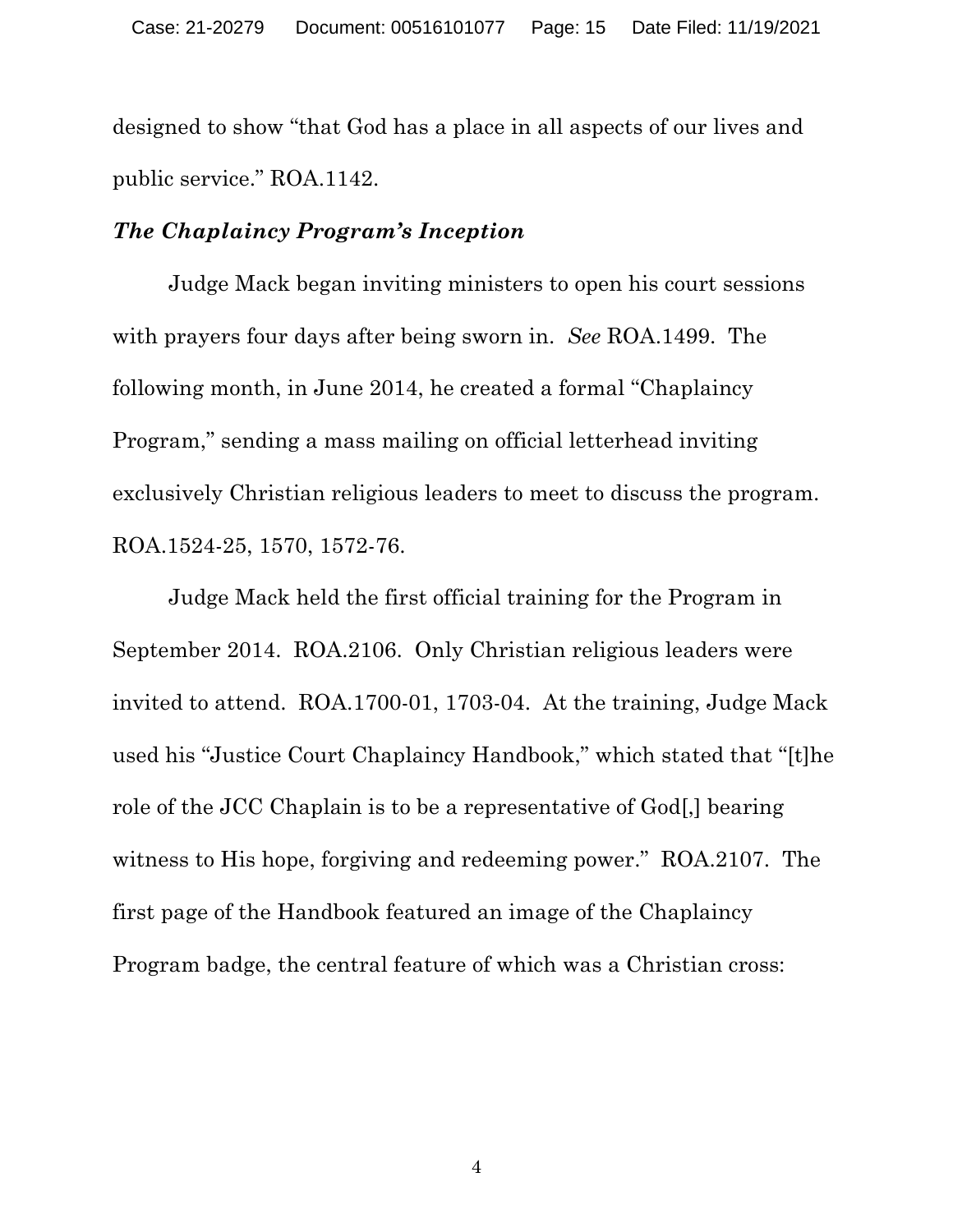**Justice Court Chaplaincy Handbook** 



ROA.2106-07. The Handbook described the Chaplaincy Program as a "ministry" (ROA.1582, 1588); stated that the "role of the JCC Chaplain is to be a representative of God bearing witness to His hope, forgiving and redeeming power" (ROA.1582, 1588); and stated under the heading "Qualifications and Requirements" that Chaplains and Assistant Chaplains must "Maintain Biblical, ethical and moral standards" (ROA.1584, 1589).

Thereafter, the Program became the source of the chaplains delivering courtroom prayers. ROA.1718. After attending a training, Chaplains are put on a list maintained by court staff. ROA.2107. To schedule chaplains, a court employee sends an email to all chaplains on the list, advising them of available dates. ROA.1643-44. An advertisement for a prayer breakfast hosted by Judge Mack in October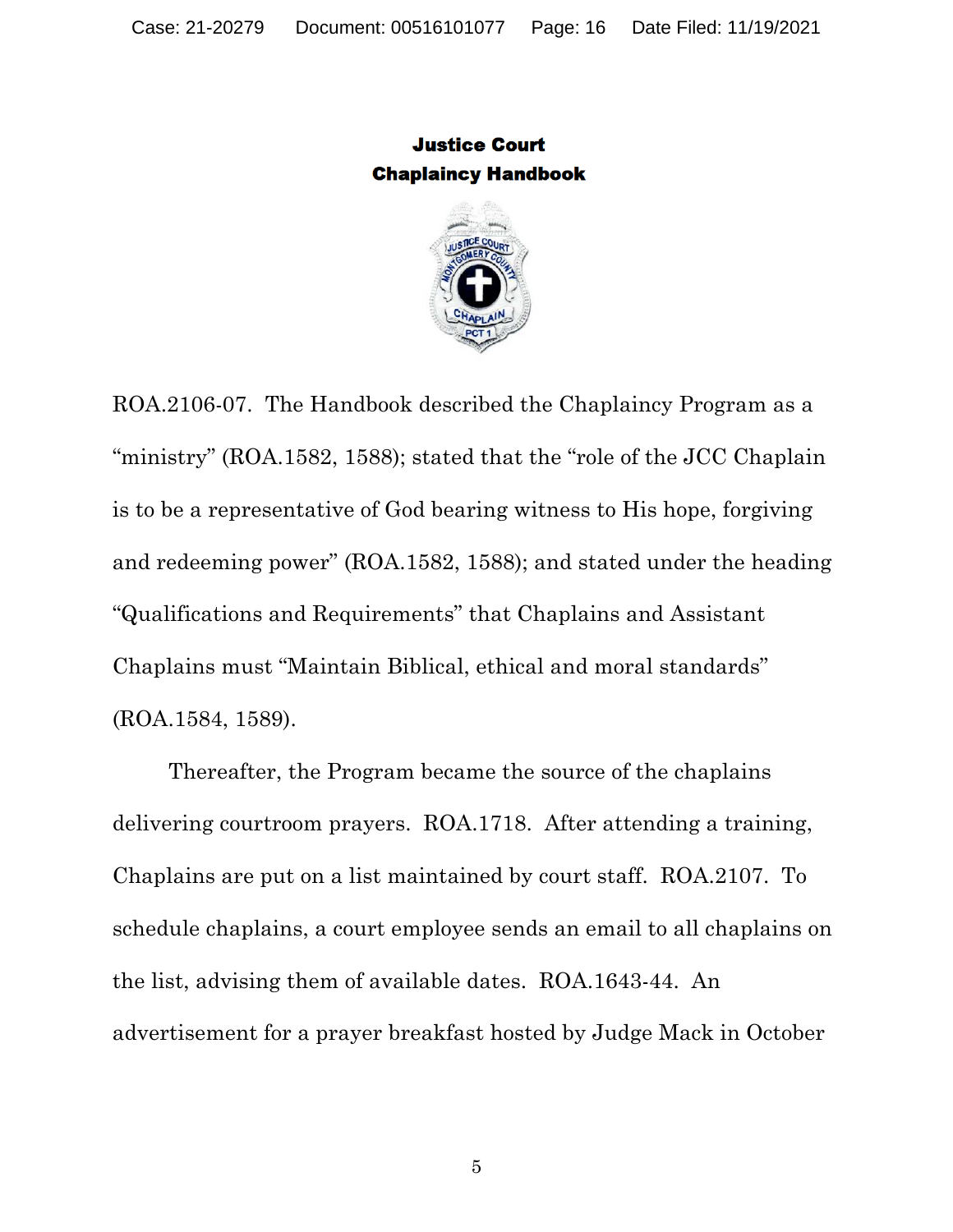2014 included a list of the Program's 50 members, all of whom were Christian religious leaders. ROA.1592.

Until approximately the end of 2014, Judge Mack initiated court proceedings by describing the Chaplaincy Program, introducing the volunteer chaplain, and inviting all present to stand for the prayer. ROA.1675, 2108. Judge Mack stated that attendees could absent themselves for the prayer. *Id.* After the prayer and pledges, Judge Mack would then take his seat, and after those who had absented themselves returned, the clerk would call the first case. *Id.*

## *The Current Practice*

In September 2014, FFRF wrote to Judge Mack to object to his opening ceremony. Judge Mack responded by changing certain aspects of the ceremony. Around January 2015, he installed signs outside his courtroom that read:

It is the tradition of this court to have a brief opening ceremony that includes a brief invocation by one of our volunteer chaplains and pledges to the United States and Texas state flag. You are not required to be present or participate. The bailiff will notify the lobby when the court is in session.

ROA.2108-09.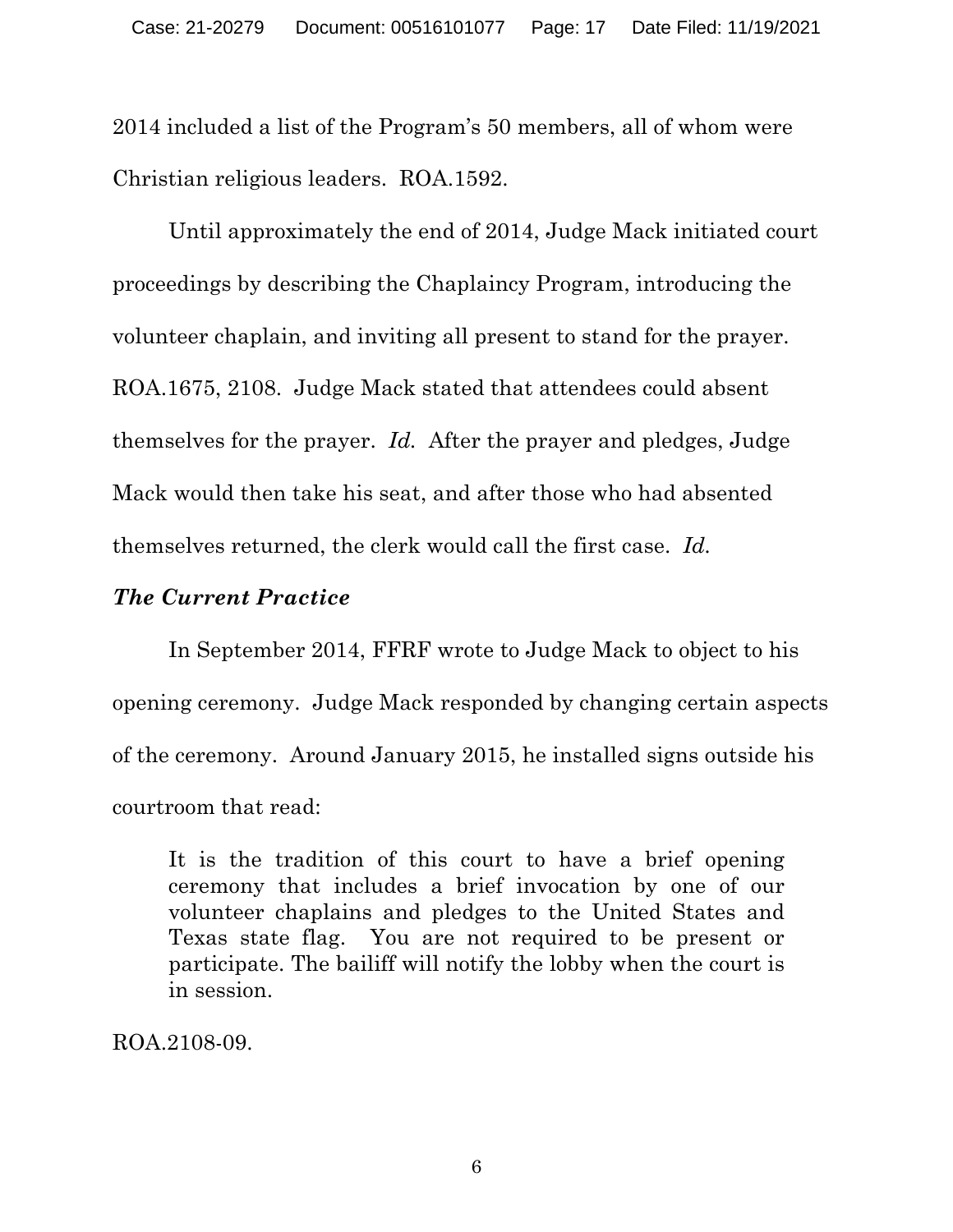Under current procedures, attorneys check in with the courtroom clerk before court begins. ROA.1674. Shortly before proceedings get underway, the bailiff locks the courtroom door<sup>1</sup> and goes to the front of the courtroom and reads an introductory statement describing the prayer practice and telling audience members that they may leave the courtroom to avoid the prayer. *See* ROA.1649, 1674. There is then a brief pause to allow attendees to exit if they wish. ROA.2109.

Despite these statements, the record evidence uniformly demonstrated that attorneys feel compelled to remain in the courtroom for the prayers. Every time Attorney Roe appeared, he felt compelled to remain in the courtroom to avoid Judge Mack's disapproval and the risk of prejudicing his clients' interest. ROA.1627-28. Attorneys Scott Smith and Julie Howell attested to feeling and acting the same way as Attorney Roe. ROA.1659, 1664, 1666.

After the audience members are told they can leave, Judge Mack enters the courtroom and, as he does, the bailiff instructs all attendees

<sup>1</sup> There is typically only one bailiff present in the court building. ROA.1642. On the rare occasion when two bailiffs are present, the courtroom door remains ajar during the entire court session because one bailiff staffs the courtroom door while the other goes to the front of the courtroom to make the announcement discussed in the text. ROA.1674.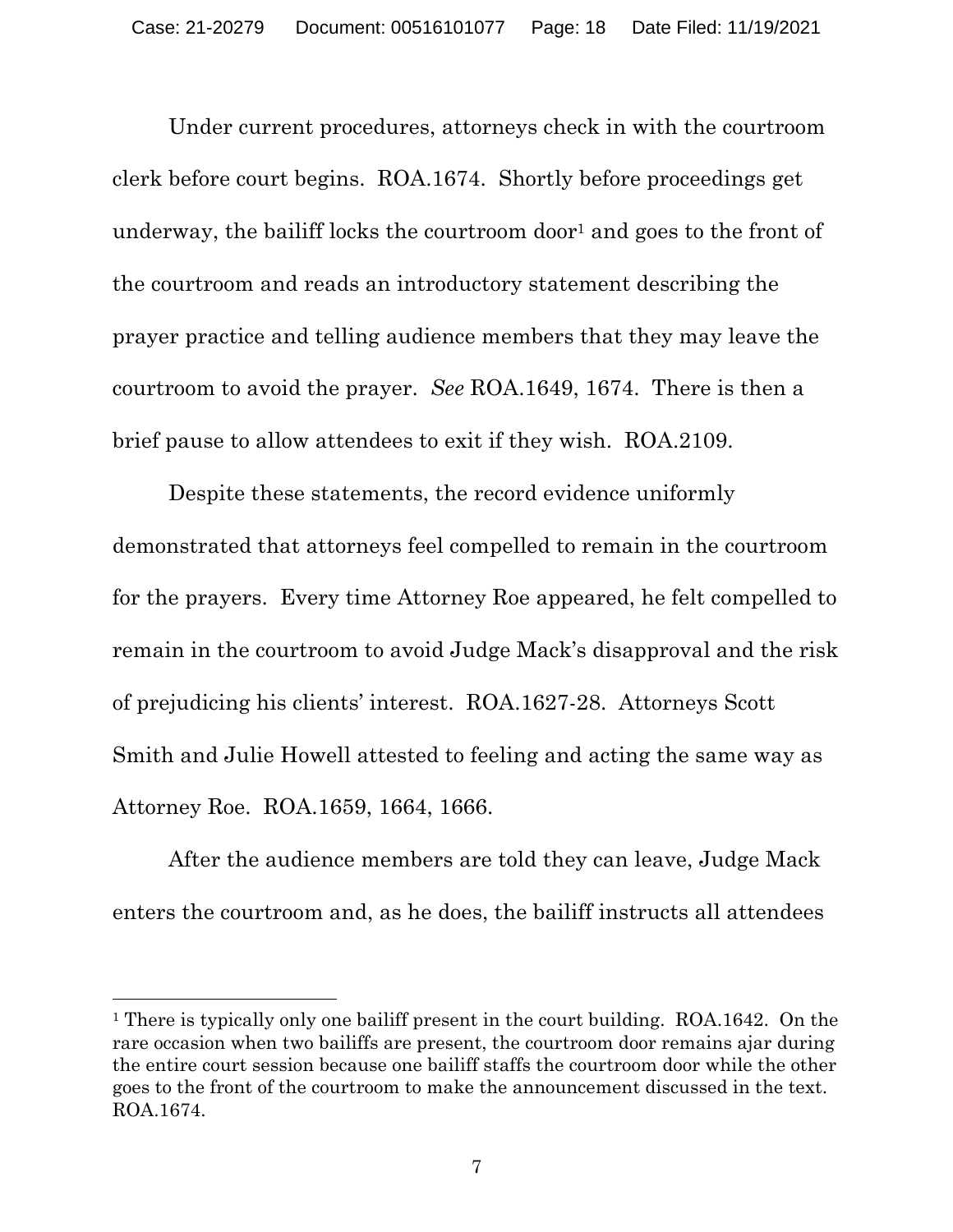to rise. ROA.2109. While everyone remains standing, Judge Mack describes the Program, introduces the chaplain, and thanks the chaplain for his service. ROA.2109. When delivering the prayers, chaplains face the audience. ROA.1646-47, 1651.2 During the prayers, everyone in the courtroom remains standing and quiet, with their heads generally bowed. ROA.1632, 1653. The attendees remain standing until the chaplain completes the prayer, at which point the bailiff leads the audience in reciting the U.S. and Texas Pledges of Allegiance and announces the rules of the court, and then Judge Mack instructs the audience to be seated. ROA.2109.

Once the bailiff finishes speaking, he returns to the courtroom door, unlocks it (ROA.1540, 1674), and announces to anyone in the lobby that the prayer has concluded. ROA.1144. At that point, Judge Mack can observe whether anyone re-enters the courtroom. ROA.2109. The first case is then called. ROA.1653.

<sup>2</sup> Judge Mack said that he turns his back to the chaplains and faces the flags behind his bench during the prayers, but several witnesses testified that, when they've attended, Judge Mack faced and scanned the audience during the prayers. ROA.59- 60, 1516, 1667. The trial court thus concluded that the evidence conflicted on this point. ROA.2109.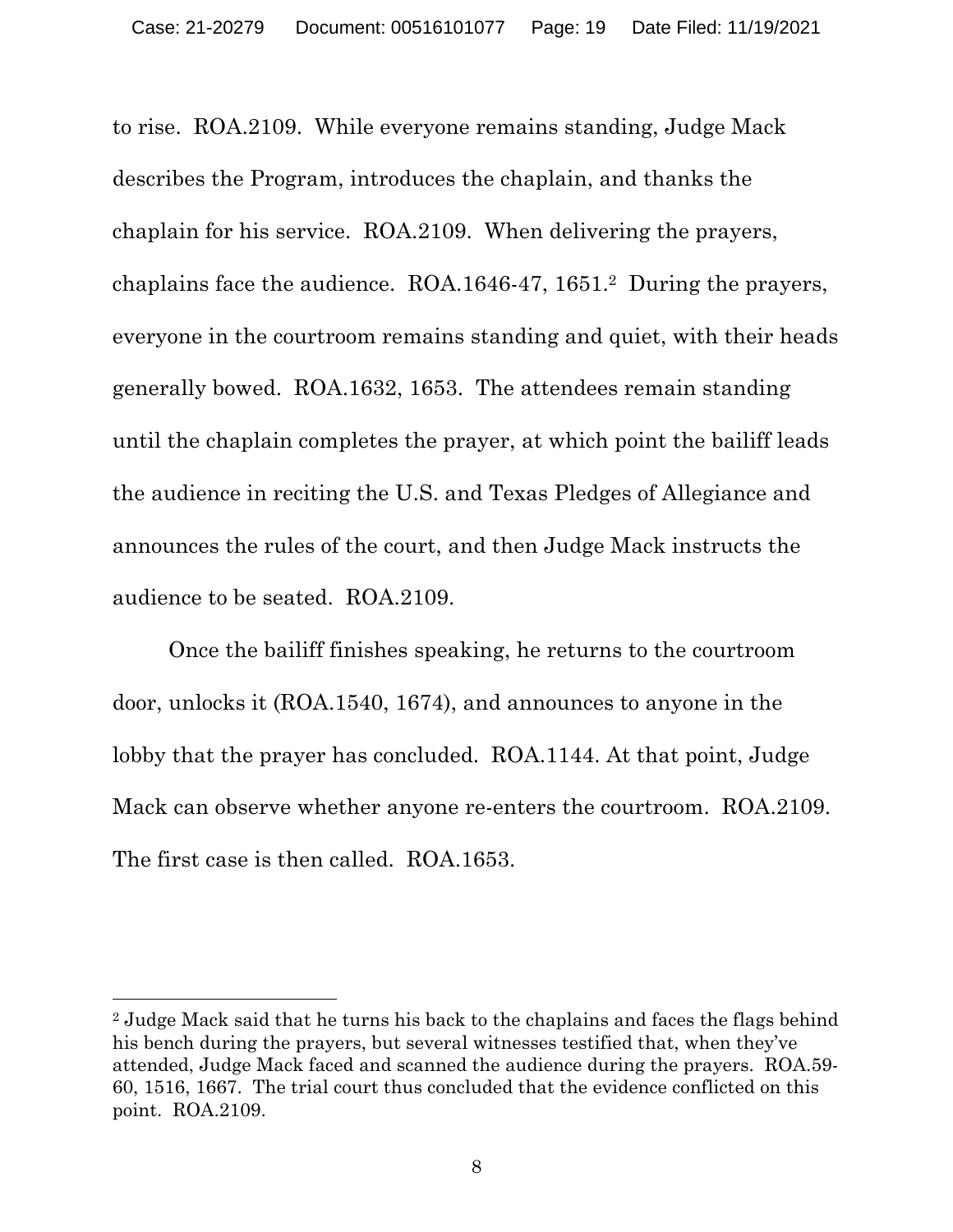At some point after receiving FFRF's initial complaint, Judge Mack also revised the Chaplaincy Handbook. The version in use as of August 7, 2018, omits the badge with a Christian cross and the statement that "[t]he role of the JCC Chaplain is to be a representative of God[,] bearing witness to His hope, forgiving and redeeming power." ROA.2107.

Furthermore, although in the early years, the chaplains were exclusively Christian, the list has diversified, albeit marginally, over time. From November 2017 to October 2020, between 75 and 100 participants volunteered for the Program, approximately 90% of whom represented Protestant Christian congregations, with the balance including one representative each from the Catholic, Buddhist, Hindu, Mormon, and Jewish faiths, as well as two Muslim representatives. ROA.2107.

#### *The Prayers*

Chaplains write their own prayers. ROA.2108. The prayers are generally addressed to God and spoken on behalf of all persons in the courtroom (using phrases like "we ask" and "grant us"). ROA.1632.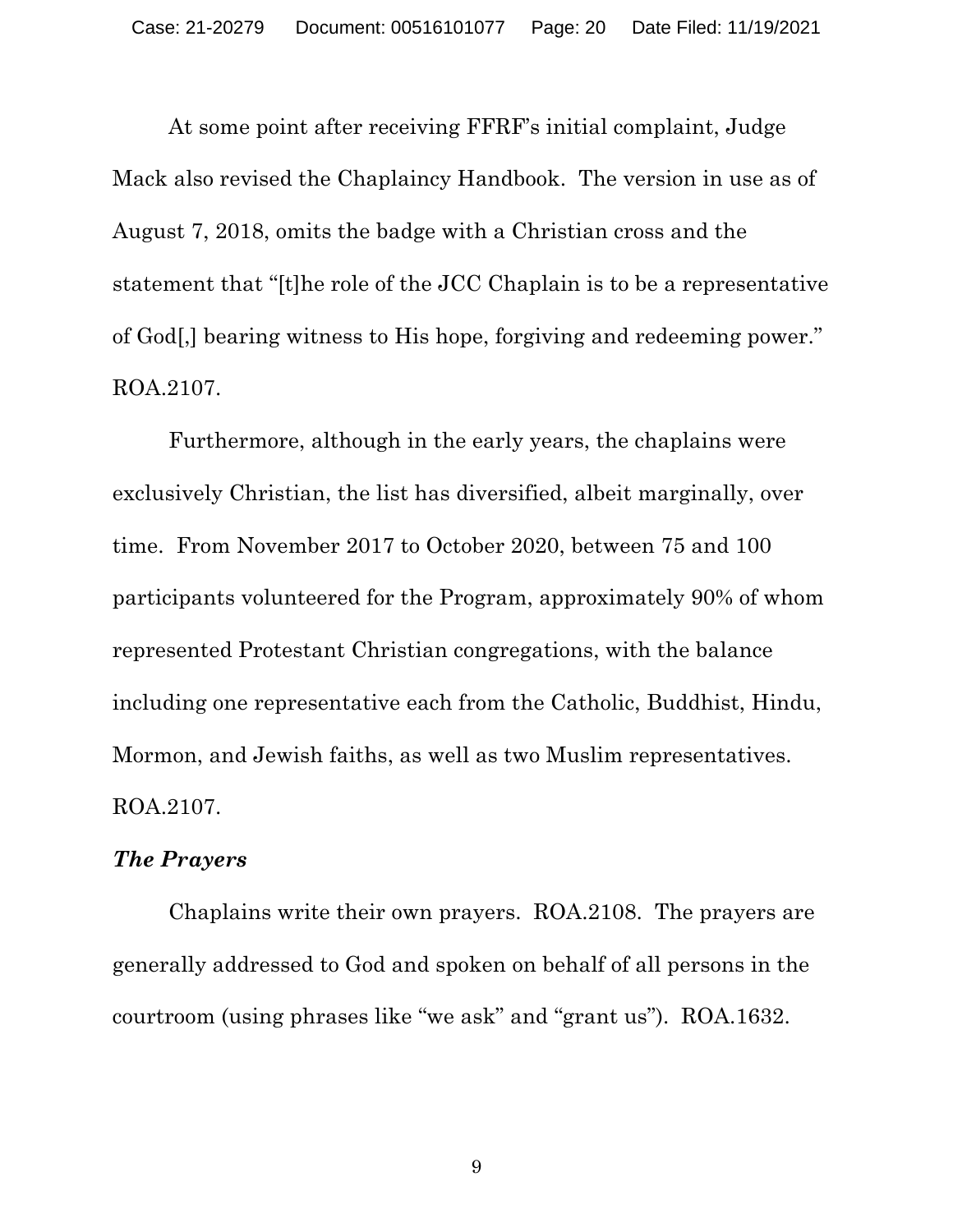Many of the prayers are distinctly Christian. On each of the ten occasions Attorney Roe attended, the prayer-giver was a Christian chaplain who delivered a manifestly Cristian prayer. ROA.1621. For example, on December 13, 2016, the chaplain directed his prayer to "Father" and ended it "In Jesus' name," with "Amen" said in unison by the ten attorneys and thirty *pro se* litigants in the courtroom. ROA.1682. Attorney Smith attended an eviction hearing on January 8, 2020, where the prayer was addressed to the Christian God and ended "in Jesus' name we pray. Amen." ROA.1666-67.

Prayers are presented during the juvenile docket and are sometimes explicitly directed at the juveniles who are present. On June 8, 2017, Attorney Roe observed a Presbyterian chaplain open court with a prayer that, paraphrased, included the language "Lord we ask Your blessings to help these kids make good choices and that You bless this court to make good judgements to help these kids and not punish them," and ended "In Your name we pray. Amen." ROA.1682-83.

#### *Involvement of the State Commission and Attorney General*

On October 17, 2014, FFRF filed a complaint with the Texas State Commission on Judicial Conduct. ROA.1137. During the Commission's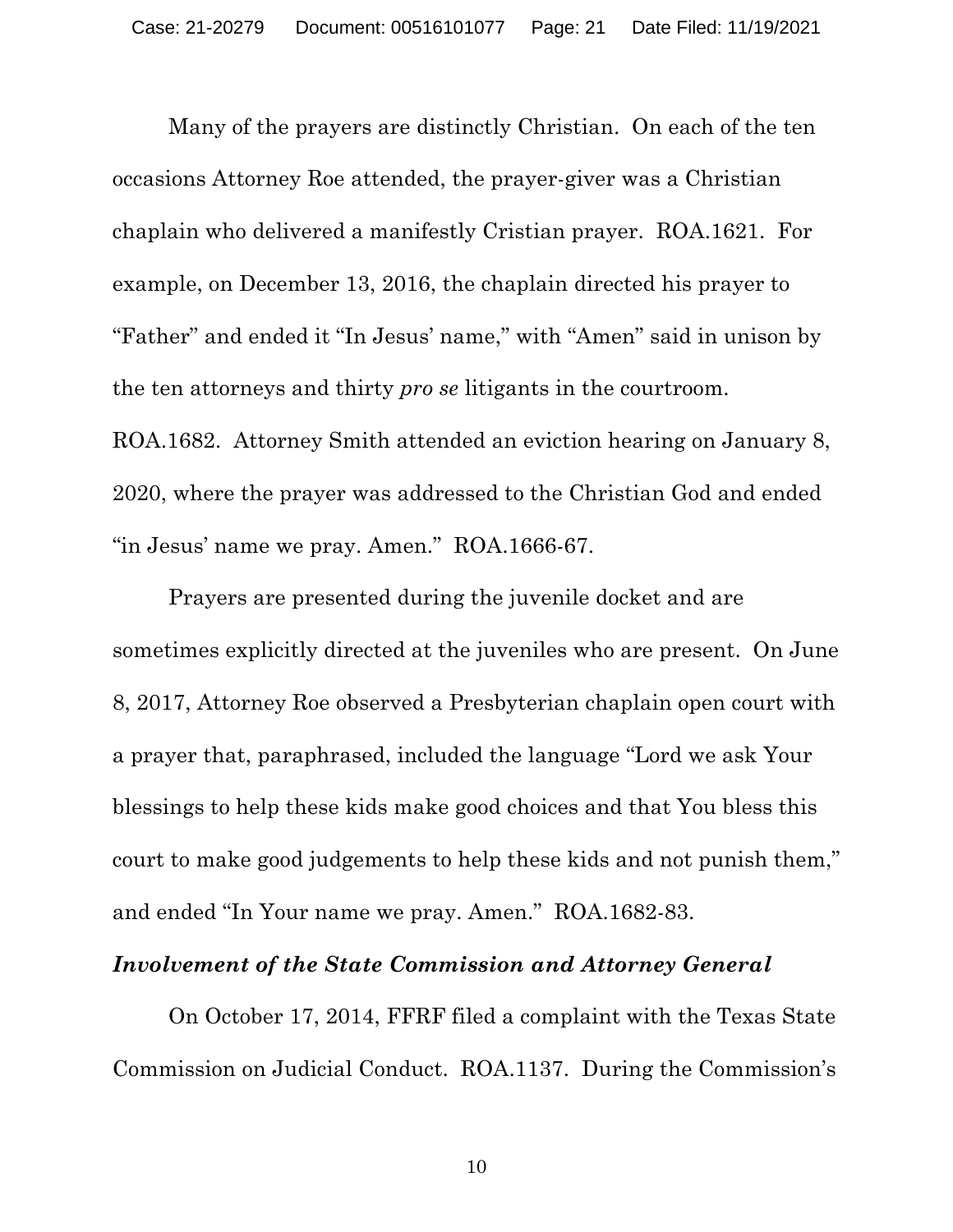investigation, another attorney who practices before Judge Mack reported to the Commission that she, too, objected to the prayer practice. ROA.1660. The State Commission declined to discipline Judge Mack, believing that it lacked authority to decide whether the prayers violate the Establishment Clause. ROA.1812.

In an update sent to his supporters in June 2016, summarizing his achievements during his first 777 days in office, Judge Mack reflected on the Chaplaincy Program and the Commission's decision: "What we quickly learned is that the program that I wanted in place was a program that God wanted in place, for His larger purpose. There are those local haters among us, backed by bureaucrats in Austin and reinforced by well funded national organizations who exist for the purpose of removing our basic religious freedoms." ROA.52. He went on, "We are staying the course, fighting for what we believe is right, for the values and freedoms we hold dear. Faith and Freedom. The first rounds of the fight were won handily. Atheists brought a complaint to the Judicial Conduct Commission, while it proved to be without merit, sympathetic bureaucrats without authority directed that the programs be ended." *Id.*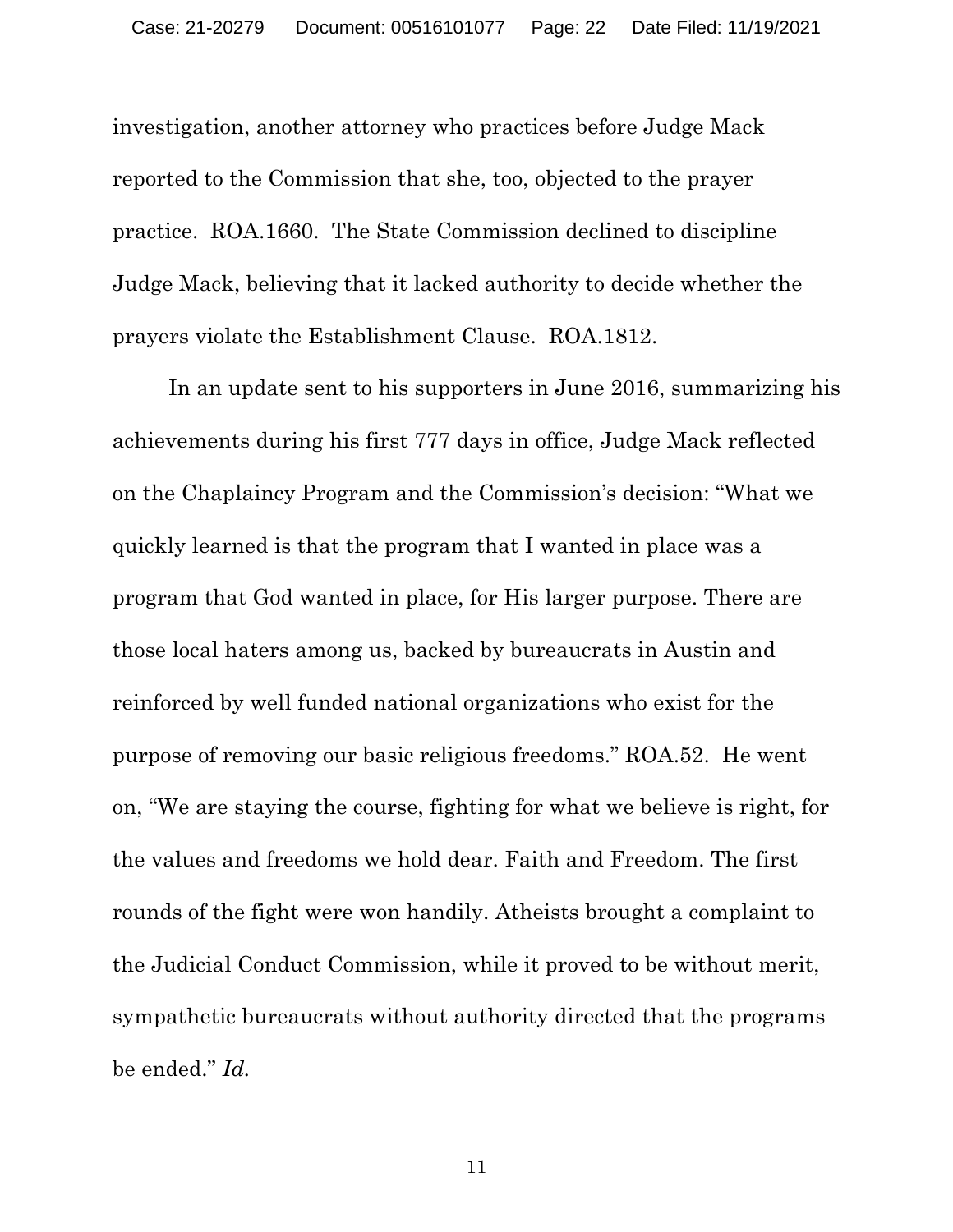On May 13, 2016, a *pro se* litigant in the Precinct 1 Court filed a complaint with the State Commission based in part on her observations of Judge Mack's surveying the courtroom to ensure that attendees participated in the prayers and her view that Judge Mack's rulings were not impartial to religion. ROA.58-60.

In February 2016, Lieutenant Governor Dan Patrick and the State Commission's then-Executive Director requested that the Texas Attorney General issue an opinion regarding the constitutionality of Judge Mack's practice. ROA.1711-16. On August 15, 2016, Attorney General Paxton opined that Mack's practice was permissible. *Id*. In reaction to Paxton's opinion, Judge Mack wrote to his supporters, "Because of the Lord we have won this battle, but the war of the attack on our religious freedoms continues. And we will stay the course with HIS help and your support." ROA.55.

In January 2020, Attorney Scott Smith submitted a complaint to the State Commission about Judge Mack's practice. ROA.1669. After the district court issued its summary judgment ruling on May 21, 2021, the State Commission opened a new investigation in June 2021. *FFRF v. Mack*, 4 F.4th 306, 318-21 (July 9, 2021).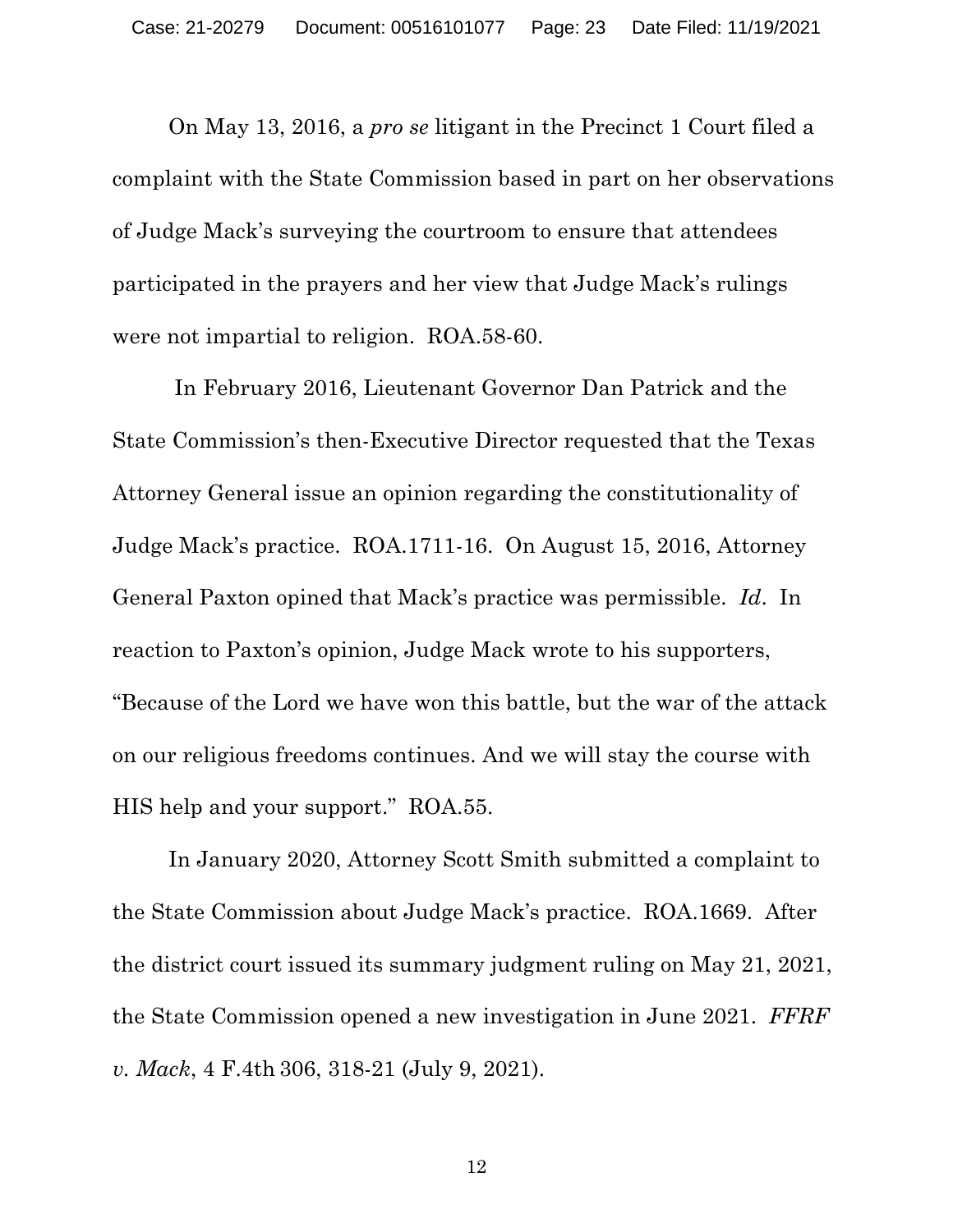#### *Judge Mack's Use of His Office for Other Religious Activities*

Judge Mack regularly accepts invitations to deliver prayers at public events, using court employees to schedule these appearances. ROA.1695, 1698. He is also regularly a featured guest at church services, where he delivers prayers, sermons, or other remarks. ROA.1564-67, 1692-93, 1696-97. He hosts an annual "Prayer Breakfast," the first of which was held on October 23, 2014, and doubled as a fundraiser for his reelection. He advertised that prayer breakfast as an opportunity to "honor God and the members of our new Chaplaincy Program." ROA.1596. He later held his "2nd Annual Faith & Freedom Prayer Breakfast" on October 22, 2015, explaining that "As a nation we must get back to the basics of Faith, Family & Freedom." ROA.1709. He has hosted a similar "Faith & Freedom Prayer Breakfast" on an annual basis ever since. ROA.1565, 1694.

While on the bench, Judge Mack regularly discusses the Bible with juvenile litigants. He tells them that he personally reads the Bible and brings up lessons from it. ROA.1548, 1655. Judge Mack's book recounts an occasion when he spoke with a juvenile about Proverbs 23:7: "As a man thinketh, so is he." ROA.1551. He has also discussed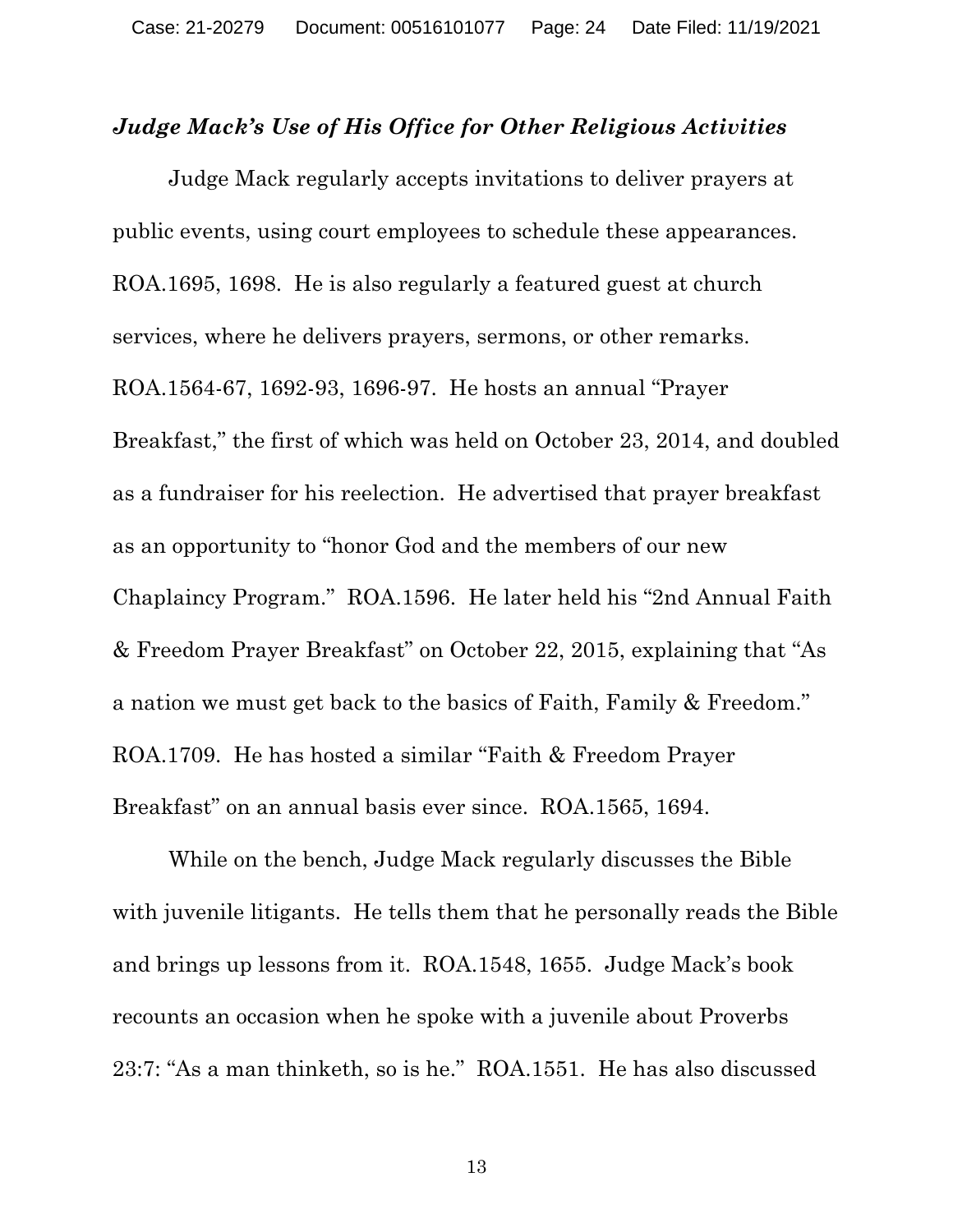the Bible with adults on both his criminal and civil dockets. ROA.1549- 50. He has told biblical stories to litigants, such as the parable of the mustard seed. ROA.1656. And on multiple occasions, he has ordered juveniles to attend church as part of their community service. ROA.1552-53, 1657.

#### *The Inception of Litigation*

Prior to filing this lawsuit, the Appellees, joined by other individuals, filed suit in 2017 against Montgomery County, Texas. *See FFRF v. Mack*, No. 17-cv-881 (S.D. Tex. 2017). The Honorable Ewing Werlein, Jr. dismissed the lawsuit, concluding that the injury was not traceable to, or redressable by, the County, because the office of Justices of the Peace is established by the *State* Constitution, their powers are conferred by the *State* Constitution, and other matters pertaining to them are prescribed by *State* statutes, while local commissioners courts, in contrast, are given no authority over them and cannot remove them. *Id.*, ECF 88 at 7-8 (Sept. 27, 2018).

In light of that holding, Appellees filed this lawsuit against Judge Mack in his official capacity as a State officer and against Judge Mack in his individual capacity. ROA.14-32. The Plaintiffs sought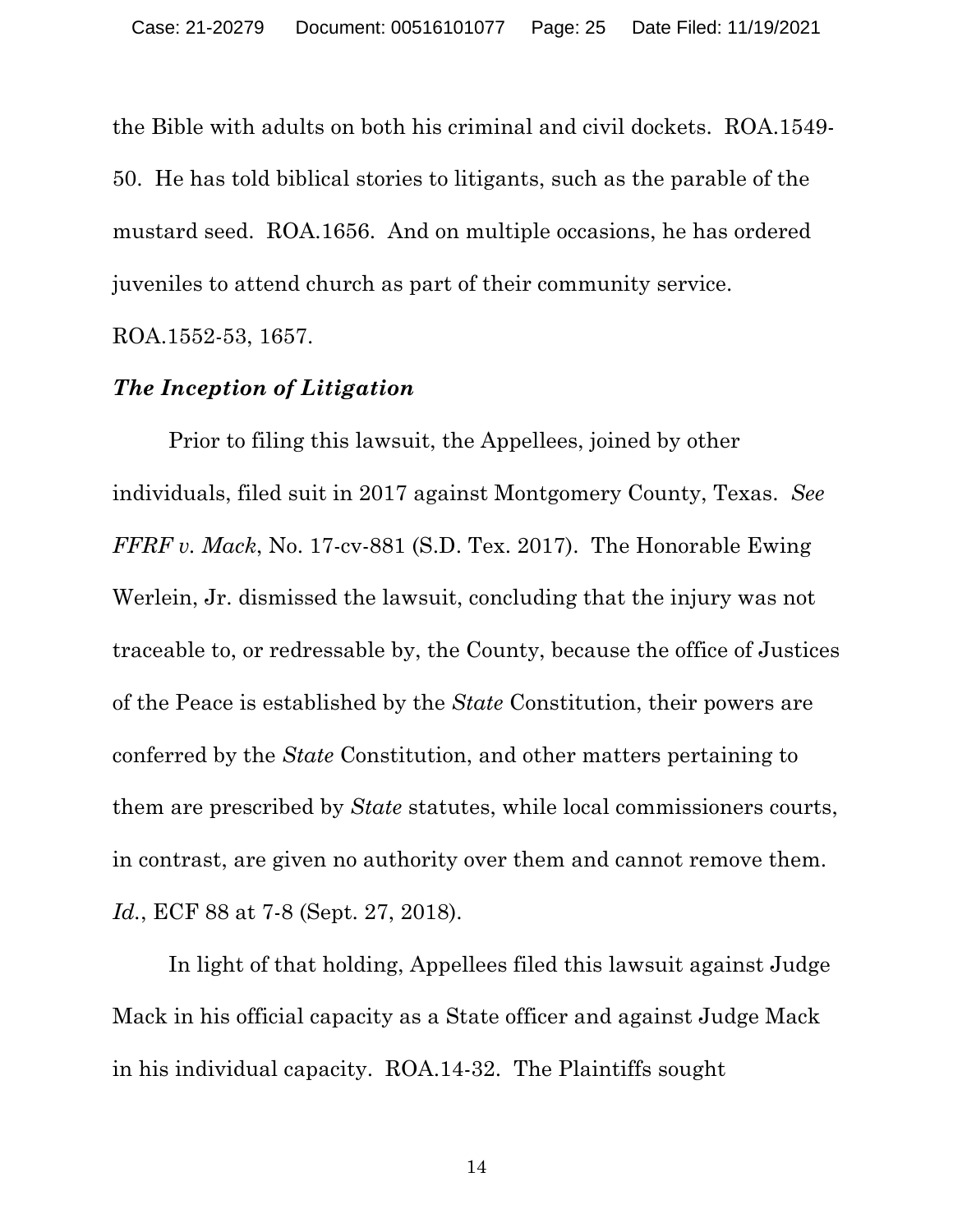declaratory relief (and injunctive relief in the event that declaratory relief is unavailable) against Judge Mack in both capacities. ROA.31. Pursuant to §1988, Plaintiffs also sought attorneys' fees and costs against the official-capacity defendant. *Id.*

### *Proceedings Against the Individual-Capacity Defendant*

Judge Mack moved to dismiss the individual-capacity claim, asserting that the Plaintiffs lacked standing and failed to state a claim. ROA.123. The district court denied that motion, as well as Judge Mack's Motion for Reconsideration of the denial. ROA.624-29, 778. Judge Mack then answered in his individual capacity. ROA.780. Discovery took place over several months and, thereafter, the Parties filed cross-motions for summary judgment. ROA.998, 1460.

On May 21, 2021, the district court granted summary judgment against Mack in his individual capacity. ROA.2105. The court first observed that the Plaintiffs had standing. ROA.2113. It then addressed the merits, concluding that decisions upholding legislative prayers were inapt because Judge Mack's prayers were delivered in an adjudicatory setting. ROA.2114. The district court distinguished the legislative-prayers cases on three grounds: first, the court concluded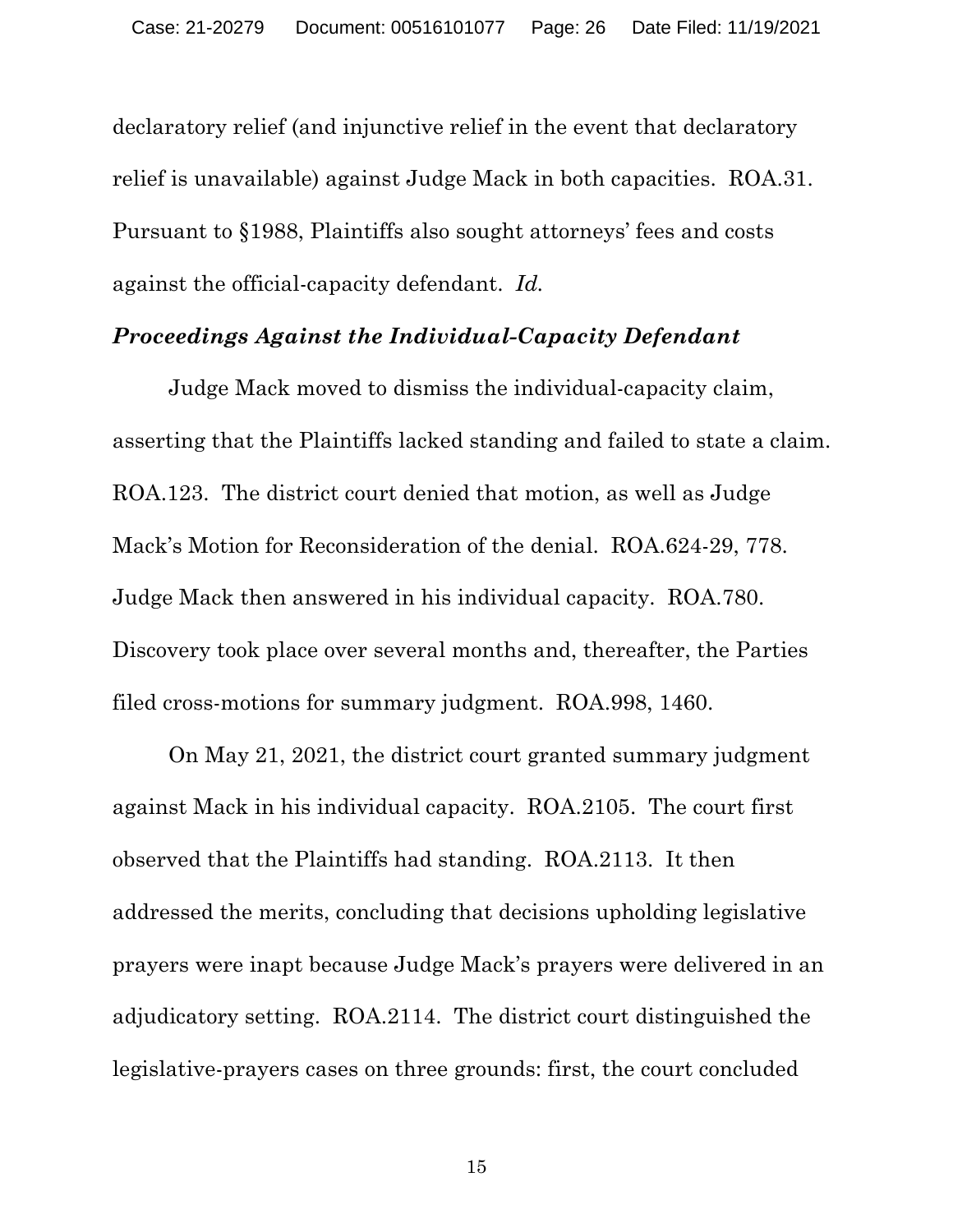that there is no established practice of having court days open with prayer (ROA.2114-15); second, Judge Mack's prayers are targeted at the parties with business before the court, rather than at public officials (*id.*); and third, Judge Mack's prayers are coercive because litigants are required to attend courtroom proceedings at the risk of the issuance of an arrest warrant or a default judgment (ROA.2216-17). Because the prayers were not justified under the legislative-prayer line of cases, the district court applied the more traditional Establishment Clause tests, concluding that the prayers ran afoul of those tests because they were undertaken with a religious purpose and have a primary effect of endorsing religion. ROA.2217-19.

### *Proceedings Against the Official-Capacity Defendant*

The Plaintiffs' action against the official-capacity Defendant was brought under 42 U.S.C. §1983, in reliance on *Ex Parte Young*, 209 U.S. 123 (1908). ROA.14, 868-69. The Texas Attorney General's Office did not enter an appearance to defend the official-capacity claim, instead opting to file a brief as a third party. ROA.493-502. The Plaintiffs then filed a motion asking the Court to direct the State to defend or, in the alternative, to enter default against the official-capacity defendant.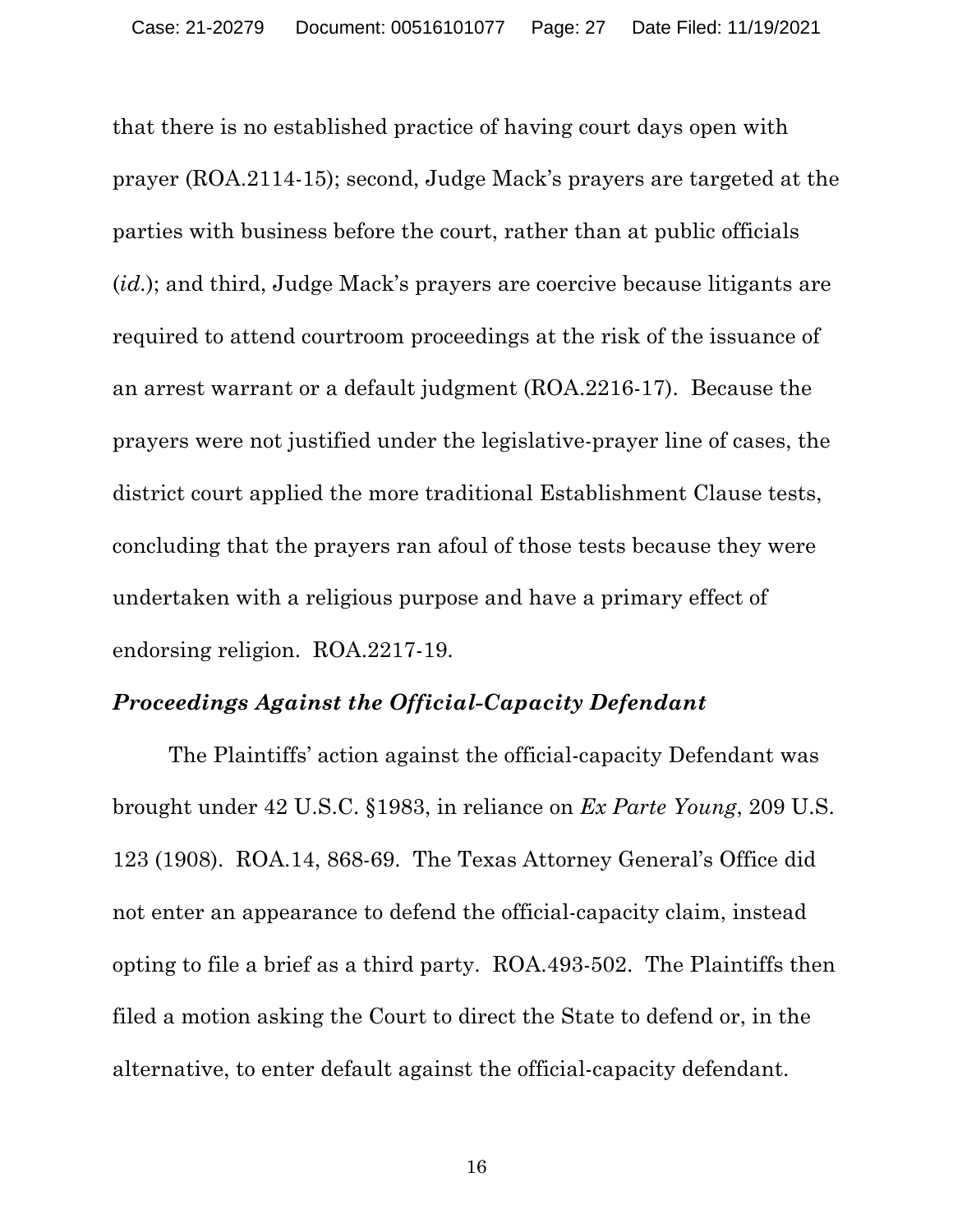ROA.697. The district court granted that motion, holding that "Judge Mack's conduct in opening his court sessions with a prayer practice is action taken in his official judicial capacity and that such action implicates the State of Texas" and directing the State to "defend through a responsive pleading." ROA.779. The State then filed a Motion to Dismiss "solely in its own right" and *not on behalf of the official-capacity defendant*, arguing in part that the Plaintiffs could not proceed against the State itself. ROA.797. The district court granted the State's motion and dismissed the *State* as a separate defendant, but made it clear that the case could still proceed against "Judge Mack in his personal *and official capacities*." ROA.975 (emphasis added). Thereafter, the State Attorney General's Office continued to sit on the sidelines, never entering an appearance on Judge Mack's behalf.

On March 25, 2021, the district court granted Plaintiffs' motion for a default judgment against the official-capacity defendant, on whose behalf no defense had been mounted. ROA.2084-85. No appeal was taken from this ruling. Plaintiffs then filed a motion for fees and costs against the official-capacity defendant. ROA.2274. The State opposed the motion. *See FFRF v. Judge Mack*, No. 19-cv-1943, ECF 93 (July 2,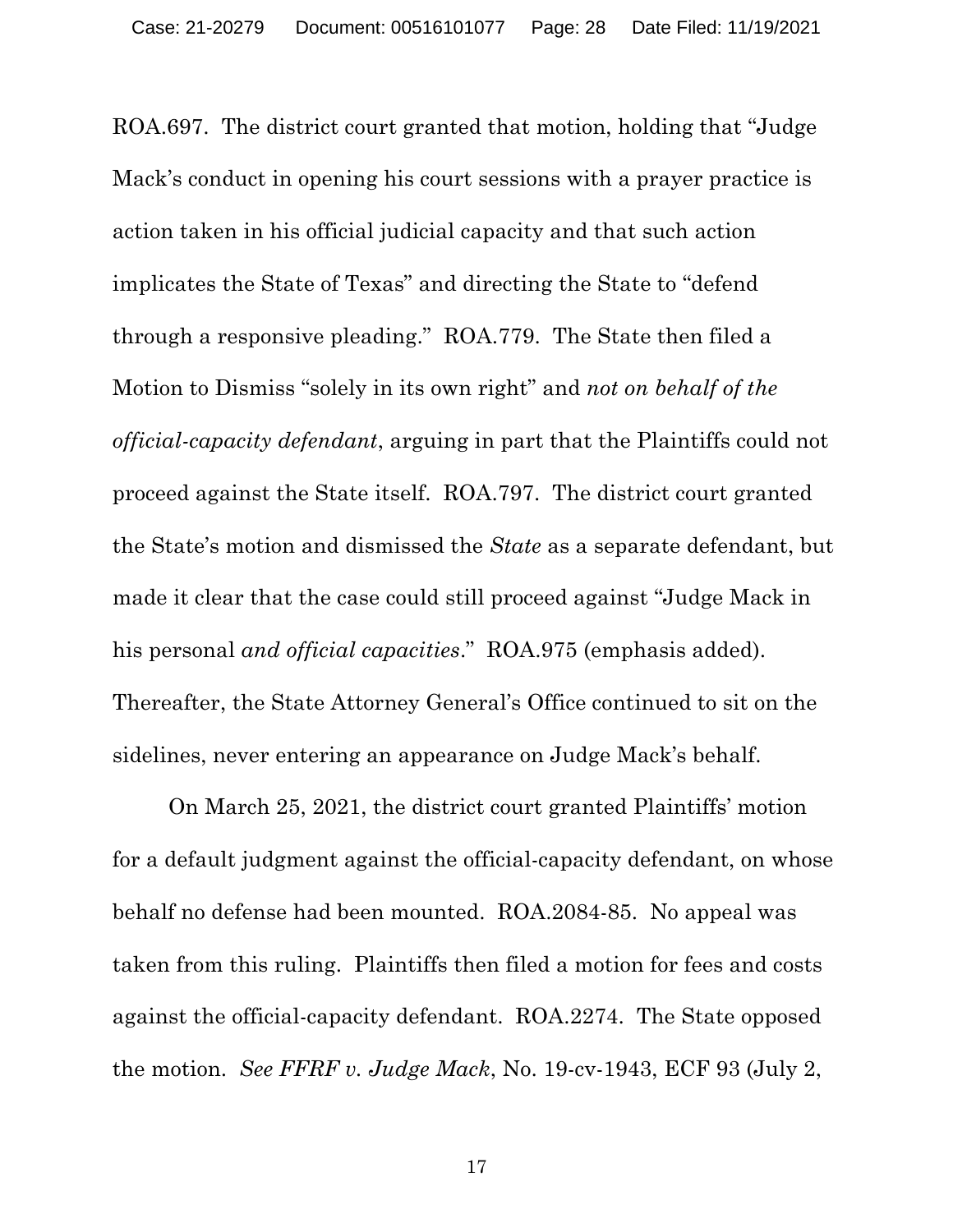2021). The district court stayed ruling on the fee motion pending the outcome of this appeal. *See id.*, ECF 98 (July 27, 2021). Meanwhile, the State filed a Rule 60 motion asking the district court to correct as a "clerical mistake" the extent to which the default judgment imposed any responsibility on the State. *See id.*, ECF 92 (July 2, 2021); *id.*, ECF 96, Pls.' Opp. Br. (July 23, 2021). That motion has not yet been ruled upon. *Stay Order*

On July 9, 2021, this Court, Judge Oldham writing, granted Judge Mack's request for a stay pending appeal. 4 F.4th 306 ("Stay Order"). The motions panel concluded that Judge Mack is likely to succeed for two reasons, the first of which was that "the district court's adjudication of FFRF's official-capacity claim was manifestly erroneous." *Id.* at 311. That was a curious conclusion, given that the official-capacity claim was not (and is not) on appeal and neither party had briefed the underlying issues on which the motions panel opined.3

<sup>3</sup> The motions panel concluded that "Judge Mack is a county officer (not a state one)." Stay Order at 312. This conflicts with repeated decisions from this Court that some duties of Texas Justices of the Peace are executed as County officials and other duties, including judicial ones, are executed as State officials. *See Carbalan v. Vaughn*, 760 F.2d 662, 665 (5th Cir.1985) (citing *Familias Unidas v. Briscoe*, 619 F.2d 391, 404 (5th Cir. 1980)); *Garcia Guevara v. City of Haltom City*, 106 F. App'x 900, 902 (5th Cir. 2004) (citing *Eggar v. City of Livingston*, 40 F.3d 312, 316 (9th Cir.1994); *Johnson v. Moore*, 958 F.2d 92, 94 (5th Cir.1992); *Davis v. Tarrant Cty.*,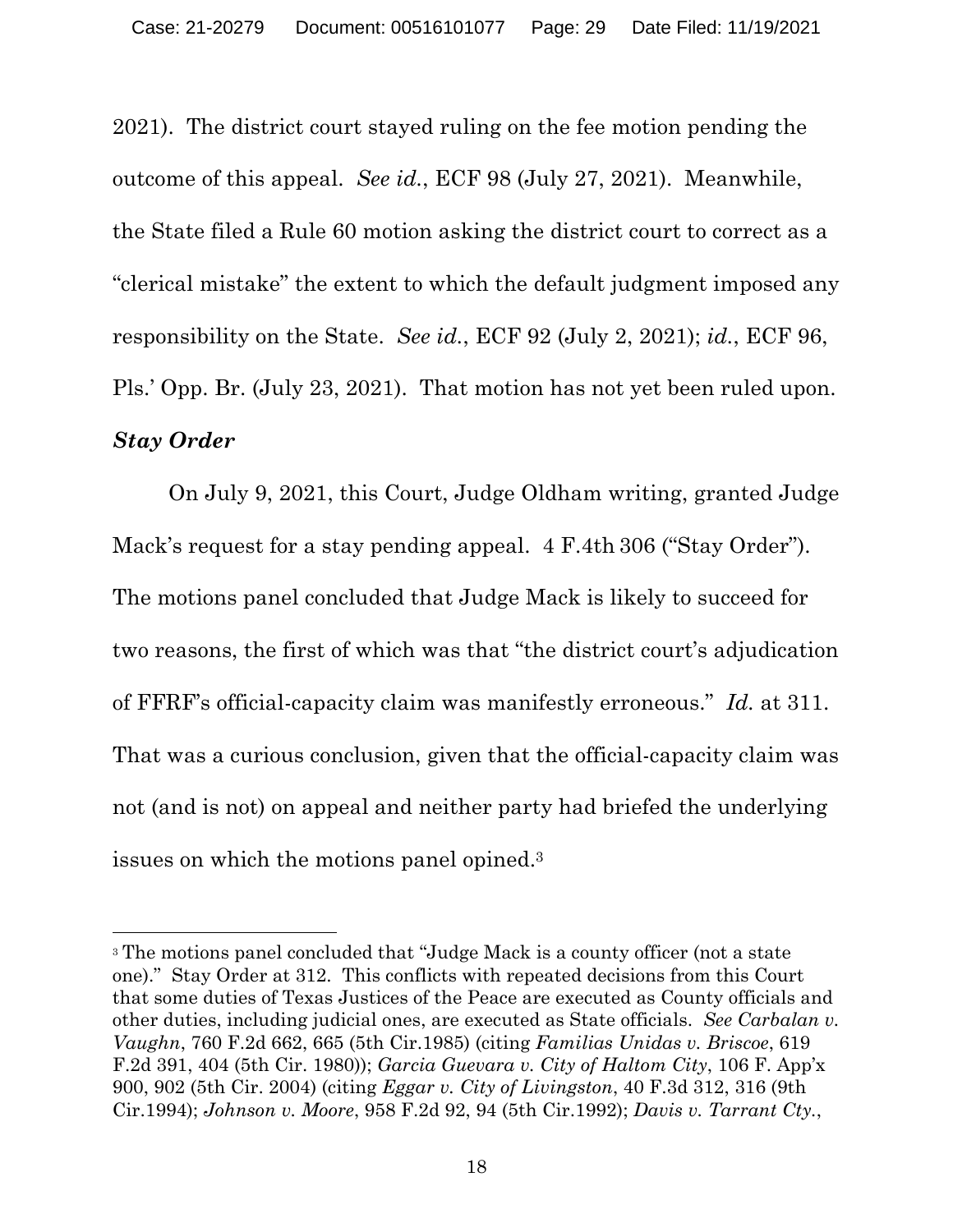The other reason the Court gave for concluding that the Plaintiffs' claim was likely to fail was that Judge Mack's prayers were permissible under the U.S. Supreme Court's legislative-prayer decisions. *Id.* at 313- 15. The Court acknowledged that those decisions "involved a legislature's chaplains, not a justice of the peace's chaplains," *id.* at 313, but concluded that there is a similarly "abundant history and tradition of courtroom prayer," *id.* at 313-14, though the only examples the panel offered of this purported tradition were the U.S. Supreme Court's opening cry and a few instances of early Justices' opening court terms with prayer. *Id.* at 314.

## **SUMMARY OF THE ARGUMENT**

I. The Appellees have standing. This Court has repeatedly held

that personal exposure to an alleged Establishment Clause violation

<sup>565</sup> F.3d 214, 226-27 (5th Cir.2009) (citing *Krueger v. Reimer*, 66 F.3d 75, 77 (5th Cir. 1995); *Clanton v. Harris Cty.*, 893 F.2d 757, 758 (5th Cir. 1990); *Hamill v. Wright*, 870 F.2d 1032, 1037 (5th Cir. 1989); *Clark v. Tarrant Cty.*, 798 F.2d 736, 744 (5th Cir. 1986). Three states filed an *amicus* brief arguing that Judge Mack is a County, not State, official. Leg. Br. Br. at 3. Not only is their argument irrelevant to this appeal, but they, like the motions panel, fail to contend with the cited case law.

The motions panel also stated that the official-capacity claim was misguided because an action premised on *Ex Parte Young* cannot proceed under 42 U.S.C. §1983. Stay Order at 312. The Supreme Court has said otherwise: "Of course a state official in his or her official capacity, when sued for injunctive relief [under *Ex Parte Young*], would be a person under Section 1983." *Will v. Mich. Dep't of State Police*, 492 U.S. 58, 167 n.10 (1989).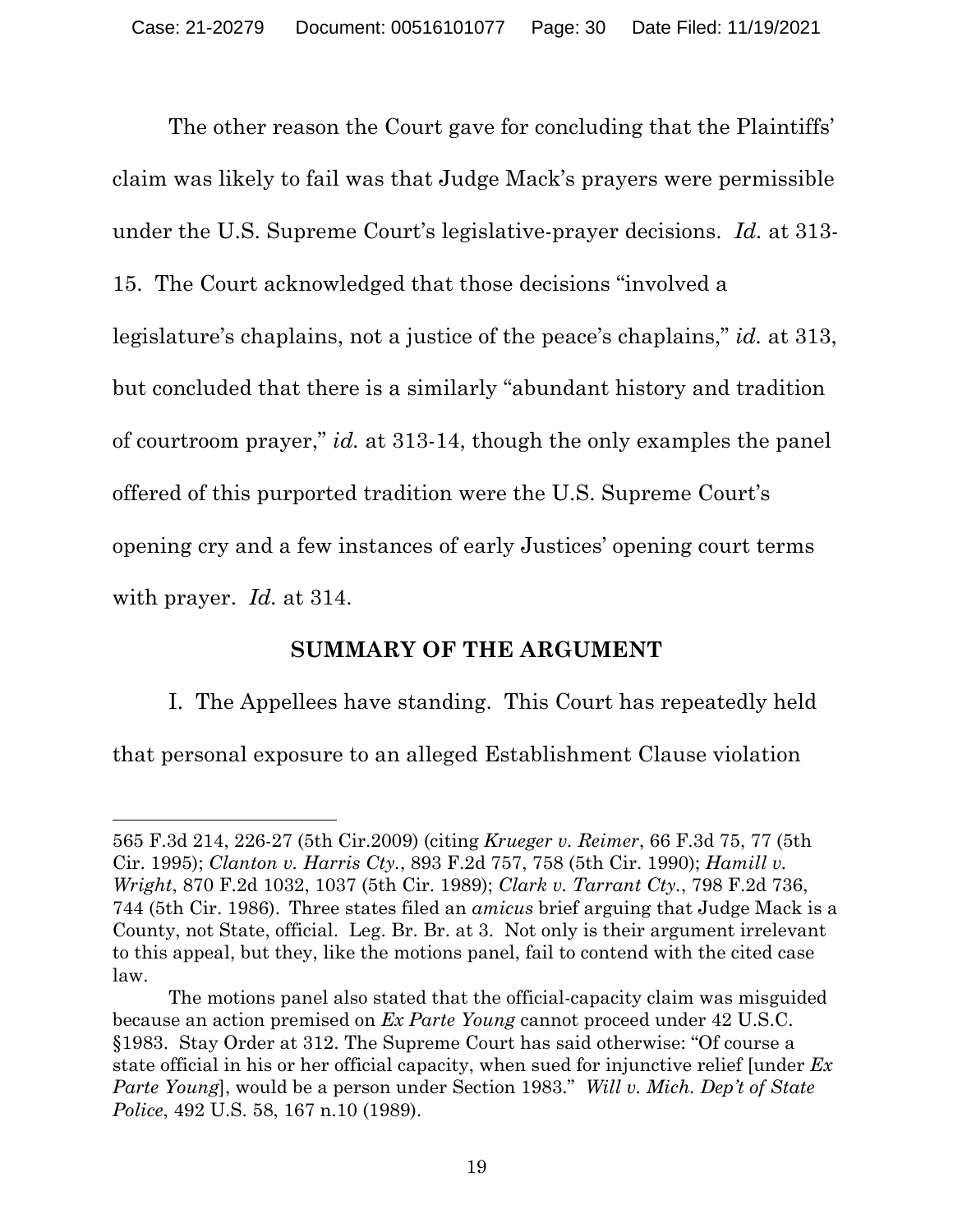that impairs a plaintiff's enjoyment or use of a public facility is sufficient to confer standing. *See, e.g., Doe v. Beaumont Indep. Sch. Dist.*, 240 F.3d 462, 467 (5th Cir. 2001). Other Circuits have uniformly reached the same conclusion. *See, e.g.*, *Vasquez v. Los Angeles Cty.*, 487 F.3d 1246, 1253 (9th Cir. 2007) (surveying cases in the 2nd, 5th, 10th, and 11th Circuits).

It is equally well-established that standing exists where a plaintiff takes steps to *avoid* exposure to an alleged legal violation. *See, e.g.*, *Friends of the Earth, Inc. v. Laidlaw Environmental Servs. Inc.*, 528 U.S. 167, 184-85 (2000); *Sch. Dist. of Abington Twp. v. Schempp*, 374 U.S. 203, 224 (1963); *Valley Forge Christian College v. Ams. United for Separation of Church & State, Inc.*, 454 U.S. 464, 486 n.22 (1982). Here, it was undisputed that Attorney Roe has appeared before Judge Mack many times; that he has turned down work that would require him to appear in Judge Mack's courtroom; and that if he were to resume accepting cases pending before Judge Mack, he would once again be exposed to the prayers. ROA.1507, 1509-10, 2105, 2110. He thus squarely presents the standing that arises when a plaintiff "assume[s] special burdens to avoid" a religious exercise. *Valley Forge Christian*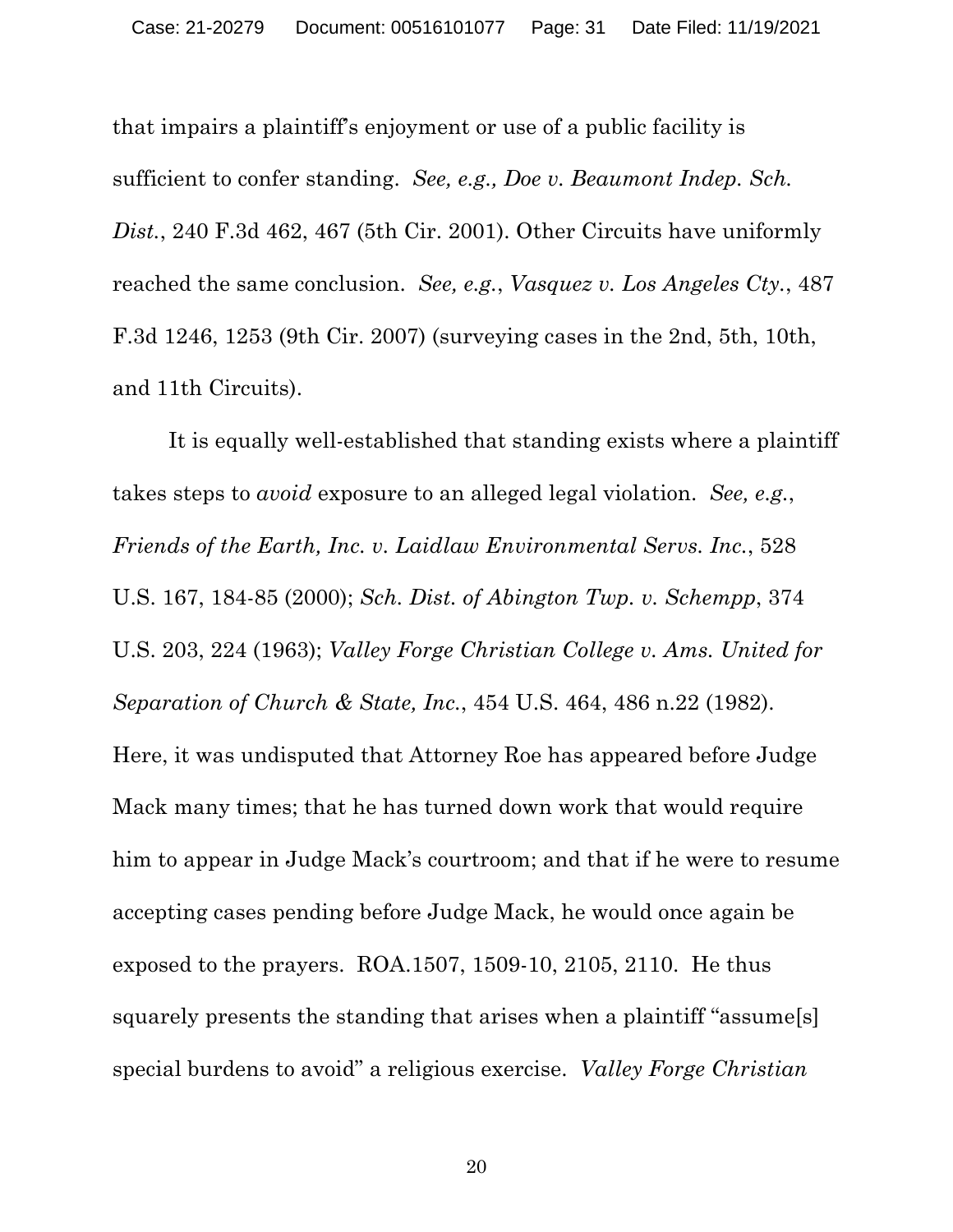*College*, 454 U.S. at 486 n.22. Given Roe's standing, FFRF's entitlement to associational standing is not open to question.

II. The reasoning adopted by the Supreme Court in upholding the constitutionality of legislative prayer does not extend to courtrooms. While the U.S. Supreme Court cited an "unambiguous and unbroken history of more than 200 years" of legislative prayer in this country—a history that revealed that the First Congress itself thought the practice permissible (*see Marsh v. Chambers*, 463 U.S. 783, 792 (1983)—there is no similar history of prayers being used to open daily courtroom sessions. Furthermore, courtrooms are inherently coercive, and Judge Mack's courtroom is even more coercive than most. Indeed, a majority of the Supreme Court's Justices have cautioned against extending the Court's legislative cases to the courtroom context. *See Town of Greece v. Galloway*, 572 U.S. 565, 603 (2014) (Alito, J., concurring); *id.* at 618 (Kagan, J., dissenting).

III. Because Judge Mack's practice violates the coercion test, it cannot stand irrespective of how the practice fares under the *Lemon* or endorsement tests. However, if the Court is inclined to address these tests, it should conclude that Judge Mack's practice violates both. The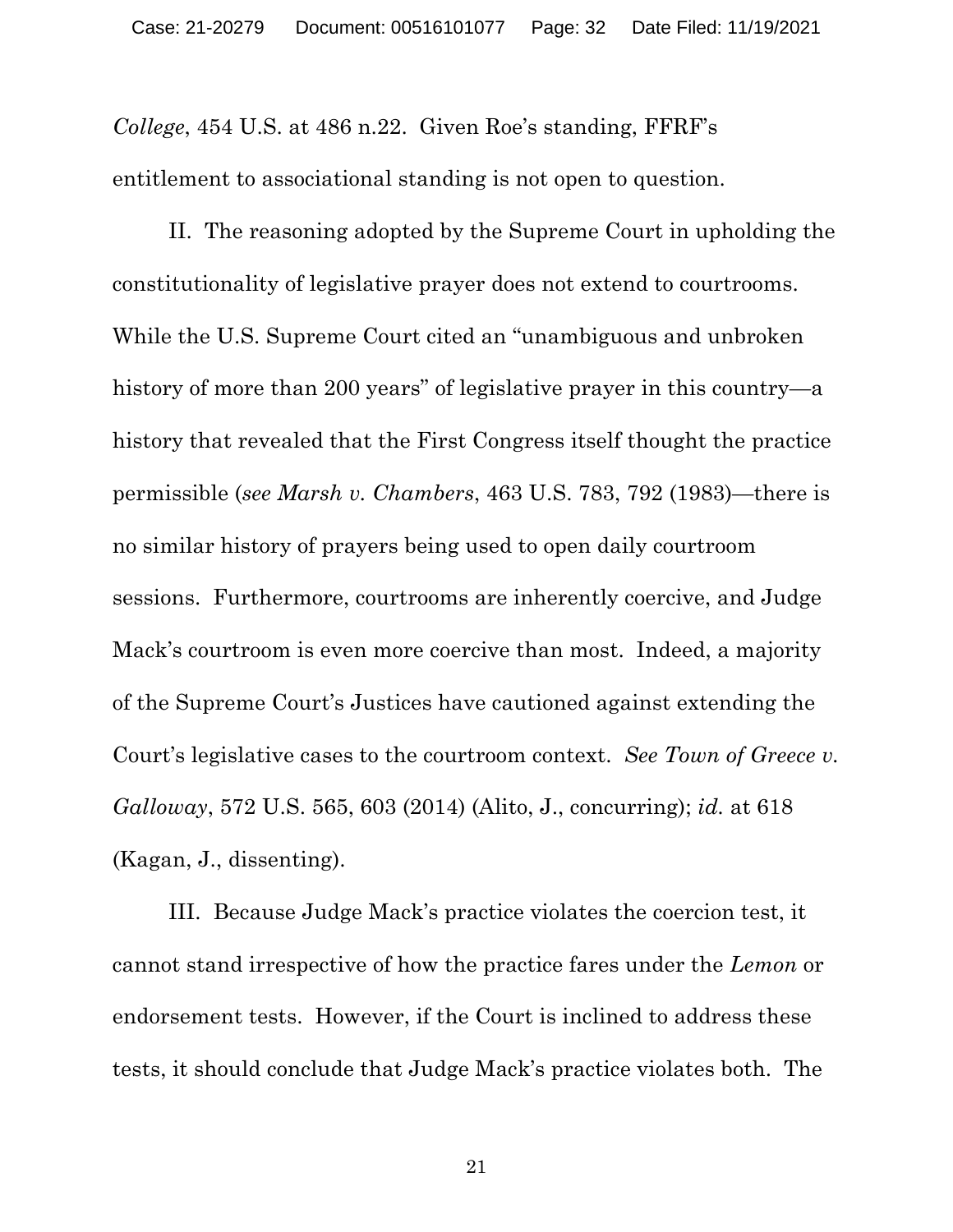evidence shows that he adopted his courtroom-prayer practice to advance his personal religious beliefs, that the practice has the effect of advancing religion, and that a reasonable observer would conclude that it endorses religion.

#### **STANDARD OF REVIEW**

The Appellees agree with Judge Mack's recitation of the Standard of Review. Furthermore, "the motions panel order is not binding on [the merits panel]." *Cimino v. Raymark Indus., Inc.*, 151 F.3d 297, 311 n.26 (5th Cir. 1998) (citing cases).

#### **ARGUMENT**

#### **I. The Plaintiffs Have Standing**

Judge Mack does not take issue with the Appellees' standing, but several Texas legislators submitted an *amicus* brief arguing that Attorney Roe's standing is deficient. *See* Leg. Br.4 Their arguments fly in the face of this Court's and the U.S. Supreme Court's longstanding jurisprudence.

<sup>4</sup> The Legislators concede that FFRF has standing if Roe does. *See* Leg. Br. at 22- 23.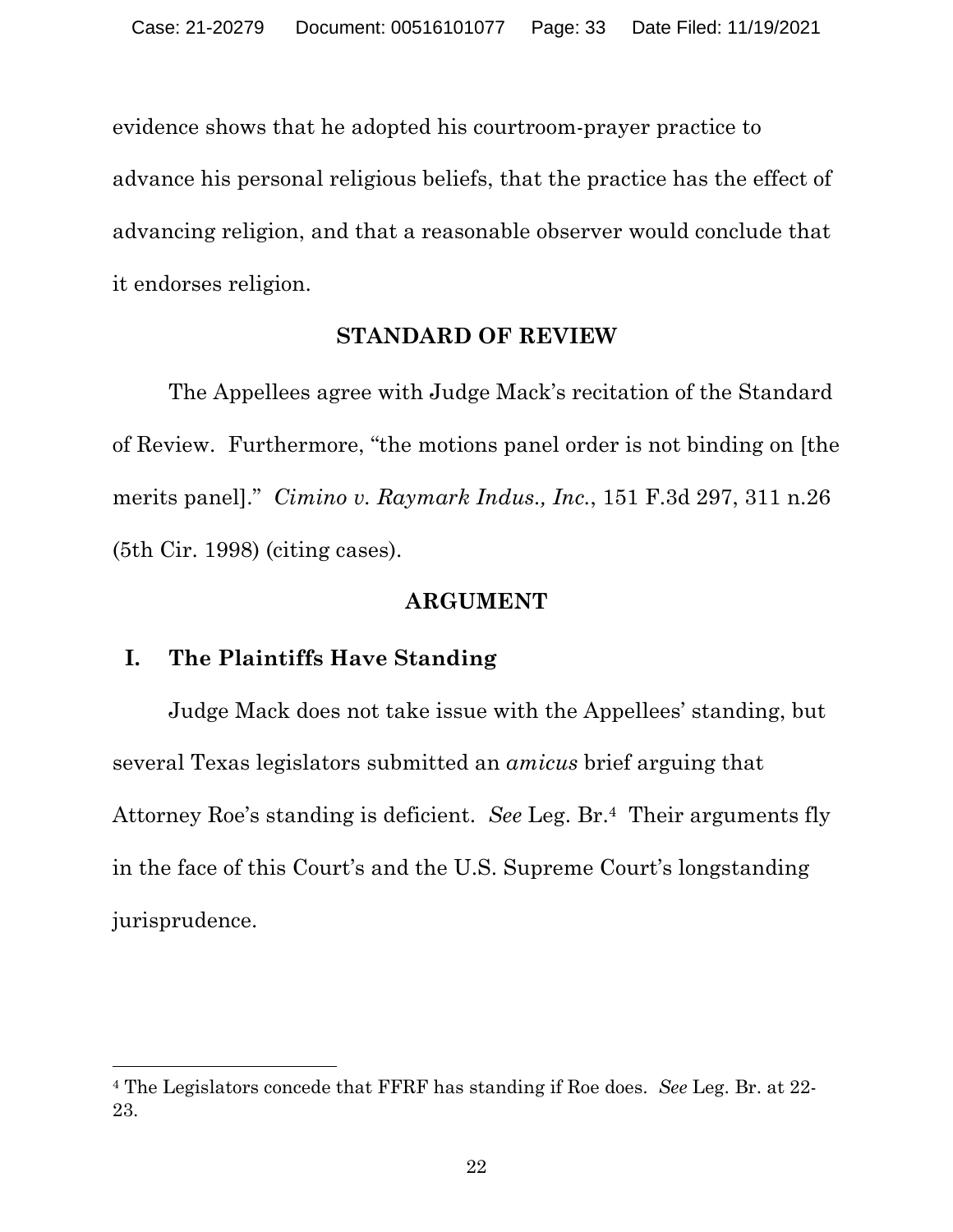This Court has repeatedly held that personal exposure to an alleged Establishment Clause violation that impairs a plaintiff's enjoyment or use of a public facility is sufficient to confer standing. *See, e.g., Doe v. Beaumont Indep. Sch. Dist.*, 240 F.3d 462, 467 (5th Cir. 2001); *Doe v. Sch. Bd. of Ouachita Par.*, 274 F.3d 289, 292 (5th Cir. 2001); *Littlefield v. Forney Indep. Sch. Dist.*, 268 F.3d 275, 294 n.31 (5th Cir. 2001); *Murray v. City of Austin*, 947 F.2d 147, 151-52 (5th Cir. 1991)). Other Circuits have uniformly reached the same conclusion. *See, e.g.*, *Vasquez v. Los Angeles Cty.*, 487 F.3d 1246, 1253 (9th Cir. 2007) (surveying cases in the 2nd, 5th, 10th, and 11th Circuits); *Suhre v. Haywood Cty.*, 131 F.3d 1083, 1086-90 (4th Cir. 1997); *Am. Civil Liberties Union of Ohio Found., Inc. v. DeWeese*, 633 F.3d 424, 429-30 (6th Cir. 2011).

It is equally well-established that standing exists where a plaintiff takes steps to *avoid* exposure to an alleged legal violation. *See, e.g.*, *Friends of the Earth, Inc. v. Laidlaw Environmental Servs. Inc.*, 528 U.S. 167, 184-85 (2000). This principle has long been applied in the context of the Establishment Clause. *See, e.g.*, *Sch. Dist. of Abington Twp. v. Schempp*, 374 U.S. 203, 224 (1963); *Valley Forge Christian*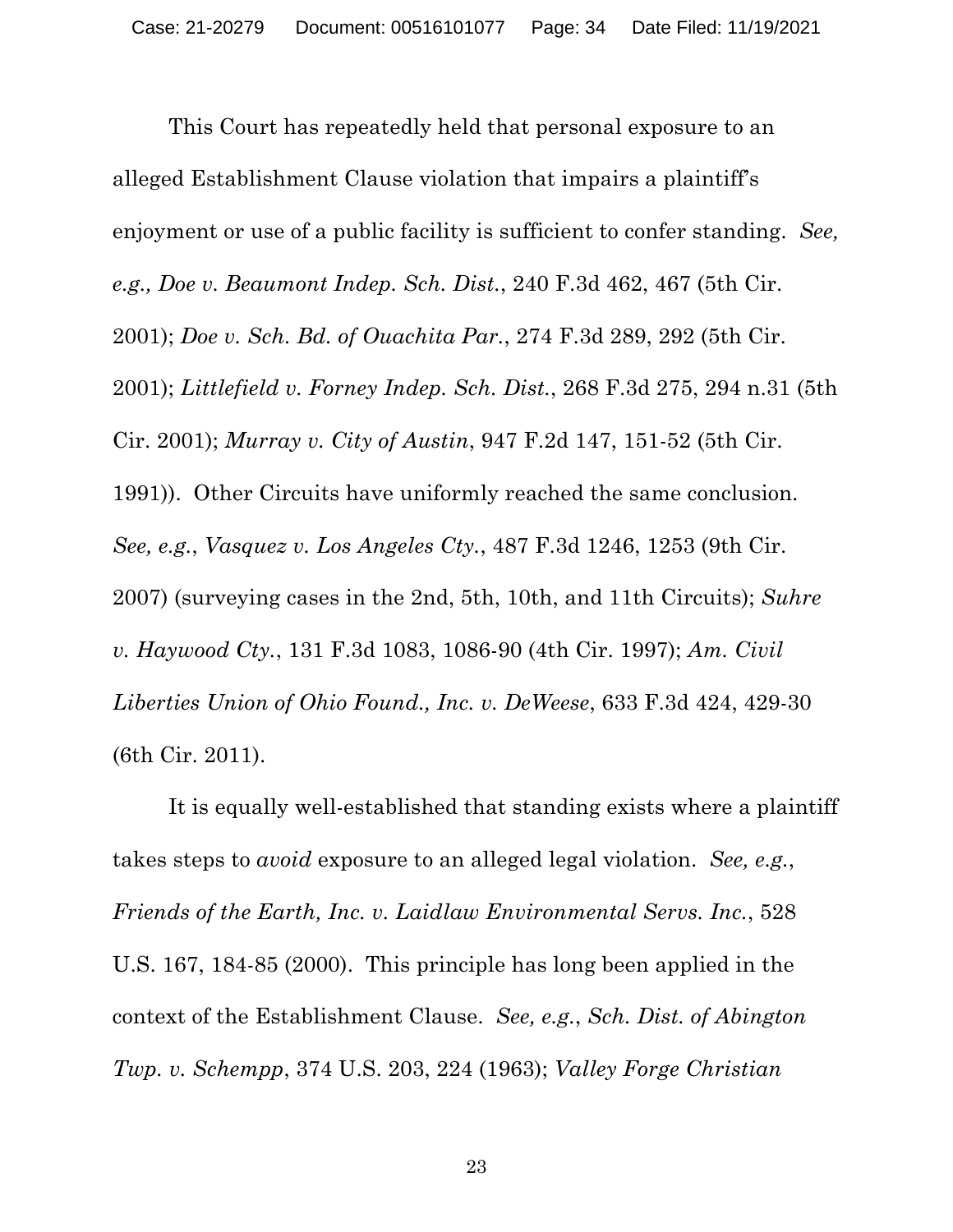*College*, 454 U.S. at 486 n.22; *Suhre*, 131 F.3d at 1088 (4th Cir.); *Am. Atheists, Inc. v. Davenport*, 637 F.3d 1095, 1113-14 (10th Cir. 2010); *FFRF v. New Kensington Arnold Sch. Dist.,* 832 F.3d 469, 479 (3d Cir. 2016); *Adland v. Russ*, 307 F.3d 471, 478 (6th Cir. 2002).

*Amici* turn this case law on its head by arguing that Roe's avoidance *defeats* his standing rather than cements it. *See* Leg. Br. at 3-5. They ignore the on-point case law cited above and rely instead on a handful of inapposite cases in which the plaintiffs were not forced to choose between confronting or avoiding the challenged activity. They cite *Barber v. Bryant*, 860 F.3d 345, 352 (5th Cir. 2017) (*see* Leg. Br. at 4-5), but that case was a challenge to statutory text that the plaintiffs neither confronted nor avoided. *See* 860 F.3d at 353 (noting that there is no "item or event to 'encounter'"). Similarly, in *Staley v. Harris County*, 485 F.3d 305, 309 (5th Cir. 2007) (en banc) (cited at Leg. Br. at 4-5), the Court found a challenge moot once a religious monument was removed, as there was no longer anything to confront or avoid. They cite *Arizonans for Official English v. Arizona*, 520 U.S. 43 (1997) (*see* Leg. Br. at 6-7), in which a challenge to a statute affecting public employees was mooted by the plaintiff's acceptance of a private-sector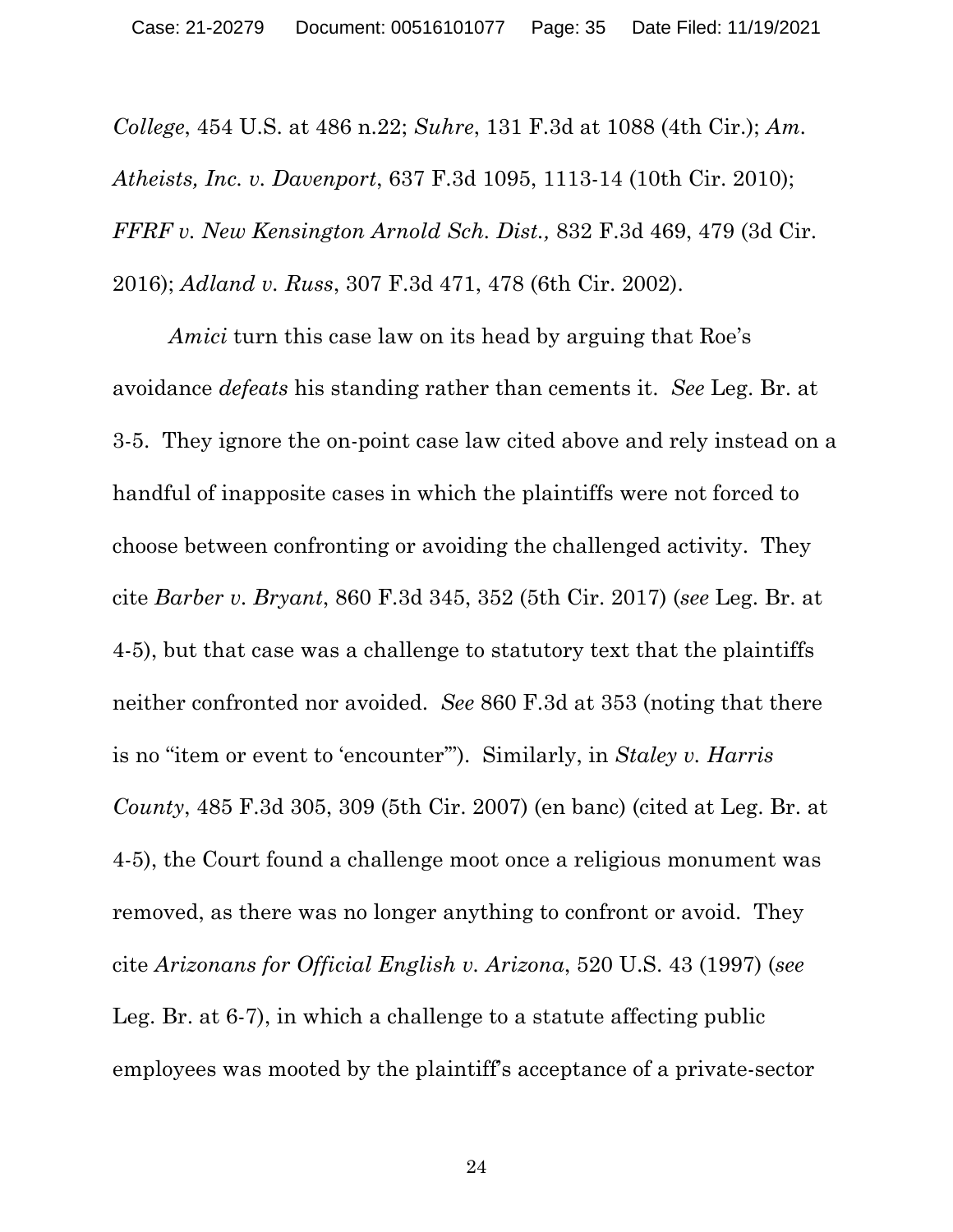job, which meant that she was no longer even affected by the challenged policy. Similarly, they cite *Doe v. Madison School District No. 321*, 177 F.3d 789 (9th Cir. 1999) (en banc) (*see* Leg. Br. at 6), in which standing to challenge a graduation-ceremony practice was denied because the plaintiff's children had graduated and the plaintiff did "not claim that she will attend another graduation ceremony in the future." 177 F.3d at 797. Even further afield, the Legislators cite *Doe v. Tangipahoa Parish School Board*, 494 F.3d 494, 497-99 (5th Cir. 2007) (en banc), in which standing was denied because the plaintiffs had never even observed the practice they were challenging.

Here, it was undisputed that Roe *has* appeared before Judge Mack many times; that he has gone out of his way to turn down work that would require him to appear in Judge Mack's courtroom; and that if he were to resume accepting cases pending before Judge Mack, he would once again be exposed to the prayers. ROA.1507, 1509-10, 2105, 2110. He thus squarely presents the standing that arises when a plaintiff "assume[s] special burdens to avoid" a religious exercise. *Valley Forge Christian College v. Ams. United for Separation of Church & State, Inc.*, 454 U.S. 464, 486 n.22 (1982).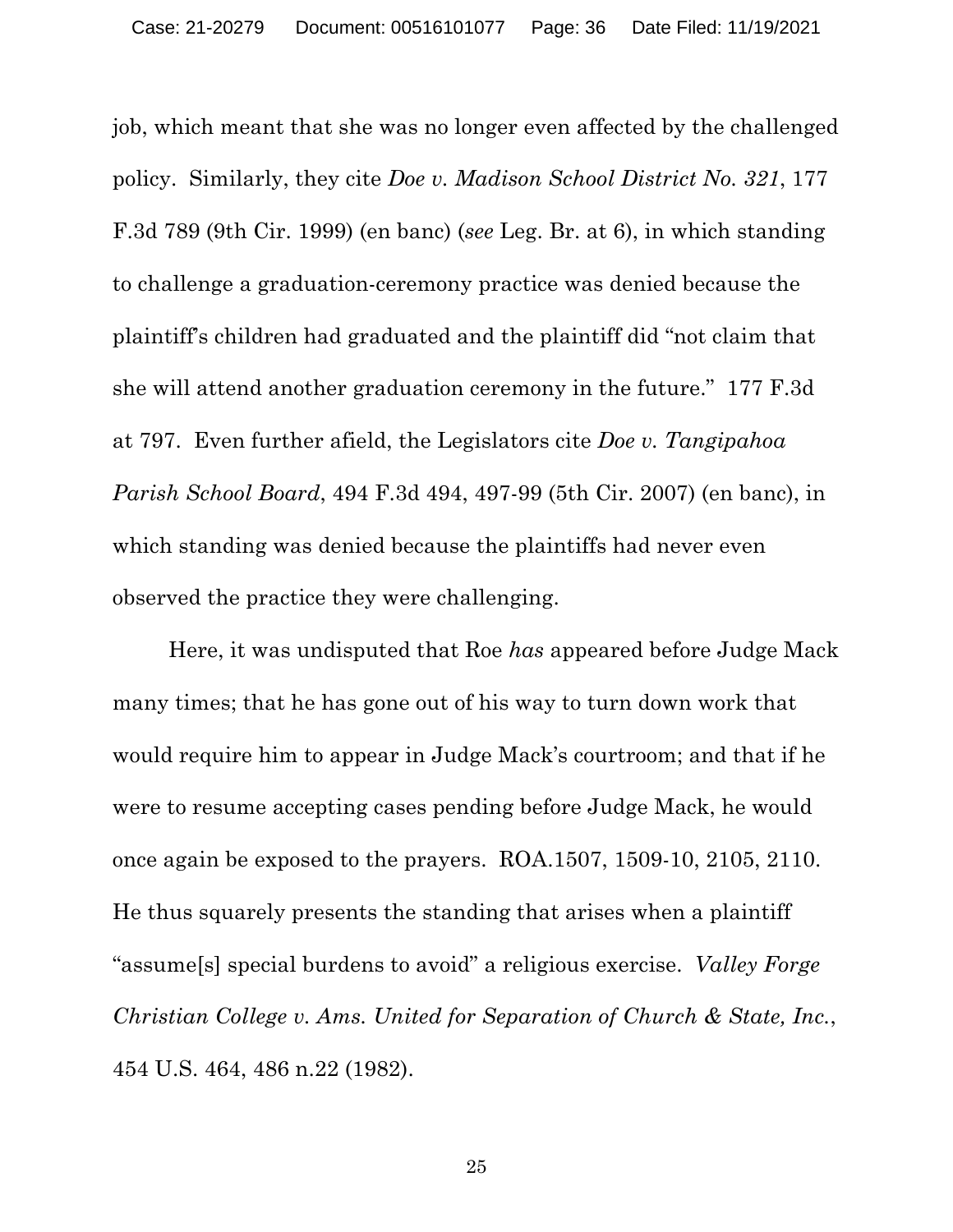The Legislators also argue that Roe lacks standing to seek prospective relief because he has not shown a "significant likelihood" that he will encounter the challenged practice because of his conscious choice to avoid Judge Mack's courtroom. Leg. Br. at 9-11. This argument is frivolous. In the cases the Legislators cite, the lack of ongoing exposure was not due to avoidance; rather, it turned on variables outside the plaintiffs' control. *See City of Los Angeles v. Lyons*, 461 U.S. 95, 105-06 (1983) (plaintiff could not show likelihood that he would be stopped and put into a chokehold); *Serafine v. Crump*, 800 F. Appx. 234, 238 (5th Cir. 2020) (plaintiff could not show likelihood of future appearance before specific panel of appellate judges); *Society of Separationist, Inc. v. Herman*, 959 F.2d 1283, 1285 (5th Cir. 1992) ("There are over half a million residents in Travis County and twenty trial judges" so "[t]he chance that O'Hair will be selected again for jury service and that Judge Herman will be assigned again to oversee her selection as a juror is slim."). Here, in contrast, it was undisputed that the *only* reason Roe does not face ongoing exposure to the challenged prayers is that he turns down cases that would require him to appear in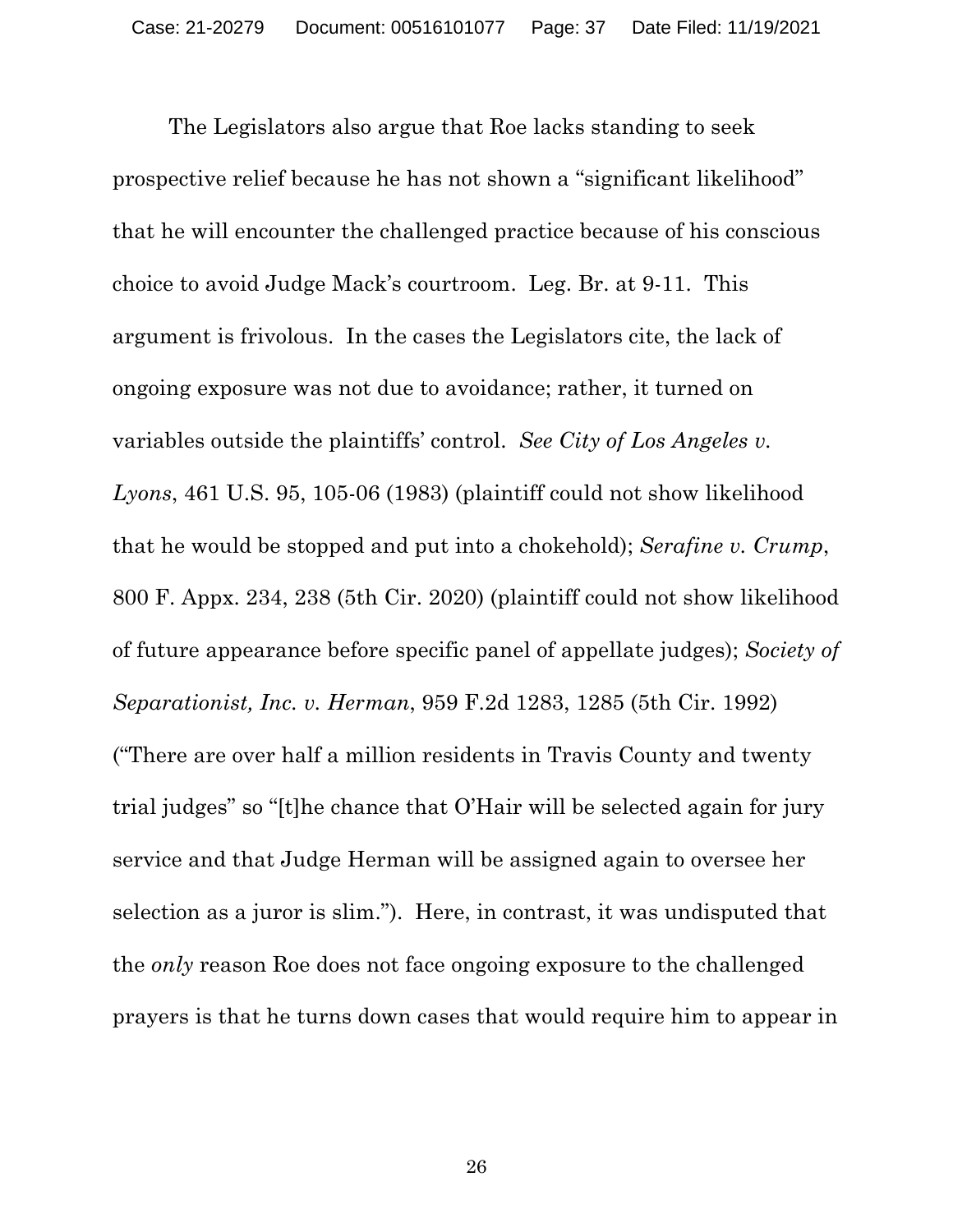Judge Mack's courtroom. ROA.1509-10, 2110. Even the Legislators acknowledge as much. *See* Leg. Br. at 10-11, 16.

The Legislators also invite the Court to jettison "offended observer standing" altogether, but all they cite to support this radical request are dissenting opinions, random statements in cases in which the plaintiffs were found to *have* standing, and cases that did not even involve the Establishment Clause. *See* Leg. Br. at 11-16. Finally, the Legislators grasp at straws by arguing that Roe's status as an attorney means that he should be expected to withstand offensive viewpoints. *See* Leg. Br. at 16-22. Not only have they failed to cite a single case from any Circuit adopting this line of reasoning, but they ignore decisions holding otherwise. *See, e.g., Glassroth v. Moore*, 335 F.3d 1282 (11th Cir. 2003).

# **II. Judge Mack's Practice Runs Afoul of the Test Adopted in** *Marsh* **and** *Greece*

Some public-prayer activities, particularly in the legislative context, have been analyzed under a distinct Establishment Clause approach that licenses certain practices that are deeply embedded in the history and traditions of this country. Under this approach, however, it is not enough that a practice has an historical pedigree. *Marsh*, 463 U.S. at 789 ("Standing alone, historical patterns cannot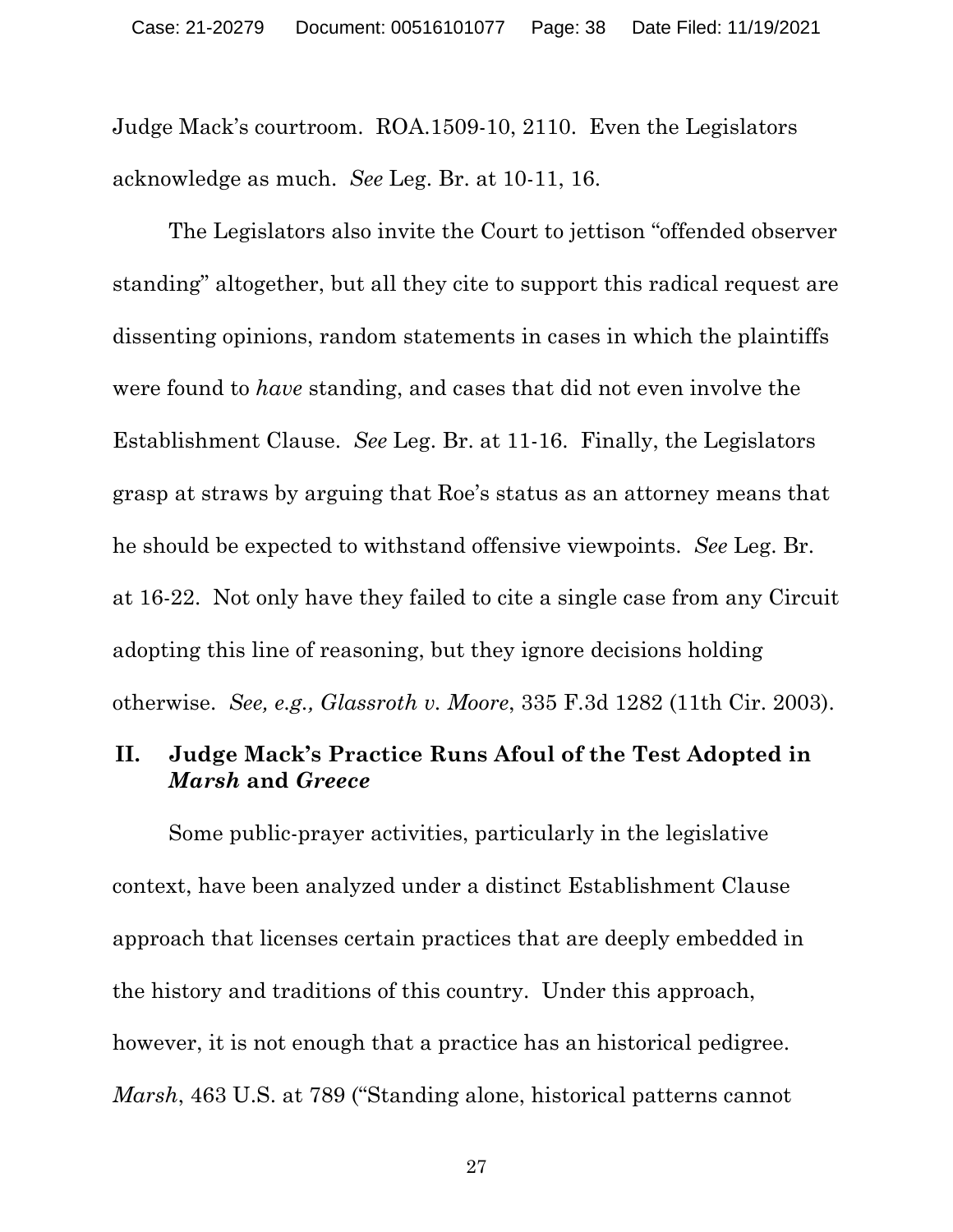justify contemporary violations of constitutional guarantees."); *Greece*, 572 U.S. at 576 (an "historical foundation" is not enough). Rather, the practice at issue in *Marsh* and *Greece*—the delivery of prayer to open the meetings of state and local legislatures respectively—was upheld because it met the following three considerations: (1) the Founders "clearly" (*Marsh*, 463 U.S. at 788) viewed the "specific practice" (*Greece*, 572 U.S. at 577) as consistent with the Establishment Clause because the First Congress, in the same week, voted to both engage in the practice and approve the draft of the First Amendment for submission to the States (*Marsh*, 463 U.S. at 790; *Greece*, 572 U.S. at 575-76); (2) the practice had an "unambiguous and unbroken history of more than 200 years" (*Marsh*, 463 U.S. at 792) and had continued virtually uninterrupted" since the Founding (*Greece*, 572 U.S. at 575); and (3) the practice was non-coercive (*Greece*, 572 U.S. at 586). Judge Mack's practice cannot withstand scrutiny under any, let alone all, of these considerations.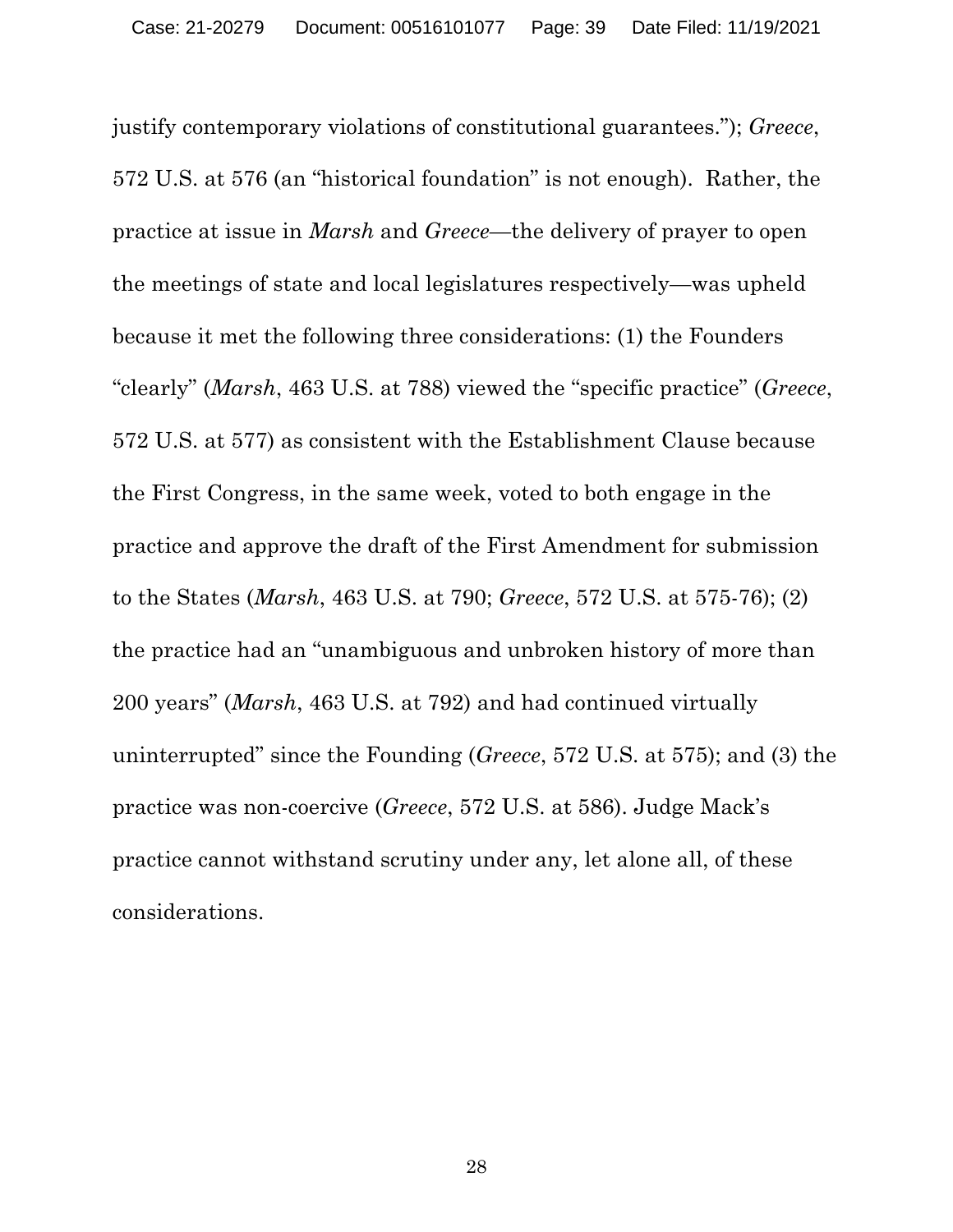# **A. There is No Evidence that Founding-Era Courtrooms Opened Daily Sessions with Prayer or that the Framers Approved of the Practice.**

Judge Mack quotes this Court's Stay Order, 4 F.4th at 313-14, to claim that there is an "abundant history and tradition of courtroom prayer." Mack Br. at 26. But the evidence that he cites is so lacking as to prove precisely the opposite proposition, namely, that Judge Mack's practice is deeply and historically *anomalous*.

The first example he offers for this purportedly "storied history" is the same one the stay-motion panel offered, namely, the U.S. Supreme Court's tradition of opening its oral-argument sessions with the following cry:

The Honorable, the Chief Justice and the Associate Justices of the Supreme Court of the United States. Oyez! Oyez! Oyez! All persons having business before the Honorable, the Supreme Court of the United States, are admonished to draw near and give their attention, for the Court is now sitting. God save the United States and this Honorable Court!"

ROA.1929-30; *see also* ROA.1979-80. But this statement is not even a prayer. It is addressed to "All persons having business before the Honorable Court," rather than to God; it is not prefaced by any language normally associated with prayer, such as the statement "let us pray"; and it does not end with "Amen." And the only religious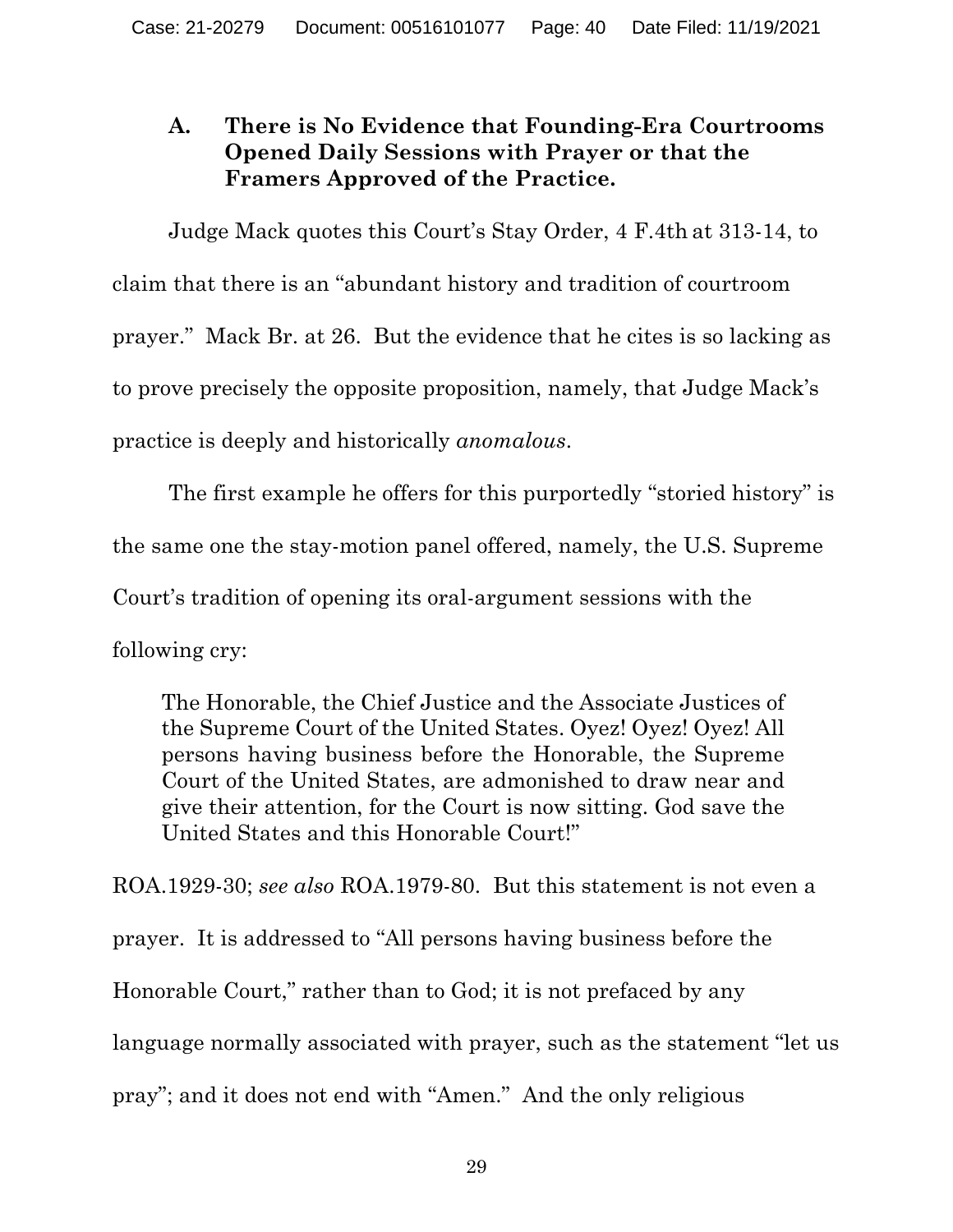reference is found in the last sentence of an otherwise non-religious statement. Judge Mack may characterize the statement as a "prayer" (Mack Br. at 26), but the High Court itself refers to it as a "chant." ROA.1929.

The other example Judge Mack gives is a handful of prayers that were delivered at the opening of court *terms* when Justices "rode circuit" in the states for the first time pursuant to the Judiciary Act of 1789. *See* Mack Br. at 26-27; *see also* Stay Order at 314. These prayers were delivered to open court *terms*—events akin to a ribbon-cutting ceremony—not to open daily court sessions. Thus, for example, John Jay approved of a chaplain's presence at a ceremony marking the "Occasion[ ]" of the Justices' "Reception" at the opening of the court of the Circuit Court for Connecticut in 1790. ROA.1230 (cited at Mack Br. at 27). The evidence showed that the court session lasted several days, with no indication that a prayer was delivered on ensuing days. ROA.1224. The other handful of Circuit-riding prayers that Judge Mack cites were likewise delivered at the opening of the court's first term in a particular state. *See* Mack Br. at 26-27 n.5. And even these incidents were aberrational, as most court terms in that era did *not*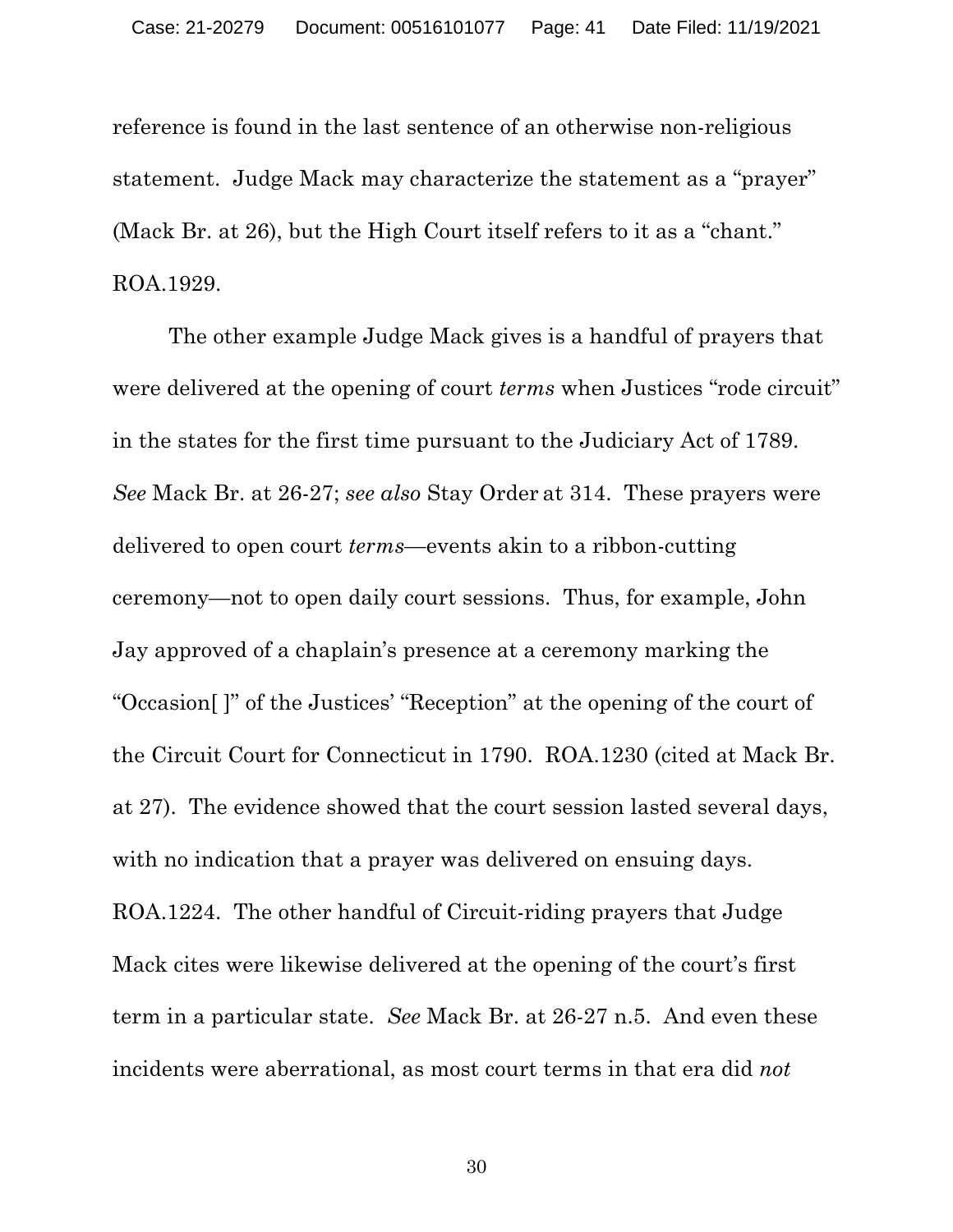open with prayer. *See, e.g.,* ROA.1234 (referencing 1791 opening of Circuit Court for South Carolina without any mention of a prayer); ROA.1237 (same for 1791 opening of Circuit Court for the District of Vermont); ROA.1236 (same for 1791 in Virginia); ROA.1237 (same for 1791 in Rhode Island); ROA.1239 (same for 1792 in Maryland).5

Thus, to support the central contention that Judge Mack's practice grows out of a tradition dating to the Founding, the only incidents to which Judge Mack can point are a chant that is manifestly not a prayer and approximately ten prayers marking the opening of seminal federal courts terms in the states. That is, *he cannot cite a single Founding-era courtroom that opened its daily sessions with prayer.* He thus provides no basis for this Court to disagree with the Fourth Circuit's conclusion that, "[u]nlike legislative prayer, there is no similar long-standing tradition of opening courts with prayer. Nor is there any evidence

<sup>5</sup> Inexplicably, the stay-motion panel said that "Neither the district court nor FFRF said one word about this evidence [regarding circuit-riding prayers]." Stay Order at 314. The district court discussed these "prayers in federal circuit courts in the late 18th century," explaining that they were presented "during a court's inauguration or at the opening of a given term" and were thus distinct from prayers that were "delivered routinely before the commencement of court proceedings." ROA.2114-15. The Plaintiffs discussed the Circuit-riding prayers at length, demonstrating that each one involved the opening of a court's term, not daily courtroom proceedings. *See* ROA.1825-26, 1962-67. And before this Court, the Appellees' opposition to the stay motion distinguished the Circuit-riding prayers on the same ground. *See* Appellees' Resp. to Stay Mot. at 6 (June 11, 2021).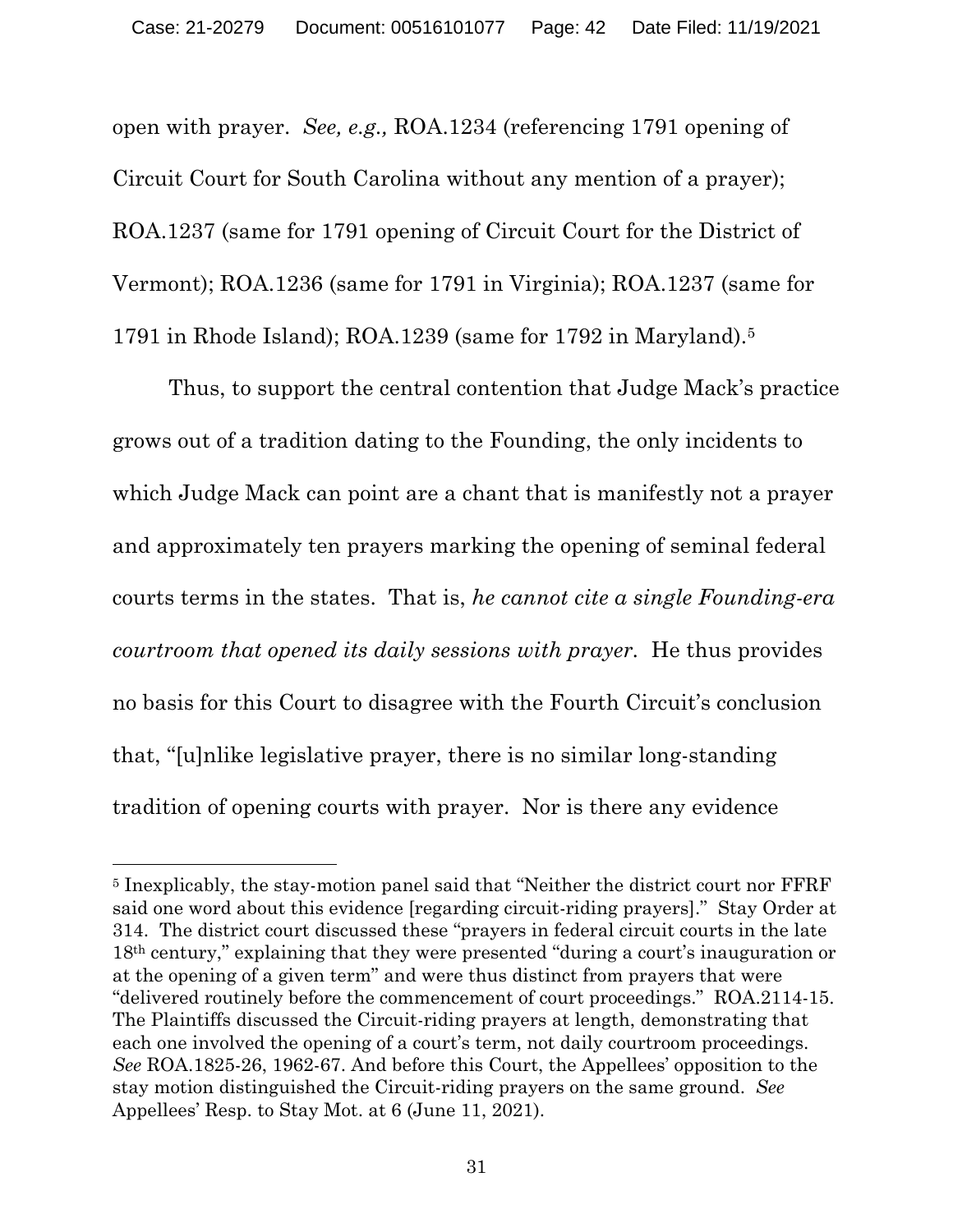regarding the intent of the Framers of the Bill of Rights with regard to the opening of court with prayer." *N.C. Civil Liberties Union Legal Found. v. Constangy*, 947 F.2d 1145, 1148 (4th Cir. 1991).

# **B. There Is No Evidence That the Practice of Daily Courtroom Prayer Has Continued "Virtually Uninterrupted" Since the Founding.**

After failing to demonstrate a tradition dating to the Founding, Judge Mack then asserts: "By 1835, the practice of inviting a guest chaplain to give a brief invocation had become so engrained that Alexander Griswold, the presiding bishop of the Episcopal Church, published a ministerial handbook that included a model prayer for opening court sessions." Mack Br. at 27. This is law-office history at its worst. Judge Mack does not cite even a single instance of this prayer's delivery in a courtroom, let alone on a "virtually uninterrupted" basis since that time.

Then, in the ensuing sentence, Judge Mack claims: "That practice continued through the Antebellum period, Reconstruction, the Gilded Age, the Progressive era, both World Wars, the post-War era, and up to today." Mack Br. at 28 & n.6. What he does not do is alert the Court to what the cited paragraphs depict, to wit: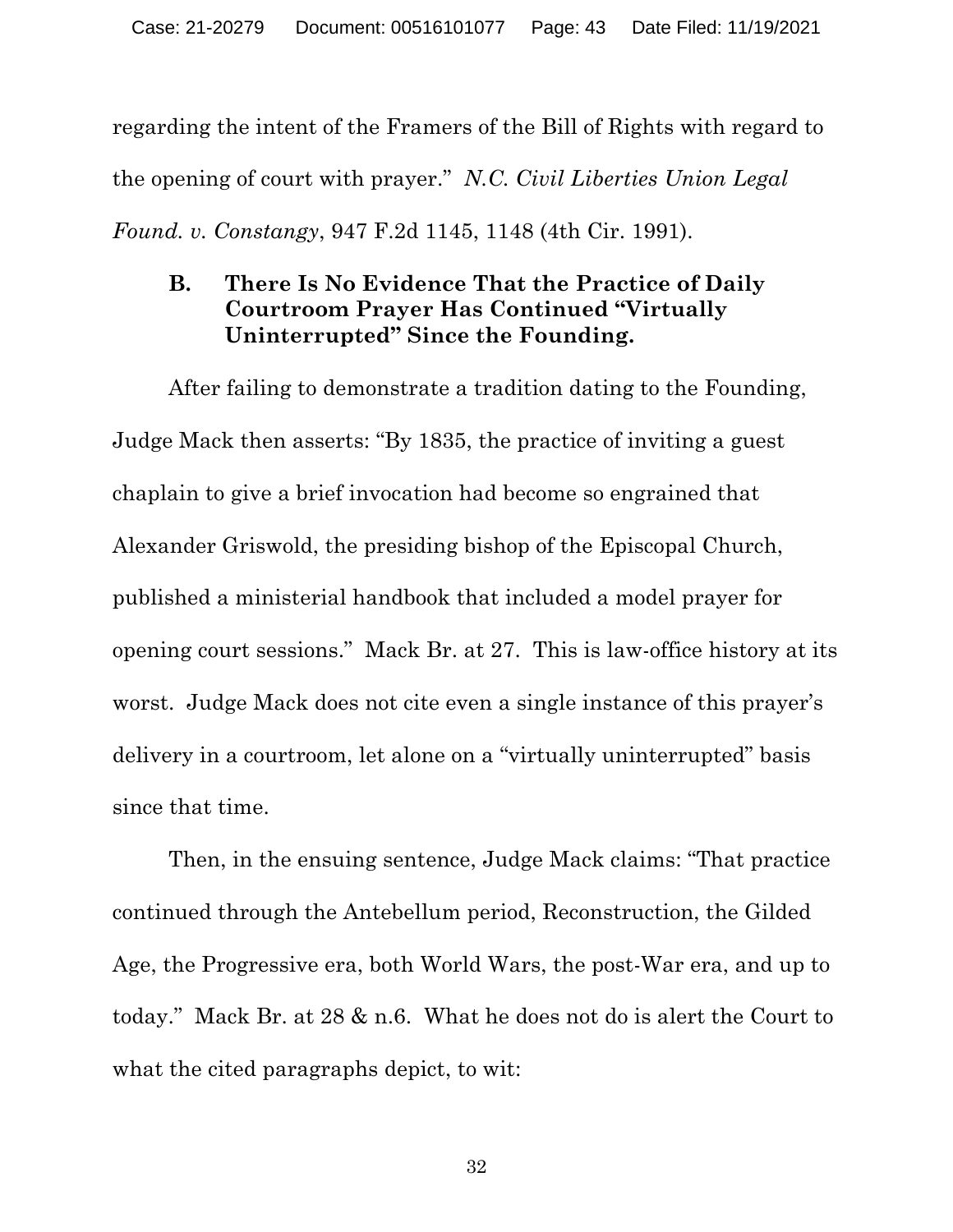• Prayers that marked the convening of a court's *term*, not its daily sessions (*see* ROA.1021-42 (Def.'s SUF) ¶¶ 79-80, 82-84, 87-89, 91, 93-94, 96-97, 99, 101-02, 105, 108-10). And even then, many of the cited sources stated that the practice was highly unusual, which was why it was being covered by the newspaper in the first place. *See, e.g., re.* ¶ 83 ("[the practice was] something unknown to the judicature of the State previous to his introducing it.") (quoting ROA.1339, two-thirds down the 4th column, *Judge Howe*); *re.* ¶ 89 (calling the prayer "a new departure in city court") (quoting ROA.1351, two-thirds down the 1st column, *Georgia*); *re.* ¶ 91 (stating that the prayer marked "the first time in [the court's] history" that a prayer had been offered) (quoting ROA.1354, middle of the 4th column, *Judge Opens Court with Prayer*); *re.* ¶ 93 ("Judge Caruthers of the Ninth judicial district surprised court hangers-on and spectators when he convened court here Thursday by having a minister present to open court with prayer.") (quoting ROA.1359, bot. of 2d column, *Opens Court with Prayer*); *re.*  $\llbracket$  105 (noting that the judge was "the First circuit"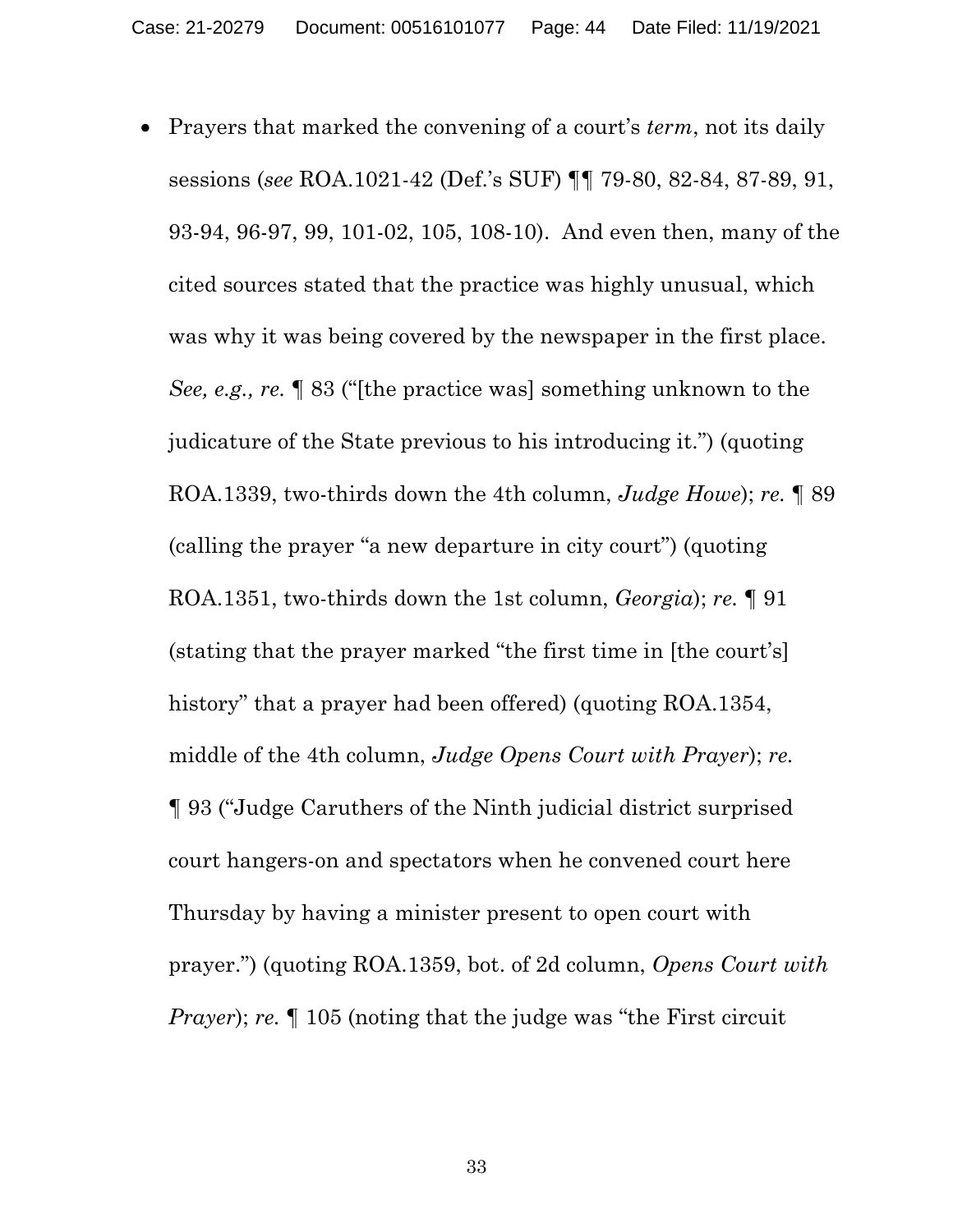Judge in this circuit" ever to engage in the practice) (quoting ROA.1386, middle of 1st column, *For Circuit Judge*).

• Prayers that took place in a courthouse on a random one-time basis to mark a seminal event (*see* ROA.1021-42 (Def.'s SUF) ¶¶ 86, 90, 98, 103, 106-07, 114). With respect to these, too, the newspaper coverage almost uniformly noted the anomalous nature of the incidents. *See, e.g., re.* ¶90 (quoting chaplain as saying that he told the judge that he "was accustomed to praying in church or Sunday school and at funerals but not in court") (citing ROA.1353, one-third down the 3d column, Hughes' Deliverance). With respect to one such incident, an article reported, "The minister's opening the argument with prayer yesterday is regarded as a peculiar thing, *unknown in the annals of court-room history*." *See*  ROA.1970 (referencing ROA.1921, two-thirds down the 3d column, Hez Hughes Is Not Guilty, Indianapolis News (March 1, 1898) (emphasis added)). Similarly, with respect to a 1914 prayer to mark the conclusion of "the biggest case the courts of this country have had to deal with in years," the article noted that "It was the first time in the history of the county that a prayer was offered in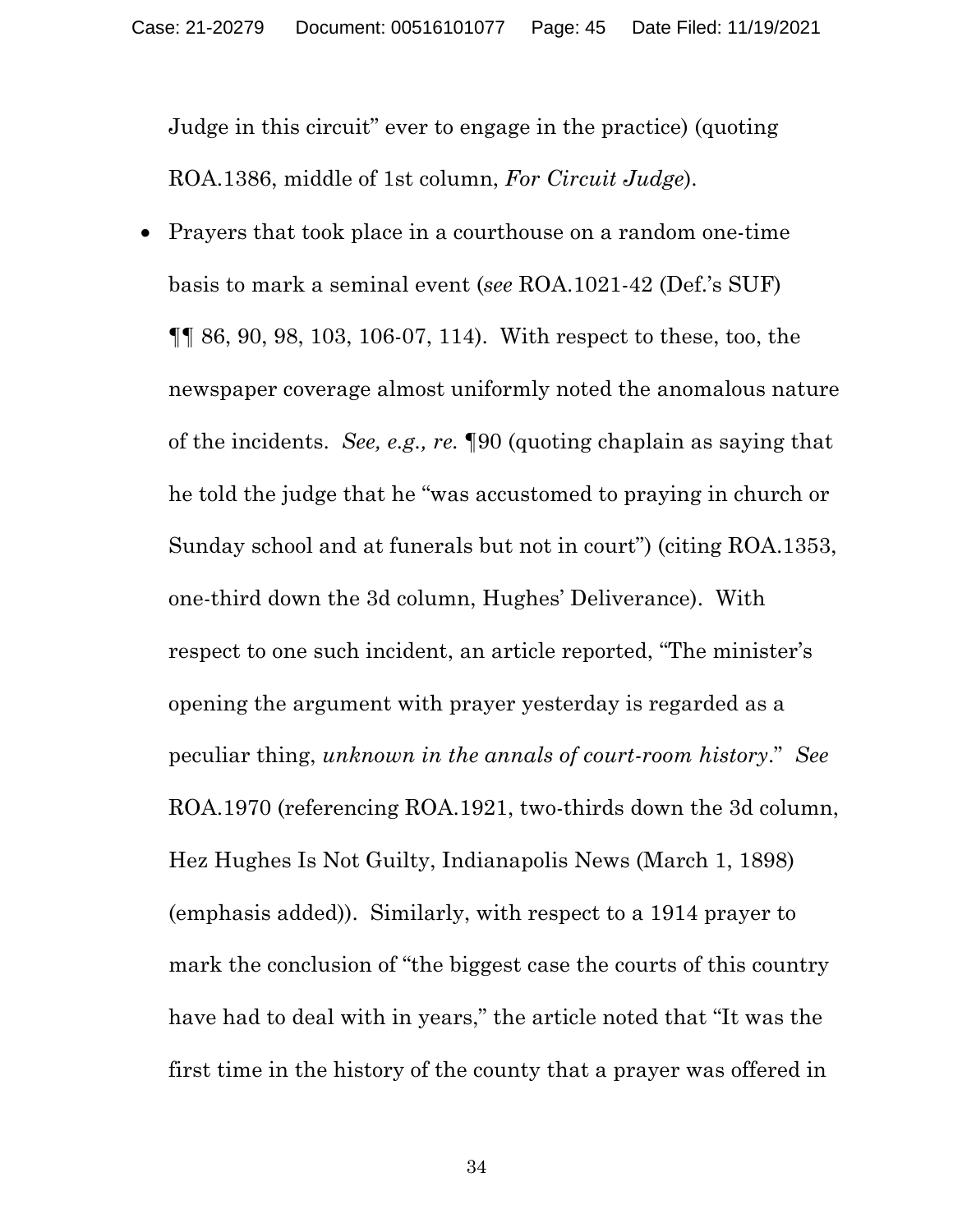court for the settlement of a case." ROA.1973 (quoting ROA.1369, 5th & 6th columns, *Agreements in Yorba Linda Case Are Signed, Court is Adjourned with a Prayer*).

• And a bill—*that was never enacted*—requiring daily sessions of the courts in the State of Georgia to be opened with prayer. ROA.1968-69.

Aside from these incidents, none of which involved daily courtroom sessions, Judge Mack pointed to a whopping five instances, *all from the Twentieth century and none continuing to this day,* in which a judge opened daily courtroom sessions with prayer—and in virtually every case (four of five articles), the cited article indicated that the practice was unusual, to wit:

• A Mississippi judge's practice in 1910 of "having a minister on hand in the morthling to open court with prayer." ROA.1971-72 (citing ROA.1921, first two columns, *Judge Evans' Court*). The article said the newspaper was "surprised to learn" of the practice; that it was an "innovation" undertaken by a judge who was sitting temporarily, was considered a "crank and a fanatic," and did not have "public opinion behind him." ROA.1971-72 (quoting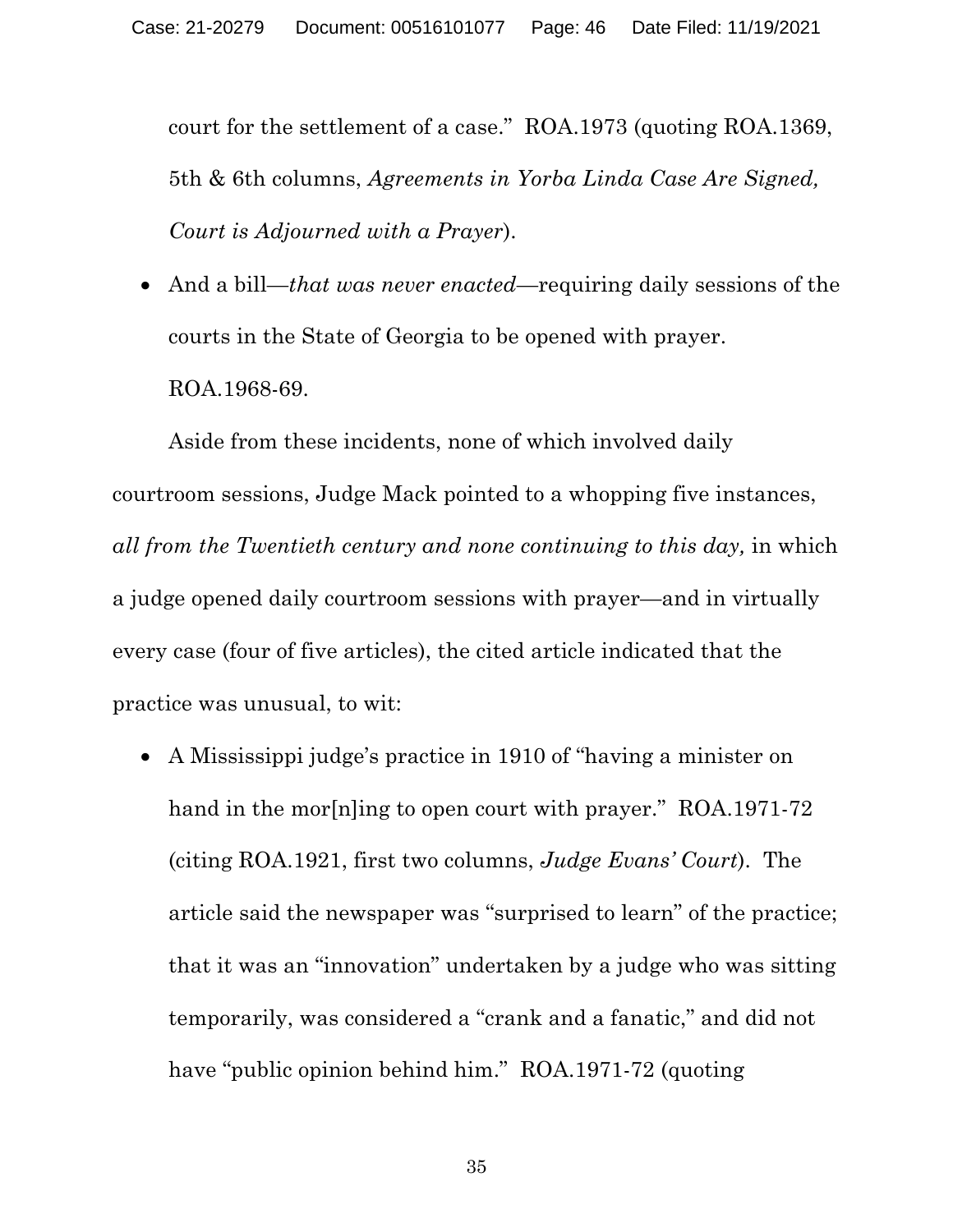ROA.1921). The article said that former judges on the court had not pursued the practice. *Id.* Furthermore, there was no evidence that the practice outlived that judge, let alone that it continues in that court today.

- A daily courtroom prayer introduced by a Florida judge in 1915, with the article referring to it as "a decided innovation in Florida courts." ROA.1973-74 (quoting ROA.1372, bot. of 2d column, *Florida Judge Will Open Court with Prayer*). Judge Mack offered no evidence that the practice outlived that judge, or otherwise continues in that court.
- A 1972 article describing a North Carolina judge who had a pastor "open [his] court with prayer." ROA.1039 (citing ROA.1399, 3d column, "*Judge Cooper Opens Court with Prayer*"). Not only was it unclear whether the practice was followed every court day or was undertaken to mark the opening of a court term, but even the judge himself noted the controversial nature of his practice, stating, "there had been controversy in recent years over public prayer" and adding that "I intend to open this court with prayer. If it offends any of you, you may leave." ROA.1978 (quoting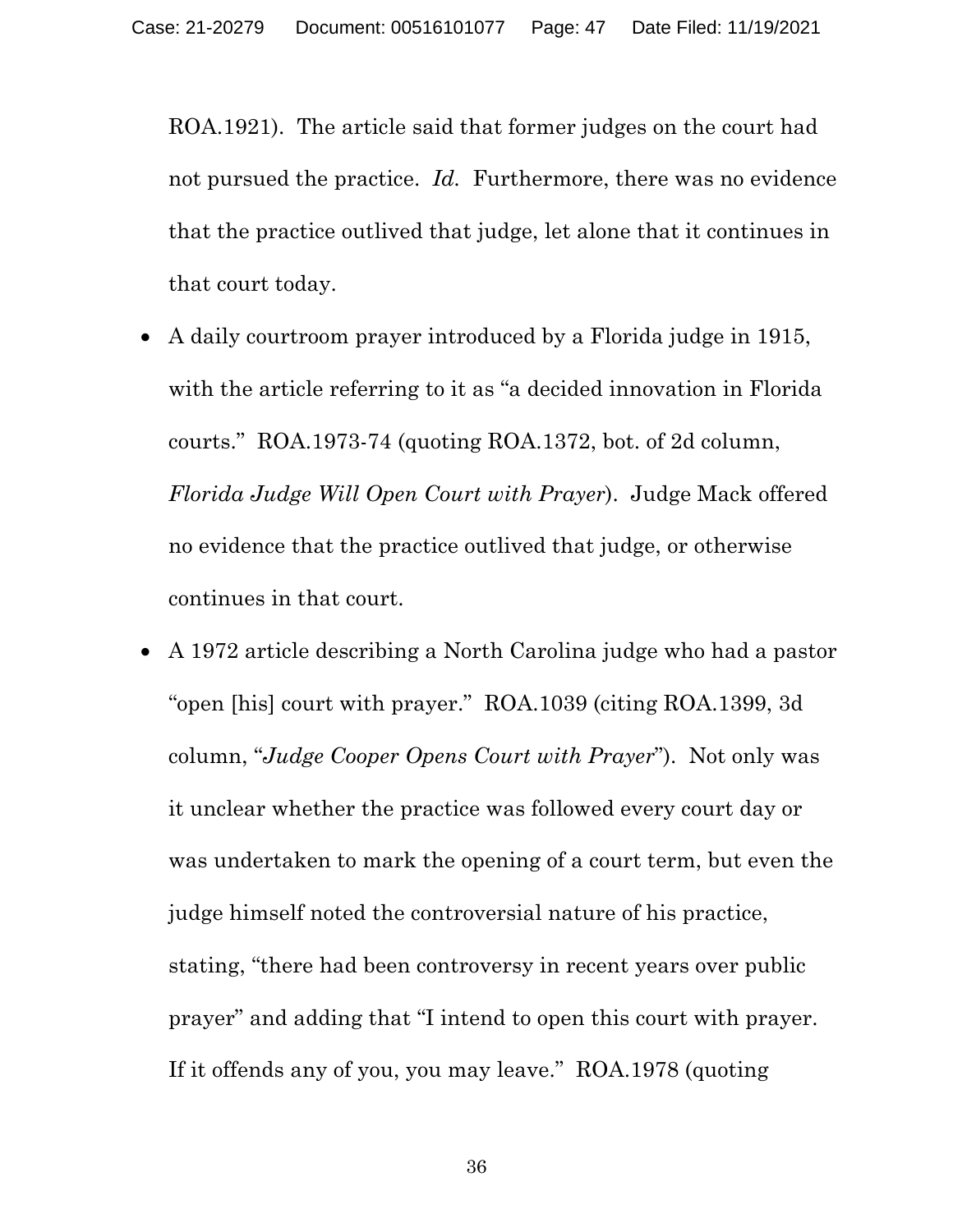ROA.1399). It should come as no surprise that "None left the crowded courtroom" at that invitation. *Id.* Furthermore, Judge Mack did not claim, let alone show, that the practice outlived that judge or continues in that court today.

- A 1976 newspaper article with the headline "Judge William Bivens Jr. begins court with prayer," that recounts a Circuit Judge who began "opening his court with prayer his first day." ROA.1039 (citing ROA.1404, 1st three columns). Although the Appellant quoted the article at length below, he omitted that the judge "is probably the only judge in West Virginia who opens court with prayer." ROA.1978-79 (quoting ROA.1404 (first para.)). Nor did he offer any evidence that the practice continued after Judge Bivens left the bench, let alone that it continues to this day.
- A 1985 article from the Houston Chronicle describing an incident in which a South Carolina judge "asked if there was a pre[a]cher in the courtroom to lead the customary opening prayer." ROA.1039 (citing ROA.1401, *Minister turns Into Surprise Witness*). It's unclear whether the prayer marked the opening of a court day or a court term, but Judge Mack offered no evidence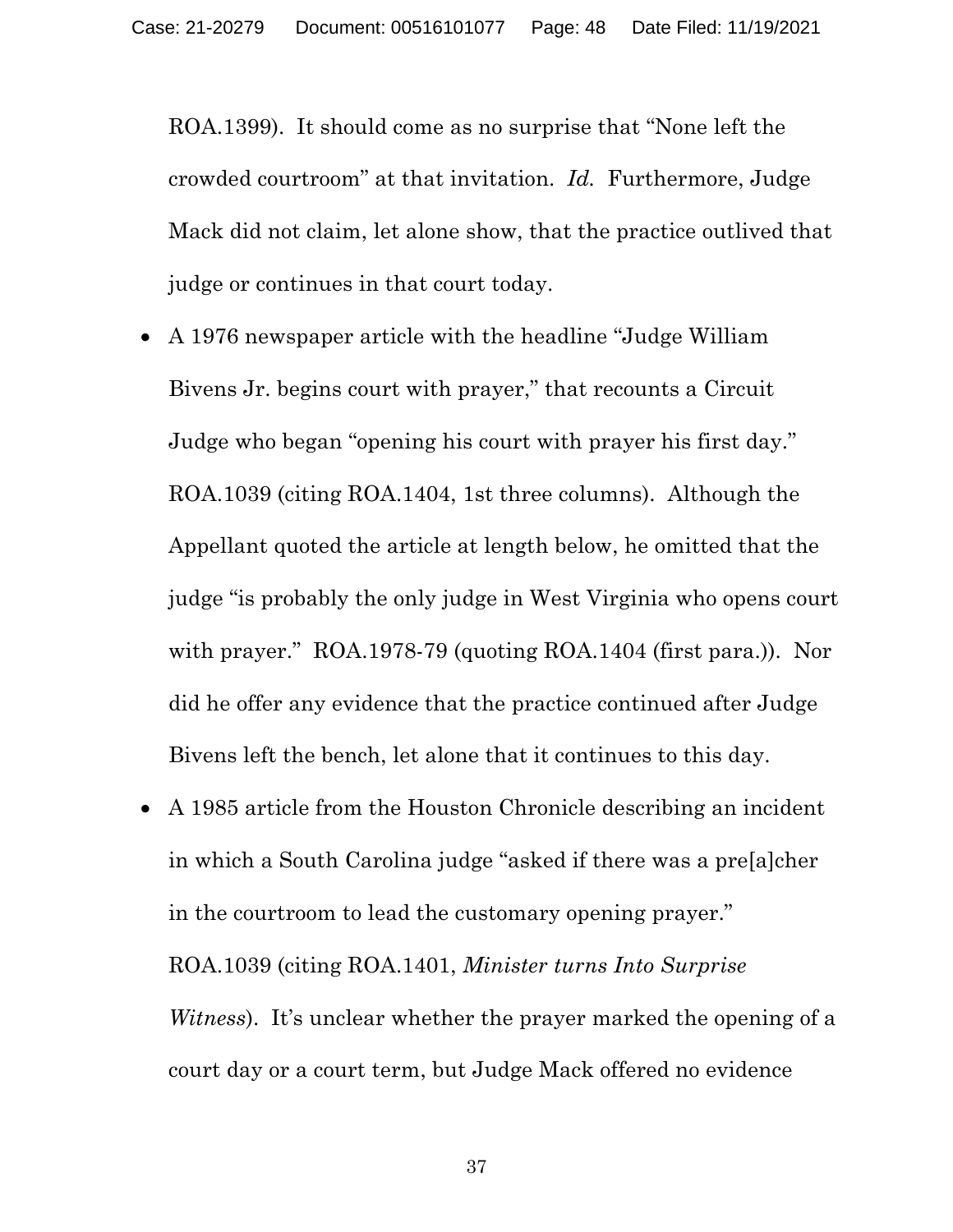that the practice continued after 1985, let alone that the practice continues in that court today.

There are 870 authorized Article III federal judgeships; and the U.S. Bureau of Labor Statistics reports that there were 28,670 state and local judges in 2019. ROA.1835. Each of those judges was preceded by countless others in the history of their courtrooms. Hundreds of thousands of judges have presided in courtrooms throughout this country since the Nation's founding over 230 years ago. Yet, after scouring the archives and microfiche, Judge Mack was able to come up with only *five judges* who have ever pursued a practice like Judge Mack's. None of these was in place at the time of the Founding and in none of those judges' courtrooms does the practice continue to this day.

In sum, Judge Mack did not identify a *single* federal or state court that regularly opened with prayer at the time of the Founding; he did not identify a *single* federal or state court that has maintained a practice of daily prayer for any extended period of time, let alone "virtually uninterrupted" since the Founding; and he has not referenced even a *single* federal or state court judge (other than Judge Mack himself) who maintains such a practice today. Nor has he pointed to a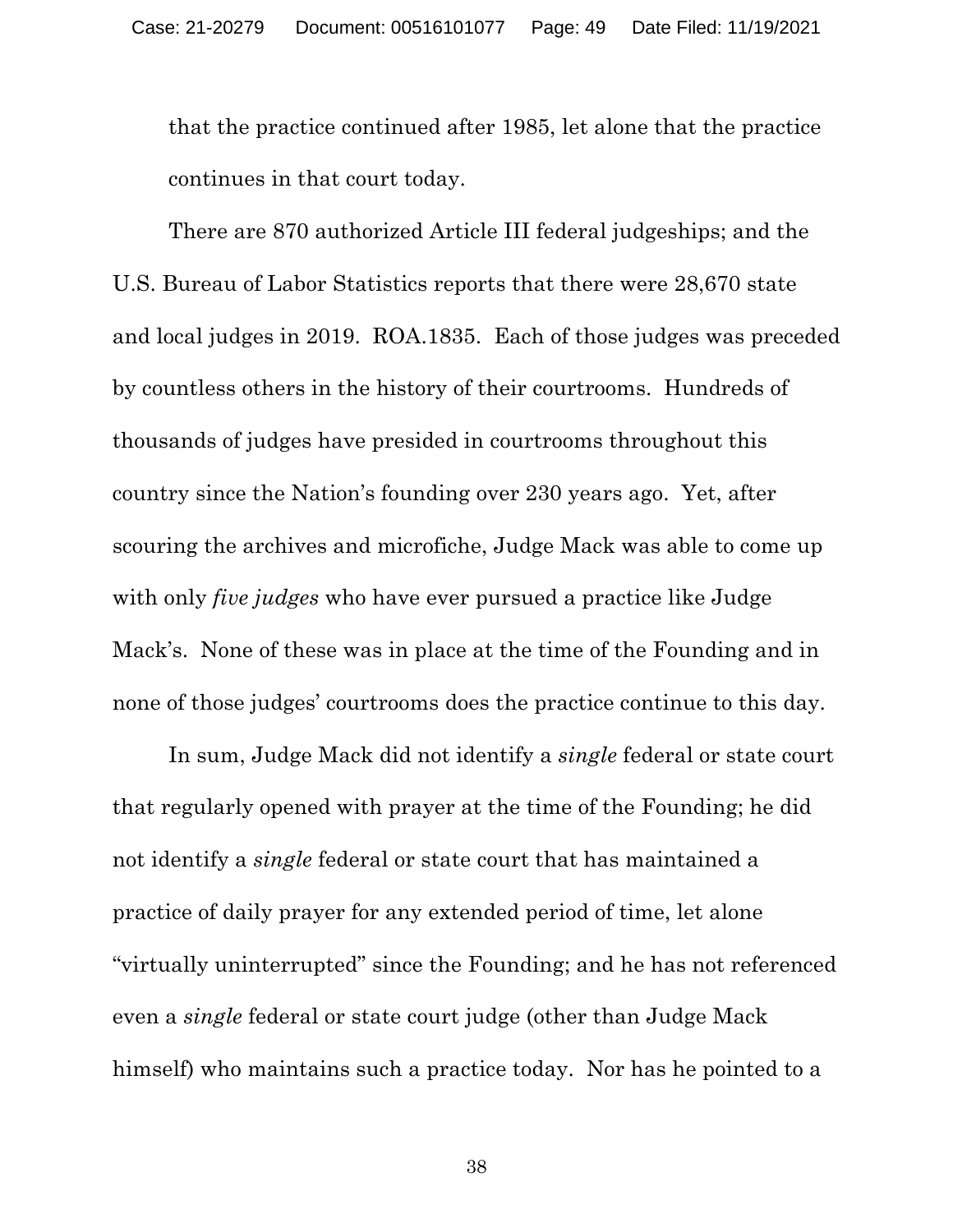single state law that has called for the hiring of a chaplain in the courtroom context or for the presentation of courtroom prayer (daily or otherwise). Instead, what his evidence shows is that prayer has so rarely occurred in courtrooms in this country that, when it has, it was remarkable enough to be written about in newspapers.

By cobbling together isolated incidents and omitting passages indicating that the incidents were highly unusual, Judge Mack seeks to dupe the Court into thinking that the exception is the rule. This effort—pursued without the blessing of even the most barely-qualified historian and almost entirely dependent on newspaper articles rather than original sources—rests on a house of cards. His request that the Court join him in a layman's version of bad (and agenda-driven) lawoffice history should be declined.

## **C. The Court Should Reject Judge Mack's Invitation to Interpret** *Greece* **to Authorize Prayers at All "Government Proceedings."**

In apparent recognition of the lack of any historical pedigree for daily courtroom prayers, Judge Mack asks the Court to extend the holding of *Greece* to all "government proceedings." Mack Br. at 21. But that extension cannot be squared with the decision's reasoning. *Greece*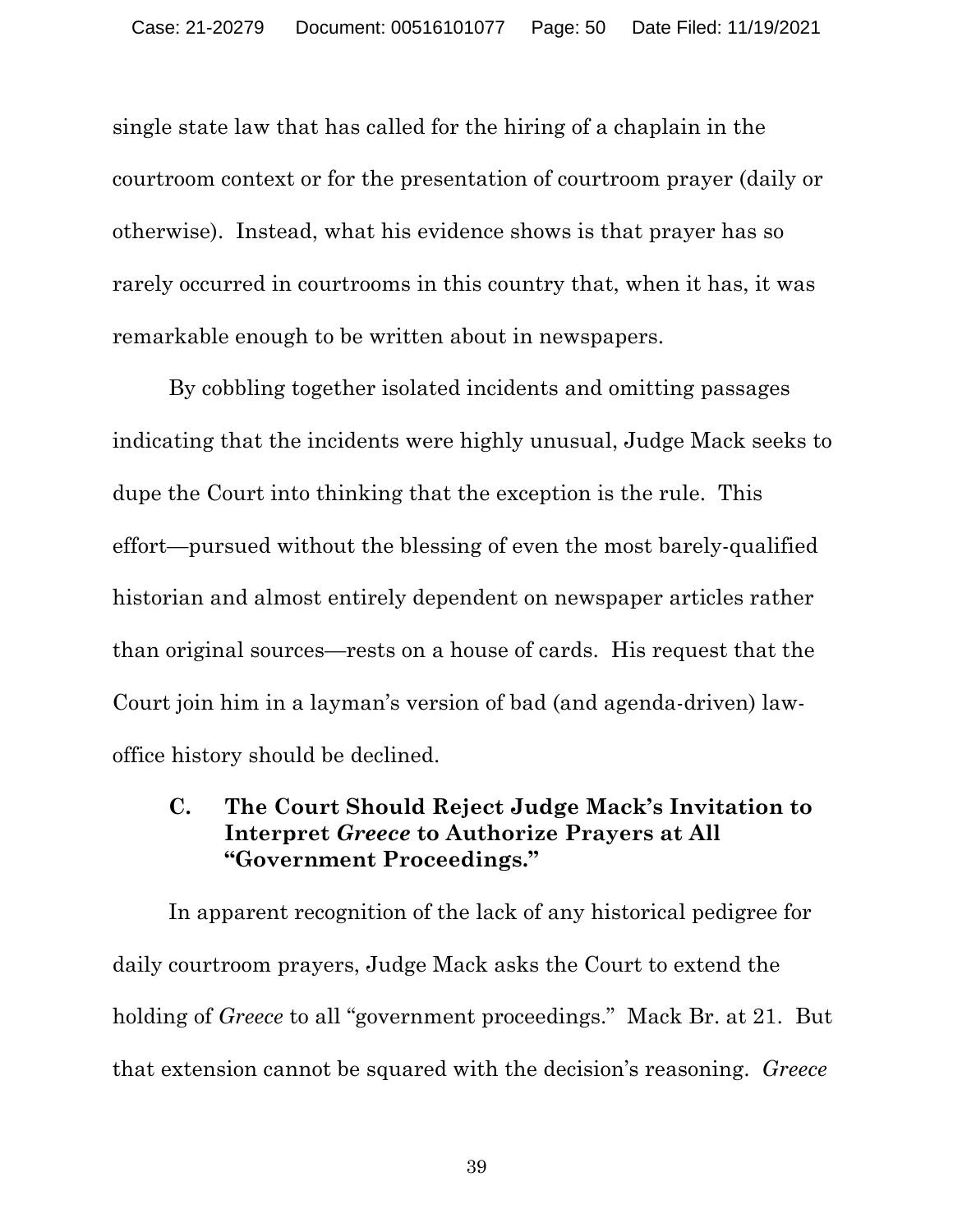was concerned with the Founders' views on, and the longevity of, the "specific practice" in question. 572 U.S. at 577. The Court looked at the actions of the "First Congress" and state and local legislatures (not government officials generally). *See* 572 U.S. at 575-77. The majority stated that its inquiry was "to determine whether the prayer practice in the town of Greece fits within the tradition long followed *in Congress and the state legislatures*." *Id.* at 577 (emphasis added). That is, the Court was peculiarly focused on legislative proceedings and it provided no indication that its holding extended to government proceedings generally. Furthermore, as discussed below in Section II.D., a courtroom is distinct from a legislative meeting in ways that are highly material to the Justices' analysis. And the only other federal Court of Appeals to review a courtroom-prayer practice concluded that a judicial prayer is simply not analogous to a legislative one. *See Constangy*, 947 F.2d at 1147-49.

To be sure, the Court in *Marsh* was willing to rely on the practice of the First federal Congress to authorize *state* legislatures to engage in legislative prayer, and *Greece* was willing to extend that result to *local*  legislatures, but that was because the same "specific practice," namely,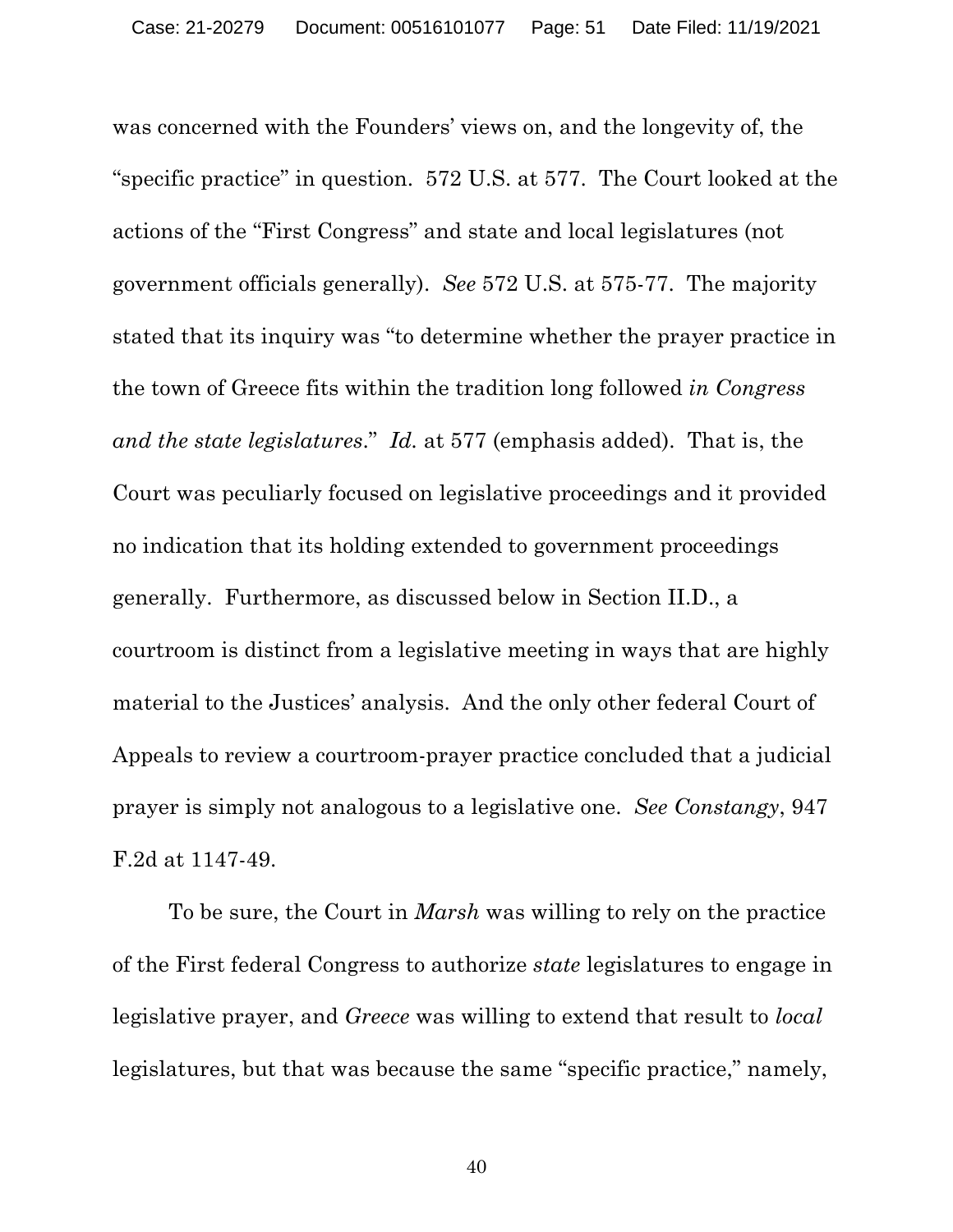"legislative invocations," was at issue in each instance. *See Greece*, 572 U.S. at 575, 577; *see also id.* at 576 (noting that a majority of the states had followed the "*same*, consistent practice" as the federal Congress).

The Appellant points out that this Court later extended the holding of *Greece* to school board invocations, *see* Mack Br. at 21, but it did so because:

The BISD board is a deliberative body, charged with overseeing the district's public schools, adopting budgets, collecting taxes, conducting elections, issuing bonds, and other tasks that are *undeniably legislative. See* Tex. Educ. Code § 11.1511. In no respect is it less a deliberative legislative body than was the town board in *Galloway*.

*Am. Humanist Ass'n v. McCarty*, 851 F.3d 521, 526 (5th Cir. 2017) (emphasis added). Thus, these decisions simply mean that if the Framers approved of a specific practice as consistent with the Establishment Clause, the practice must be equally permitted at the federal, state, and local levels. Here, there has been no showing that the Framers approved of the practice at issue, so *Greece* wouldn't authorize the practice at the local level, any more than it would at the federal or state levels.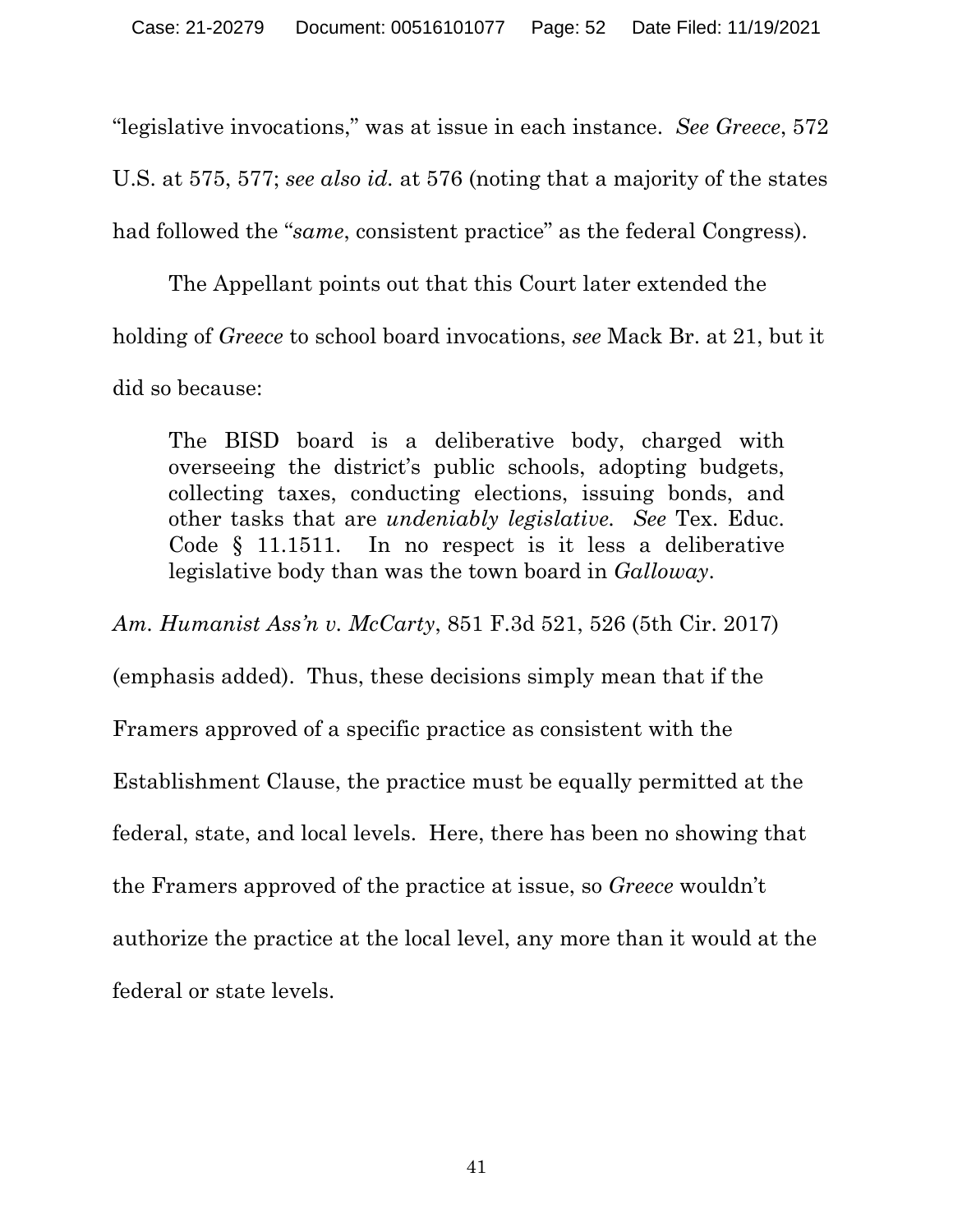## **D. Judge Mack's Courtroom-Prayer Practice Is Coercive in a Way that Legislative Prayer Is Not.**

All of the Justices in the *Greece* majority agreed that, even where a specific practice was countenanced by the Framers and maintained without interruption, the practice must still be non-coercive. 572 U.S. at 586. But they fractured on what coercion means. Justice Kennedy's majority opinion (572 U.S. at 569-92) was joined by Justices Roberts, Alito, Scalia, and Thomas. But Justices Thomas and Scalia did not join the coercion portion of the opinion (Part II.B.), which turned on an analysis of subtle coercive considerations, such as the audience for the prayers, the source of the directive to stand, and the portion of the meeting during which the prayers took place. *See* 572 U.S. at 587-91. Justices Thomas and Scalia instead took the position that the Establishment Clause does not apply to the States and that a practice is coercive only if one faces a legal penalty for non-compliance. *Id.* at 604- 10 (Thomas, J., concurring).

Judge Mack argues that Justice Thomas's concurrence, rather than the plurality opinion, governs the coercion analysis (Mack Br. at 32) and that this Court has limited the "'subtle coercive pressures' test to 'the public school context.'" Mack Br. at 29 (citing *McCarty*, 851 F.3d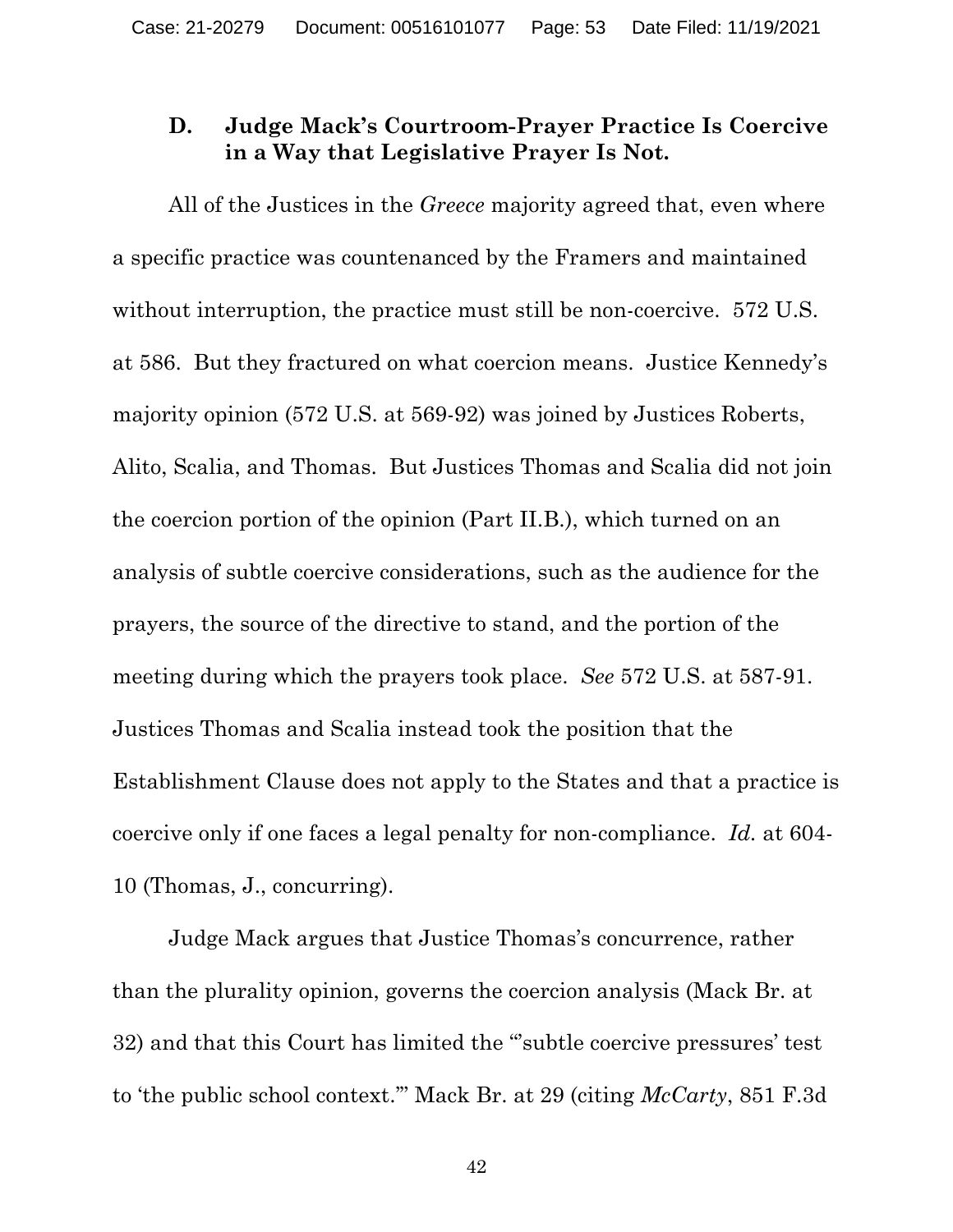at 526-28). He is wrong on this score. *See, e.g., Bormuth v. Cty. of Jackson*, 849 F.3d 266, 280 (6th Cir. 2017) (concluding after analysis that Part II.B. is the controlling opinion on coercion in *Greece*). Nowhere in *McCarty* did this Court hold that only children are subject to subtle coercive pressures. Indeed, the Court set out the factors of the coercion test without any indication that the considerations apply only to children, *see* 851 F.3d at 525 n.12, and it cited the *Greece* plurality as controlling the coercion analysis. *See id.* at 526, 528.

Thus, coercion need not be overt; rather, it can stem from "subtle coercive pressures" that arise when an intended audience has "no real alternative which would have allowed [them] to avoid the fact or appearance of participation." *Lee v. Weisman*, 505 U.S. 577, 587-88 (1992); *see also Kerr v. Farrey*, 95 F.3d 472, 474, 479-80 (7th Cir. 1996) (finding coercion where inmates were required to "observe" religious Narcotics Anonymous meetings although "they were not required to 'participate'").

The fundamental differences between legislatures and courtrooms, the considerations on which the *Greece* Justices relied in finding legislative prayers to be non-coercive, and the particular facts of the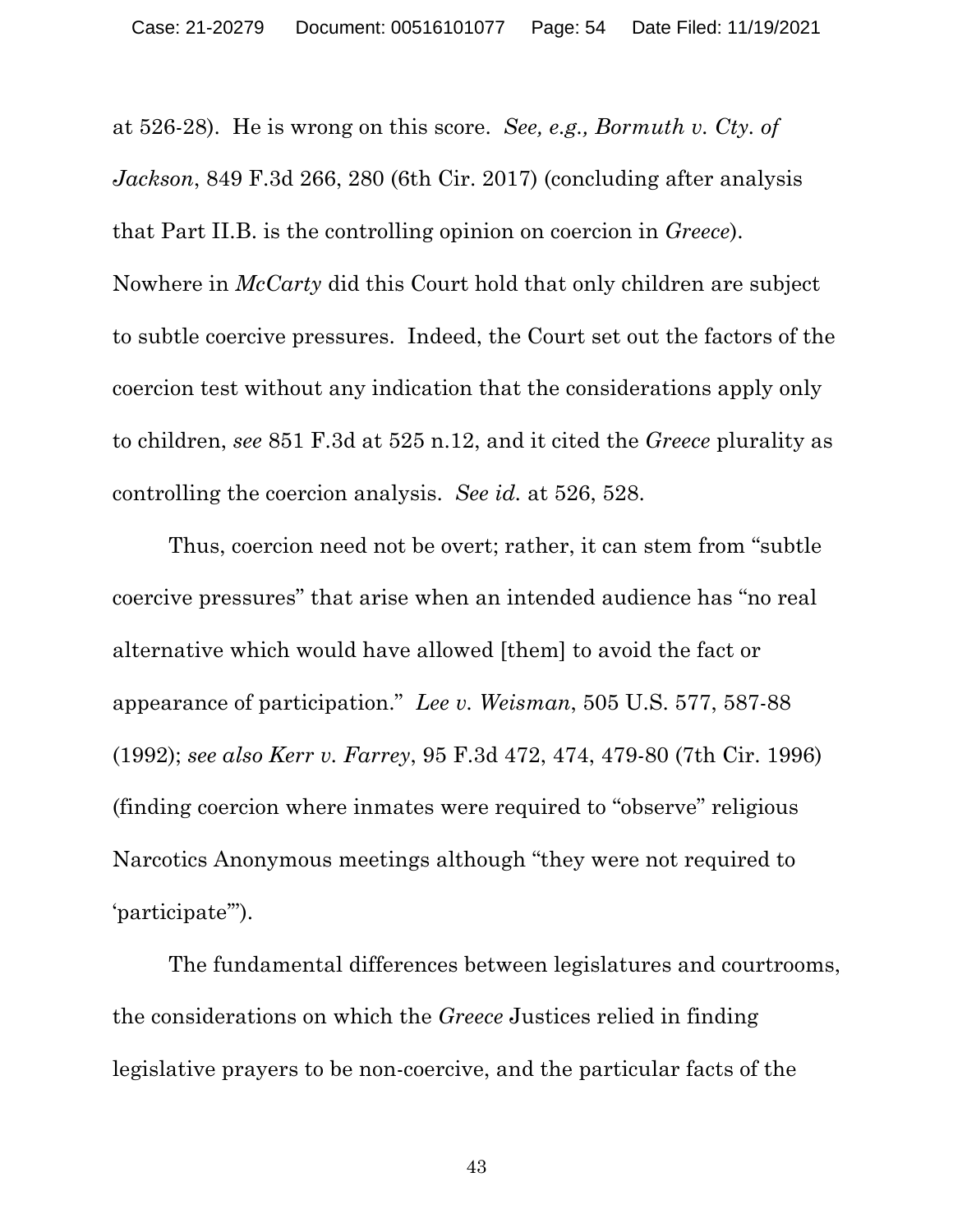prayers at issue here leave no doubt that Judge Mack's practice is coercive under the governing analysis.

## *i.* **Unlike legislative sessions, courtrooms are inherently coercive, as a majority of the Greece Justices recognized.**

Unconstitutional coercion occurs where "(1) the government directs (2) a formal religious exercise (3) in such a way as to oblige the participation of objectors." *McCarty*, 851 F.3d at 525 n.12 (quoting *Doe ex rel. Doe v. Beaumont Indep. Sch. Dist.*, 173 F.3d 274, 285 (5th Cir. 1999) (quoting *Jones v. Clear Creek Indep. Sch. Dist.*, 977 F.2d 963, 970 (5th Cir. 1992))). Here, the setting makes it clear that the government is behind the prayers and the prayers themselves are manifestly a formal religious exercise. Furthermore, the record—and common sense—demonstrates that the practice "oblige[s] the participation of objectors" (*McCarty*, 851 F.3d at 525 n.12) and leaves attendees with no "real alternative" but to participate (*Lee*, 505 U.S. at 588).

It is axiomatic that a judge's "lightest word or intimation is received with deference" in his or her courtroom. *Quercia v. United States*, 289 U.S. 466, 470 (1933) (quoting *Starr v. United States*, 153 U.S. 614, 626 (1894)). With respect to litigants, as Judge Mack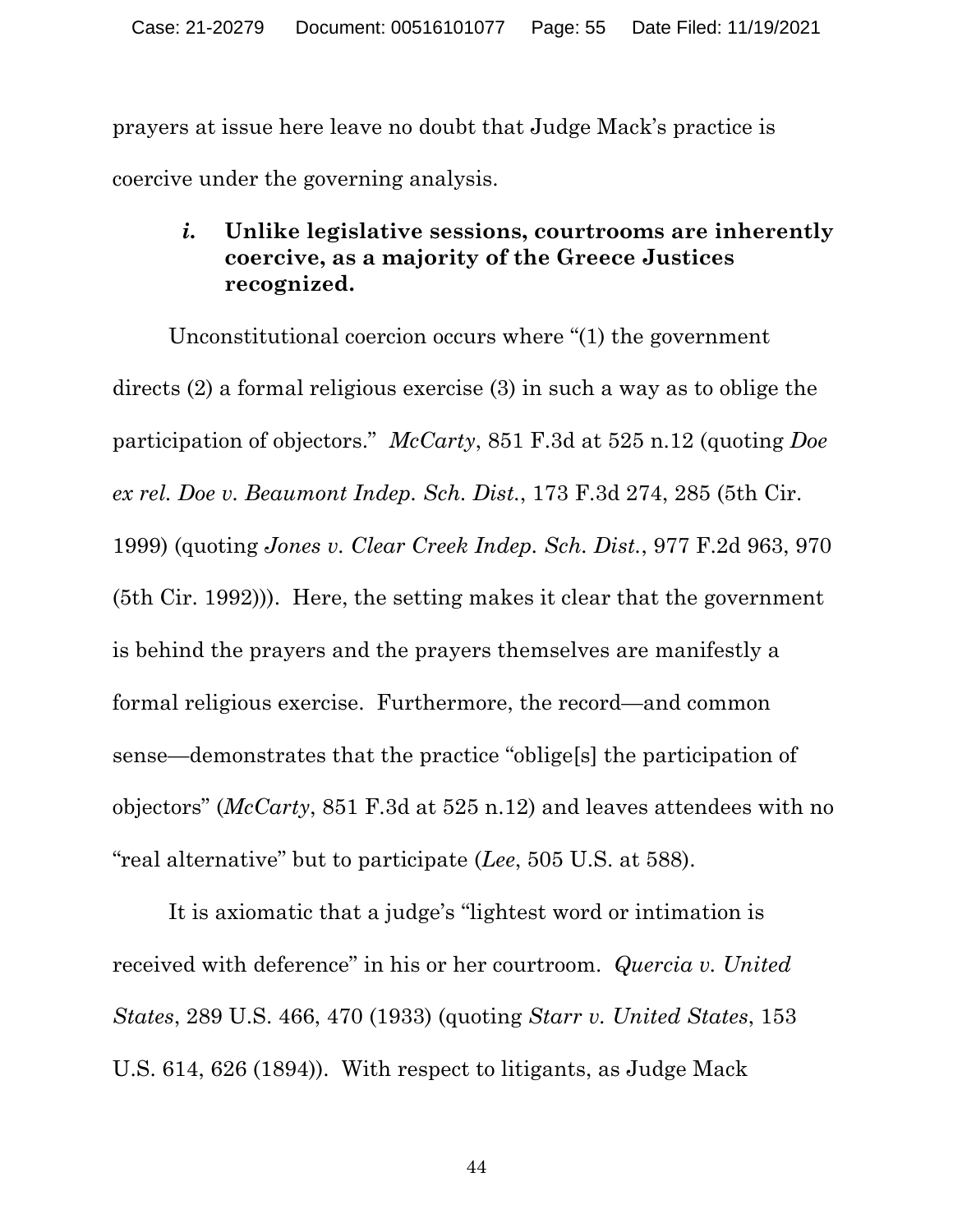testified, "generally [] you have a plaintiff that's suing somebody …

there's a great possibility that 50 percent of my courtroom [*i.e*., the

defendants] is there, on a civil side, because they don't want to be there.

The criminal side, it's probably even a higher percentage than that."

ROA.1546. The power of the State—by threat of misdemeanor charge

or default judgment—compels litigants to attend court.

Judges wield especially coercive power over criminal defendants. When the federal rules of criminal procedure were amended to exclude judges from the plea-bargaining-negotiation process, the explanation was as follows:

The unequal positions of the judge and the accused, one with the power to commit to prison and the other deeply concerned to avoid prison, at once raise a question of fundamental fairness. When a judge becomes a participant in plea bargaining he brings to bear the full force and majesty of his office. His awesome power to impose a substantially longer or even maximum sentence in excess of that proposed is present whether referred to or not.

Notes of the Advisory Committee on Rules, Fed. R. Crim.P. 11, 18 U.S.C.A. at 25 (1975) (quoting *Elksnis v. Gilligan*, 256 F. Supp. 244, 254 (S.D.N.Y. 1966)). This Court has agreed with this understanding of courtroom dynamics. *See, e.g.*, *United States v. Adams*, 634 F.2d 830

(5th Cir. 1981) (treating trial judge's participation in plea negotiation as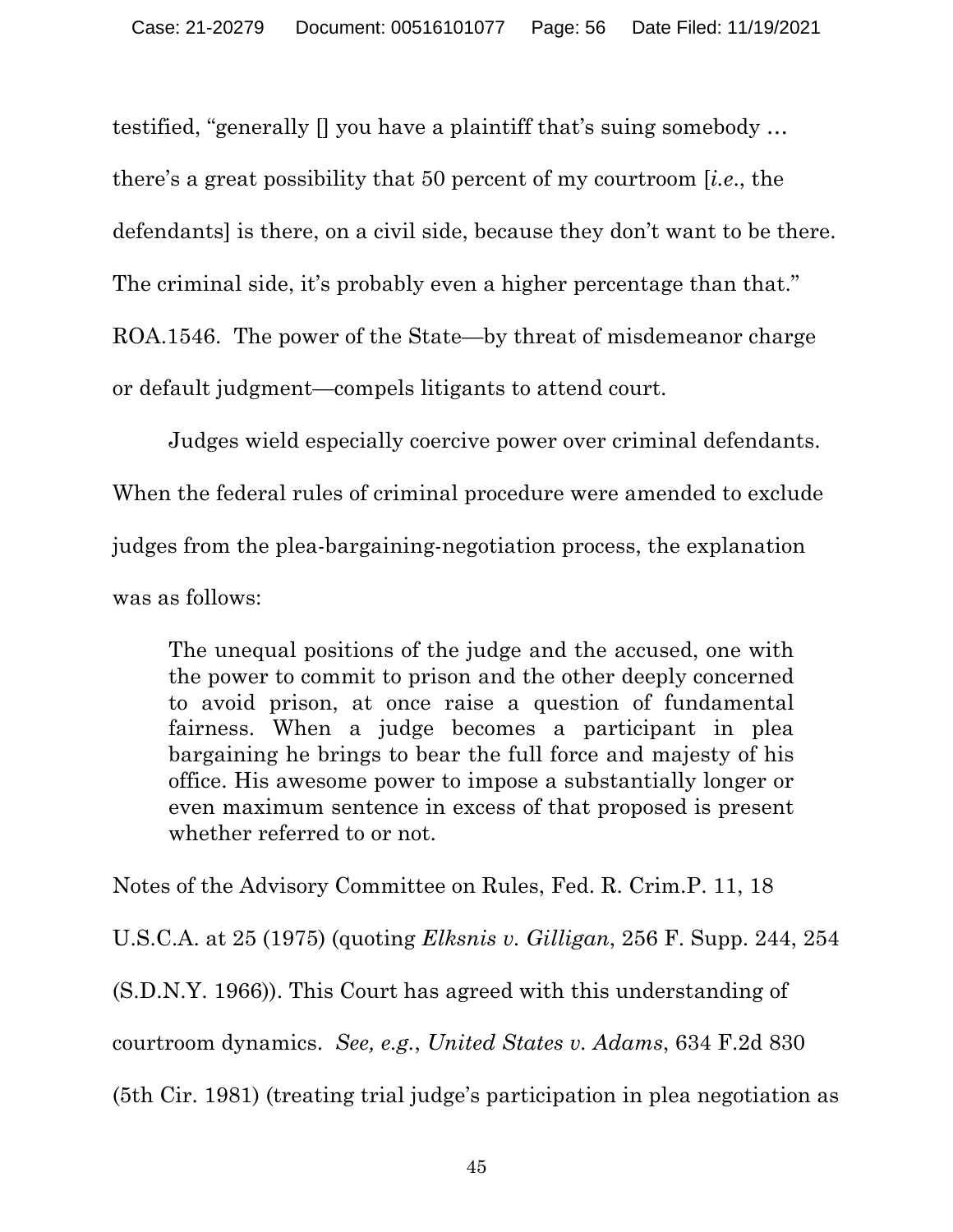"plain error" necessitating resentencing even absent showing of actual prejudice); *Frank v. Blackburn*, 646 F.2d 873, 880 (5th Cir. 1980) ("[T]he risk of not going along with the disposition apparently desired by the judge may seem so great to the defendant that he will be induced to plead guilty even if innocent."); *Brown v. Beto*, 377 F.2d 950, 957 (5th Cir. 1967) (describing a judge as "almost all-powerful in his sentencing capacity"). It is thus not surprising that this Court deemed a judge's statement in a criminal proceeding that he was "doing God's work" to be "certainly inappropriate and indeed atypical for a trial proceeding." *Bunton v. Quarterman*, 524 F.3d 664, 673 (5th Cir. 2008); *see also United States v. Bakker*, 925 F.2d 728, 741 (4th Cir. 1991) (reversing sentence by judge who made religious comment).

Judges have similarly undue influence over jurors, which is why it is essential for judges to maintain strict impartiality in relation to them. *See, e.g.*, *Starr*, 153 U.S. at 626 ("It is obvious that ... the influence of the trial judge on the jury is necessarily and properly of great weight ... ."); *Offutt v. United States*, 348 U.S. 11 (1954) (reversing a judgment because of a judge's inappropriate comments and behavior, citing the power and influence a judge has over those in his courtroom);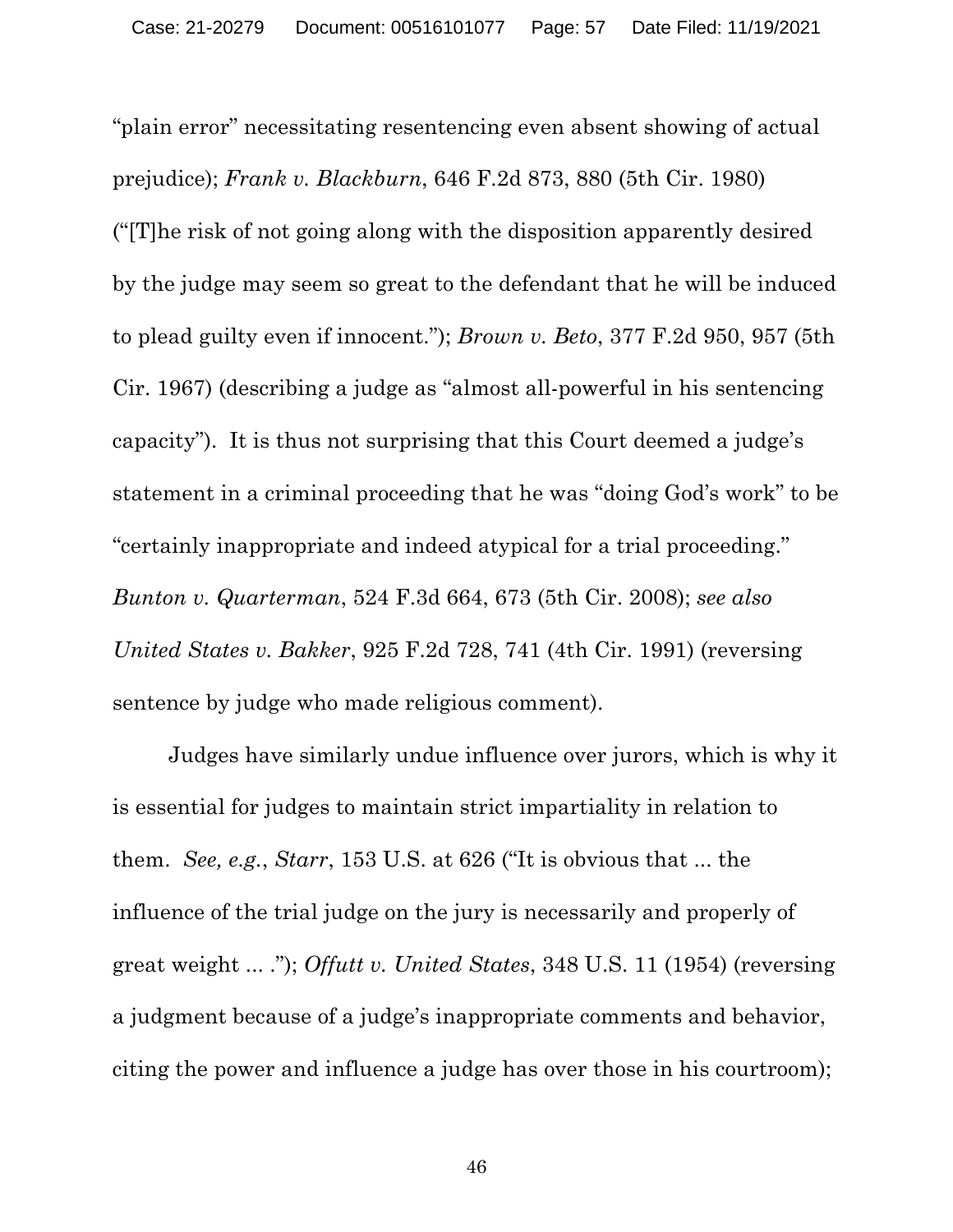*Quercia*, 289 U.S. at 470; *United States v. Fischer*, 531 F.2d 783, 786 (5th Cir. 1976) (reversing conviction in recognition of "the great influence which the trial judge necessarily exerts upon the jury"); *United States v. Dillon*, 446 F.2d 598, 601 n.3 (5th Cir. 1971); *United States v. Dopf*, 434 F.2d 205, 209 (5th Cir. 1970); *Travelers Ins. Co. v. Ryan*, 416 F.2d 362, 364 (5th Cir. 1969) ("[T]he judge is a figure of overpowering influence, whose every change in facial expression is noted, and whose every word is received attentively and acted upon with alacrity and without question."). Judges' outsized weight is a "truism[ ] distilled in countless cases by unnumbered judicial forbears long since dust." *Travelers Ins. Co.*, 416 F.2d at 364.

Coercive pressures in a courtroom setting are also extreme with respect to counsel. As Attorney Roe put it, "I have a client, and he's sitting here, and he wants me to perform my legal job. He doesn't want me to make a scene, be an activist, or to otherwise make this courtroom prayer a part of what I'm doing that day. That's the last thing I want. The client wants me to follow the rules." ROA.1621. "The client wants me to follow the rules, to be nice, be courteous, and win his case. If I … made it a point to not participate in [the prayers], they would be livid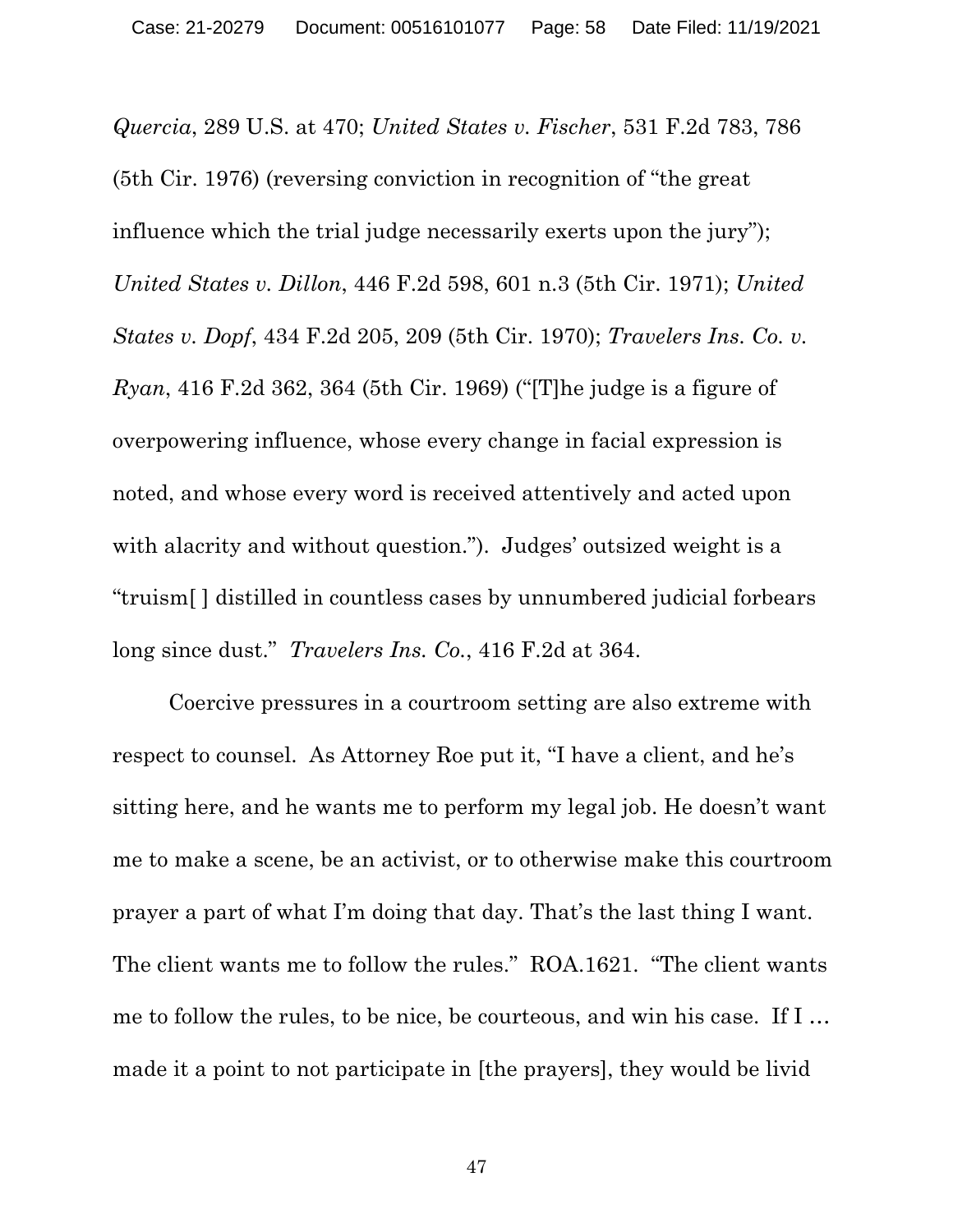with me. And so, just by dint of having the prayer be the centerpiece of the proceedings, means that I would never choose to not participate, if I'm there for a client." ROA.1628 (cleaned up). Several other attorneys testified that they feel the same way. *See* ROA.1515, 1671-72.

Simply put, courtroom attendees are at the mercy of the presiding judge. And unlike a legislative session, where the power is dispersed throughout the many members of the deliberative body, the power in a courtroom is concentrated in the hands of a single judge. Under this circumstance, attendees' vulnerability is not undone by telling them that they are free to absent themselves for the prayer. *Cf.* Mack Br. at 33; Stay Order at 314. When one is at the mercy of a judge who will decide one's case or impose one's sentence, the last thing one is going to do is openly reject a practice that the decider-in-chief so clearly favors.

It is presumably for this reason that the Justices in *Greece* pointed to a courtroom as the paradigmatic circumstance in which coercion is present. In her dissenting opinion, Justice Kagan presented a highly detailed hypothetical, the specifics of which closely mirror Judge Mack's courtroom-prayer practice:

You are a party in a case going to trial; let's say you have filed suit against the government for violating one of your legal rights.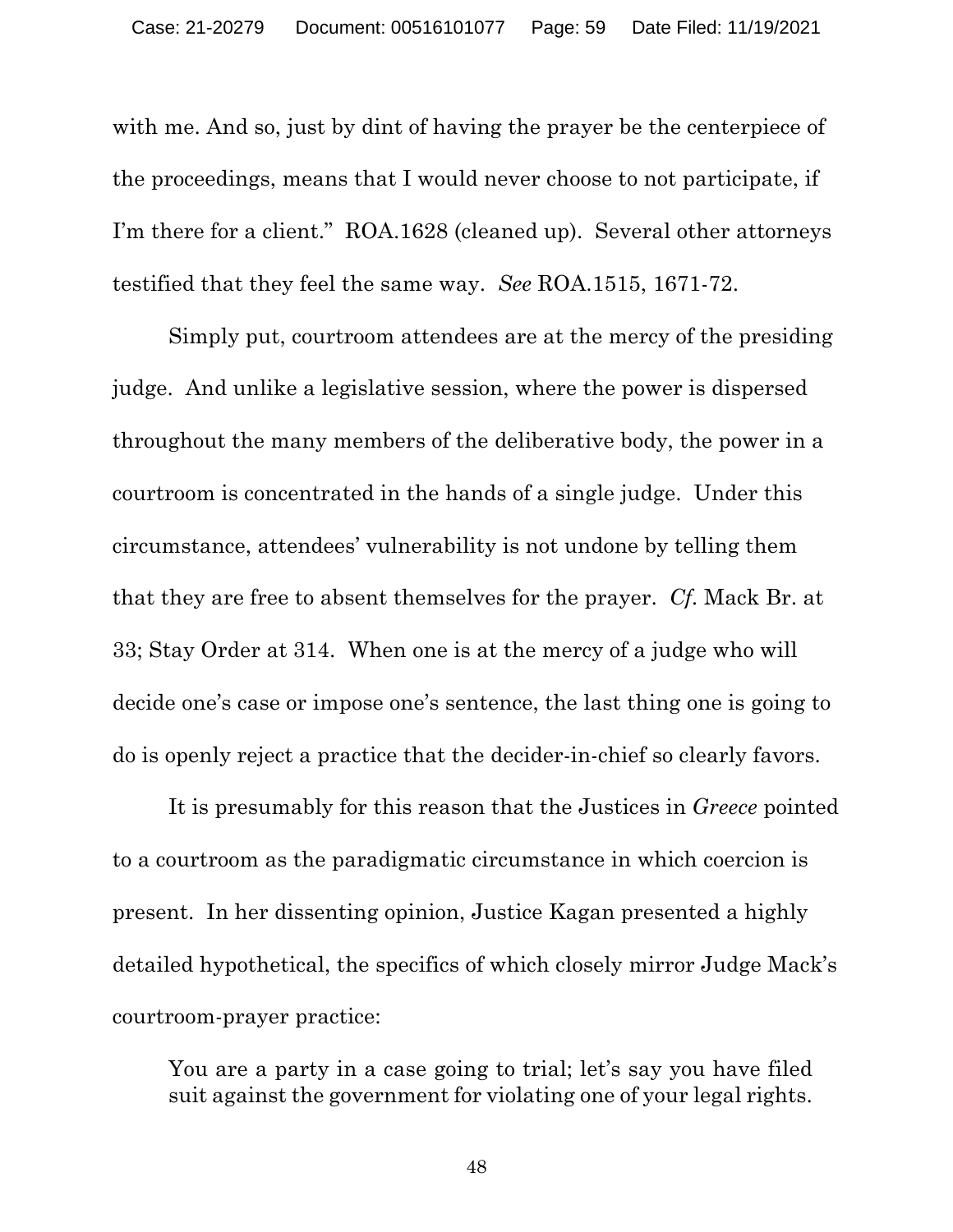The judge bangs his gavel to call the court to order, asks a minister to come to the front of the room, and instructs the 10 or so individuals present to rise for an opening prayer. The clergyman faces those in attendance and says: "Lord, God of all creation, ... We acknowledge the saving sacrifice of Jesus Christ on the cross. We draw strength ... from his resurrection at Easter. Jesus Christ, who took away the sins of the world, destroyed our death, through his dying and in his rising, he has restored our life. Blessed are you, who has raised up the Lord Jesus, you who will raise us, in our turn, and put us by His side …. Amen." The judge then asks your lawyer to begin the trial.

572 U.S. at 617 (Kagan, J., dissenting). Justice Alito specifically addressed this hypothetical in his concurrence (joined by Justice Scalia), stating that he was "concerned that at least some readers will take these hypotheticals as a warning that this is where today's decision leads—to a country in which religious minorities are denied the equal benefits of citizenship." *Id.* at 603 (Alito, J., concurring). He continued, "Nothing could be further from the truth." *Id.* This prompted Justice Kagan to observe that a majority of the Justices "would hold that the government officials responsible for [the hypothetical courtroom prayer practice] ... crossed a constitutional line. I have every confidence the Court would agree." *Id.* at 618 (Kagan, J., dissenting) (citing Justice Alito's concurrence at 603).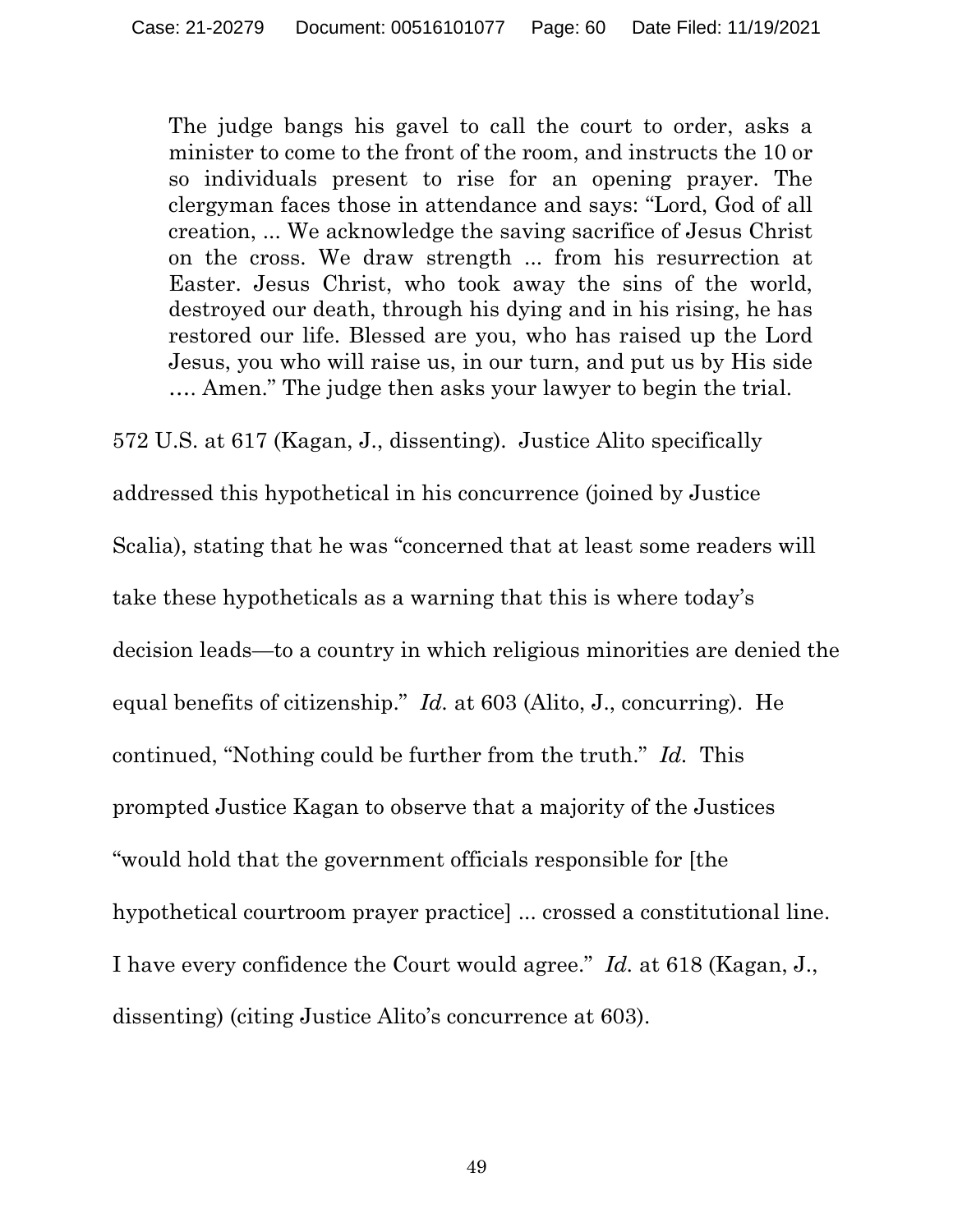The stay-motion panel distinguished Justice Kagan's hypothetical on several grounds, none of which holds up to scrutiny. First, the panel said that the judge in the hypothetical "instructs" the attendees to stand, while Judge Mack "by contrast has taken multiple steps … to facilitate non-participation in his opening ceremonies." Stay Order at 315. Here, it is the bailiff—the Judge's agent—who instructs attendees to stand, which no reasonable individual could think would have made a difference to Justice Kagan; and the record evidence demonstrates that the signs and statements instructing litigants and attorneys that they can absent themselves do not lift the pressures they feel to remain in place. *See* ROA.1515, 1621, 1628, 1671-72. The stay-motion panel added that "it's undisputed that Judge Mack's opening ceremonies are open to chaplains of all faiths—not just Christians." Stay Order at 315. But Justice Kagan's hypothetical did not say that non-Christians were excluded; rather, she was positing a single occasion in which a Christian prayer was presented. *See* 572 U.S. at 617. Here, the evidence demonstrated that the vast majority of prayer-givers are Christian and the prayers are often decidedly sectarian, not unlike the prayer Justice Kagan described. *See* Statement of the Case, *supra* at 9-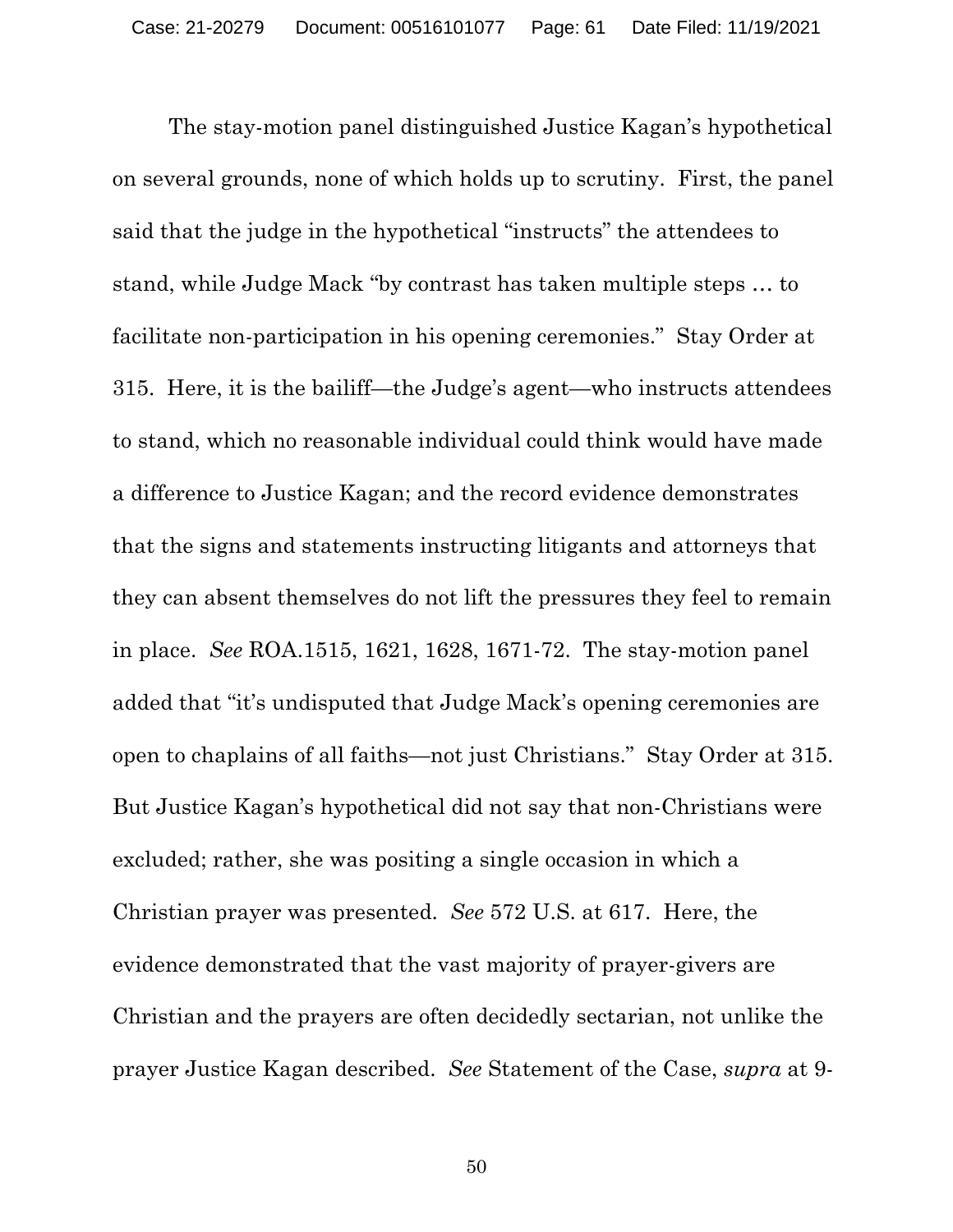10 ("The Prayers"). And in any event, unlike legislators, litigants attend courtroom proceedings on only a sporadic (if not one-time) basis, so what happens on other days is irrelevant to them.

Finally, the panel characterized Justice Kagan's hypothetical as a concession that the *Greece* holding extends to "adjudicatory hearings." Stay Order at 315 (quoting 572 U.S. at 626). Not so. Justice Kagan was making the point that some portions of the local legislative body's proceedings involved citizens petitioning their government, *see* 572 U.S. at 625-26, but she did not suggest that the holding would extend to *courtrooms*. Indeed, she specifically stated that she had "every confidence the Court would agree" that a courtroom prayer violates the Constitution. *Id.* at 618 (Kagan, J., dissenting). Justice Alito said the same: "I do not understand this case to involve the constitutionality of a prayer prior to what may be characterized as an adjudicatory proceeding," because "[t]he prayer preceded only the portion of the town board meeting that I view as essentially legislative." *Id.* at 594 (Alito, J., concurring).

In a post-*Greece* decision from the Fourth Circuit—*Lund v. Rowan County,* 863 F.3d 268 (4th Cir. 2017), *cert. denied* 138 S. Ct. 2564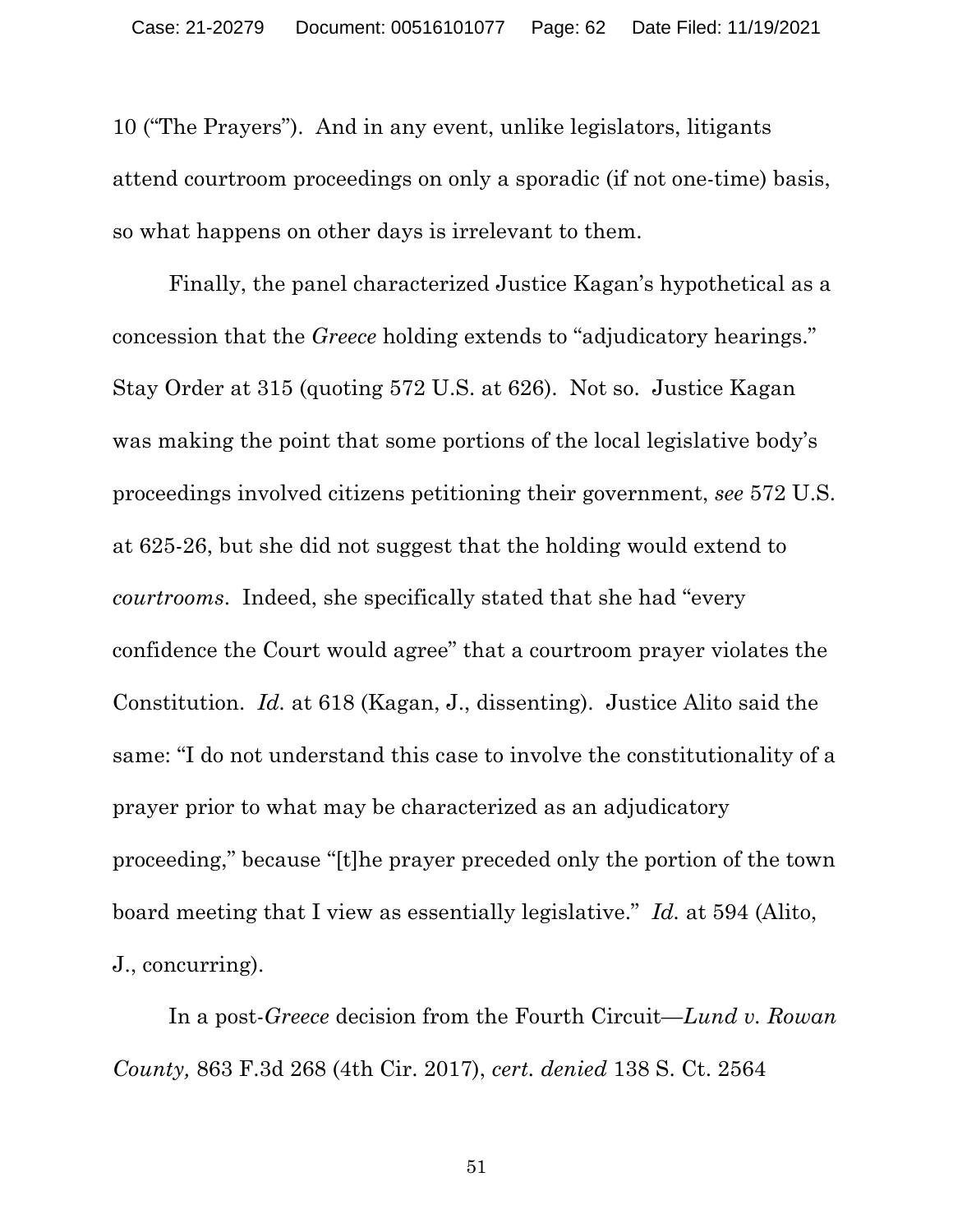(2018)—the court addressed the coercive aspect of a prayer before a quasi-judicial body that was responsible for hearing "such granular issues as zoning petitions, permit applications, and contract awards." Id. at 288. The court held that "[t]he 'close proximity' between a board's sectarian exercises and its consideration of specific individual petitions 'presents, to say the least, the opportunity for abuse.'" *Id.* While there was no "suggest[ion] that the commissioners made decisions based on whether an attendee participated in the prayers," "the fact remains that the Board considered individual petitions on the heels of the commissioners' prayers," which was enough to conclude that the meetings presented a "heightened potential for coercion." *Id.* If that is true for a quasi-judicial body, it is most certainly true in a fully judicial setting like Judge Mack's courtroom.

#### *ii.* **The other factors on which the** *Greece* **plurality relied further support a finding of coercion.**

The fundamental differences between a legislative session and a courtroom should be enough to carry the day here, but the particular factors that the *Greece* plurality cited in finding a lack of coercion in that case lend further support to a finding of coercion here. First, the controlling opinion relied on the fact that "[t]he principal audience for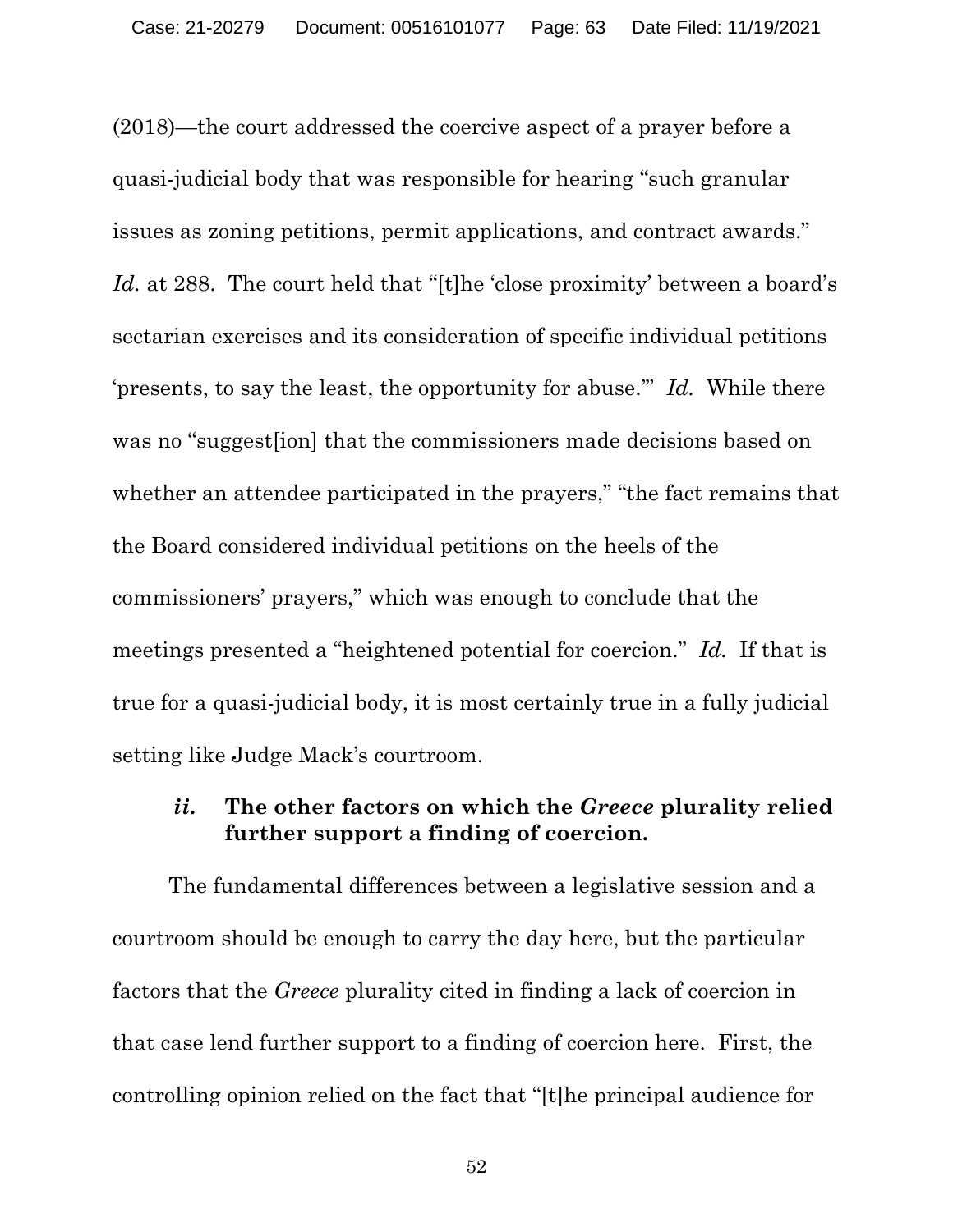these invocations [was] not, indeed, the public but lawmakers themselves," 572 U.S. at 587, and that the same had been true in *Marsh*. *See id.* at 587-88 (quoting *Chambers v. Marsh*, 504 F. Supp. 585, 588 (D. Neb. 1980) (finding the prayer to be "'an internal act' directed at the Nebraska Legislature's 'own members'")); *see also McCarty*, 851 F.3d at 526-27 (noting that the "main" and "principal audience" for the school-board prayers was the board members themselves). Here, in contrast, the prayers are directed at the attorneys, litigants, and others present in the courtroom, rather than at Judge Mack (who could easily have a chaplain pray with him before arriving in the courtroom). The chaplains who lead the prayers face the audience, not the judge. *See* ROA.1505. During the prayers Judge Mack claims that he physically turns his back to the chaplains, which, if true, would further reinforce that the prayers are for the audience rather than for the judge. ROA.1554-55. Indeed, even Judge Mack admits that the prayers are designed "[f]or everybody that's in the courtroom." ROA.1506.

Second, in finding no coercion, the *Greece* plurality relied on the fact that the reported occasional requests to stand "came not from town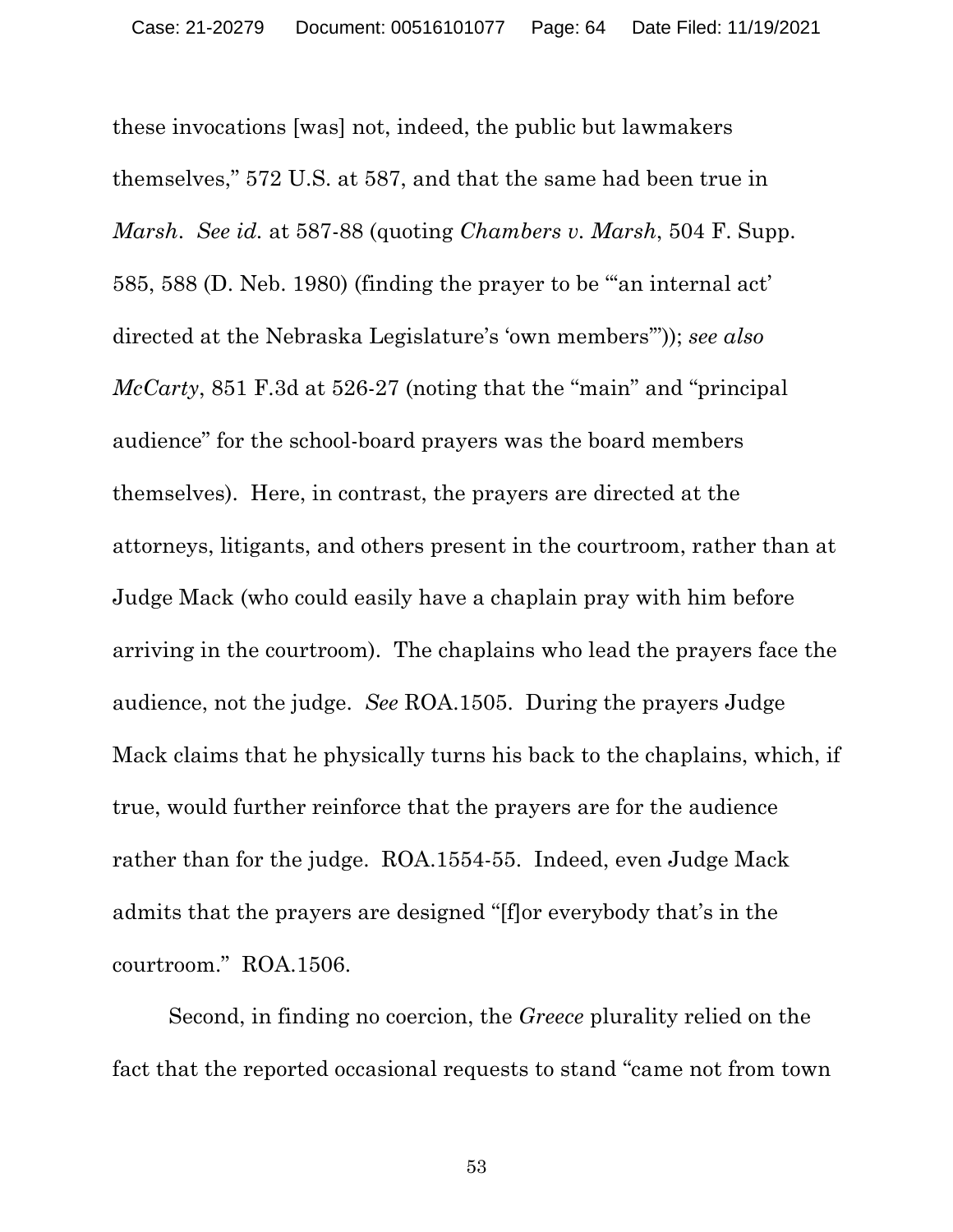leaders but from the guest ministers, who presumably are accustomed to directing their congregations in this way." 572 U.S. at 588. The plurality expressly cautioned that "[t]he analysis would be different if town board members directed the public to participate in the prayers." *Id.* In Judge Mack's courtroom, by contrast, the instruction to stand is routine; comes from the bailiff, an officer of the court; and everyone remains standing until Judge Mack himself instructs them to sit. *See*  ROA.1985.

Third, the *Greece* plurality relied on the prayers' being delivered "during the ceremonial portion of the town's meeting," when police officers are sworn in, athletes are inducted into the town hall of fame, proclamations are presented to volunteers and civic groups, etc.—rather than close-in-time to when the Board members were "engaged in policymaking." 572 U.S. at 591. In contrast, in *Lund*, decided after *Greece*, a municipal board's prayers were deemed coercive in part because "adjudicatory proceedings were the first items up for consideration after the standard opening protocols" of which prayer was a part. 863 F.3d at 288, *cert. denied*, 138 S. Ct. 2564. Here, the prayer is sandwiched between the parties' checking in with the clerk and the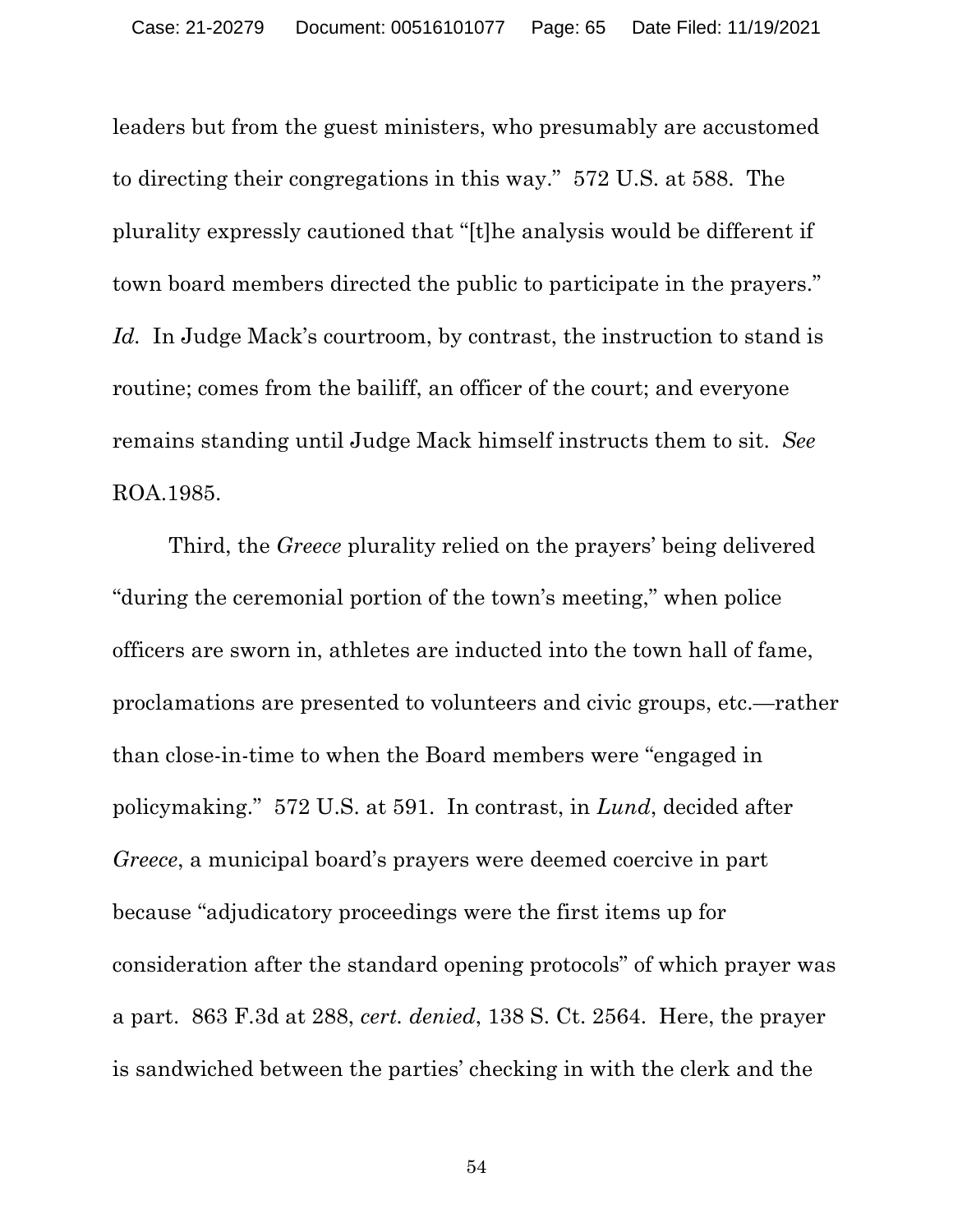first case being called, and Judge Mack's singular function inside the courtroom is to serve as an arbiter over litigants' cases. ROA.1029, 1955.

To be sure, in finding no coercion, the *Greece* plurality also relied on the fact that Town Board members had not singled out dissenters for opprobrium or prejudice. 572 U.S. at 588. So Judge Mack makes much of his not being shown to have penalized litigants for declining to participate.6 *See* Mack Br. at 32. But the coercion in a courtroom doesn't come from the imposition of actual prejudice; it comes from a perceived *risk* of prejudice. That is why, in *Lund*, the Fourth Circuit held that even though there was no "suggest[ion] that the commissioners made decisions based on whether an attendee participated in the prayers," the "close proximity between a board's sectarian exercises and its consideration of specific individual petitions" "presents … the opportunity for abuse." 863 F.3d at 288. It is that *opportunity* for abuse, and the audience's awareness of that opportunity, that generates the coercion, regardless of whether Judge

<sup>6</sup> The record demonstrates that at least two litigants *have* perceived Judge Mack's demeanor and decision-making as influenced by their lack of participation in the prayer practice. *See* ROA.63, 1667.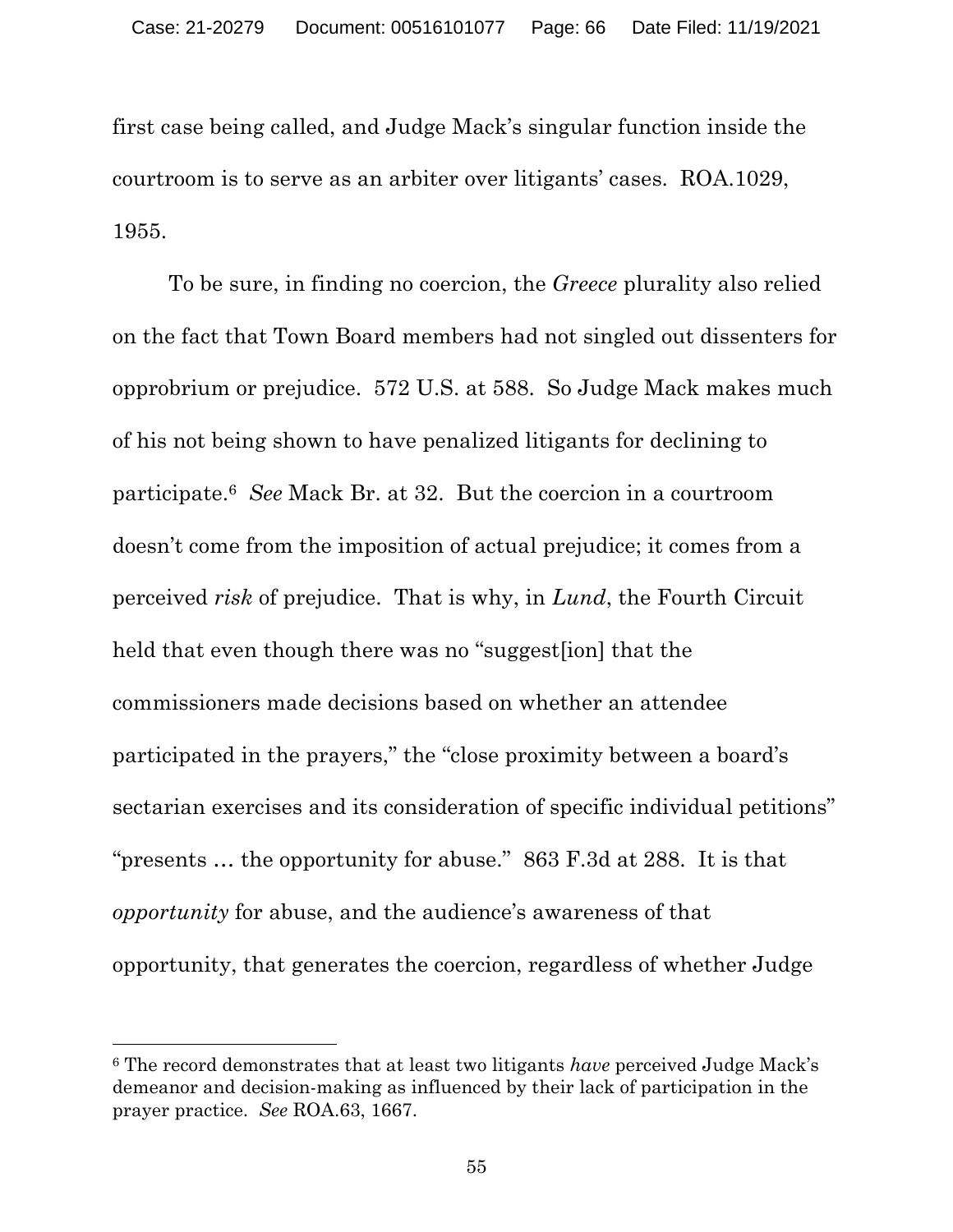Mack actually penalizes non-participants. Furthermore, many decisions are subject to a judges' discretion, often unexplained, and Justice Courts in particular do not maintain a record of proceedings (*see*  ROA.1629), so it would be virtually impossible to prove if anyone was prejudiced by their non-participation.

#### *iii.* **The dynamics in Judge Mack's courtroom exacerbate the coercive pressures faced by audience members.**

The coercive pressures faced by attendees are further heightened by several dynamics peculiar to Judge Mack's courtroom that go beyond what was discussed in *Greece*. First, as Attorney Roe explained, the community of lawyers who practice in Justice Courts is small and insular, with attorneys repeatedly appearing before the same judges. ROA.1629. Rather than being akin to a state or local legislative meeting, where attendees are largely anonymous, Judge Mack's courtroom is similar to the "intimate setting of a municipal board meeting" that the Fourth Circuit found to create "a heightened potential for coercion." *Lund*, 863 F.3d at 287.

Second, many of the cases decided in Justice Court involve gritty issues central to litigants' survival and welfare, as to which they have no other available venue. ROA1634-35 (describing mandatory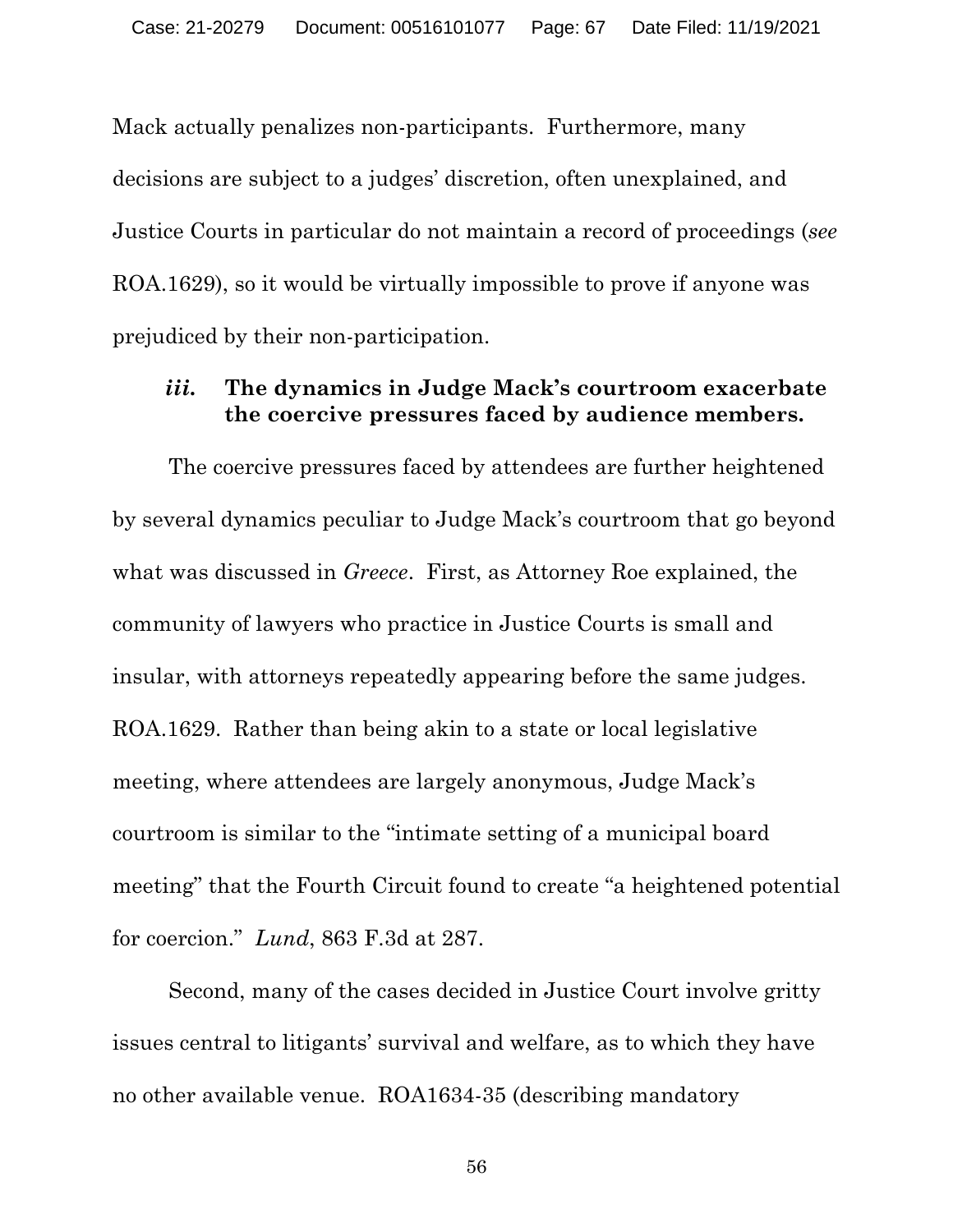jurisdiction for evictions and some misdemeanors, and exclusive jurisdiction for suits under \$100). As Judge Mack explained, "Justice courts are the highest-volume courts in Texas. 90% of Texans that interact with the judicial branch of government happen in a justice or municipal court." ROA.1519. Attorney Roe testified that "you're not in JP court because you could choose to go to another court. You're here because you have to, or you're here because this is the only thing [you] can afford." ROA.1629. For Montgomery County Justice Court in particular, litigants are not even faced with multiple precinct locations to choose from. Judge Mack's courtroom is designated as Precinct 1-1, but as Attorney Roe put it, "there is no 1-2." ROA.1635.

Third, because a justice of the peace's reasoning is not recorded when entering his judgment, there are fewer barriers built into the system to protect litigants from the personal biases a justice of the peace may possess. As Attorney Roe put it, "one thing about JP courts is, it's pure *de novo* [review], and there is no record. The judge can rule any way they'd like, and no one will ever know what they ruled except for what's on the judgment." ROA.1629. And for the majority of litigants, an appeal is cost-prohibitive. Drawing the ire of the judge, or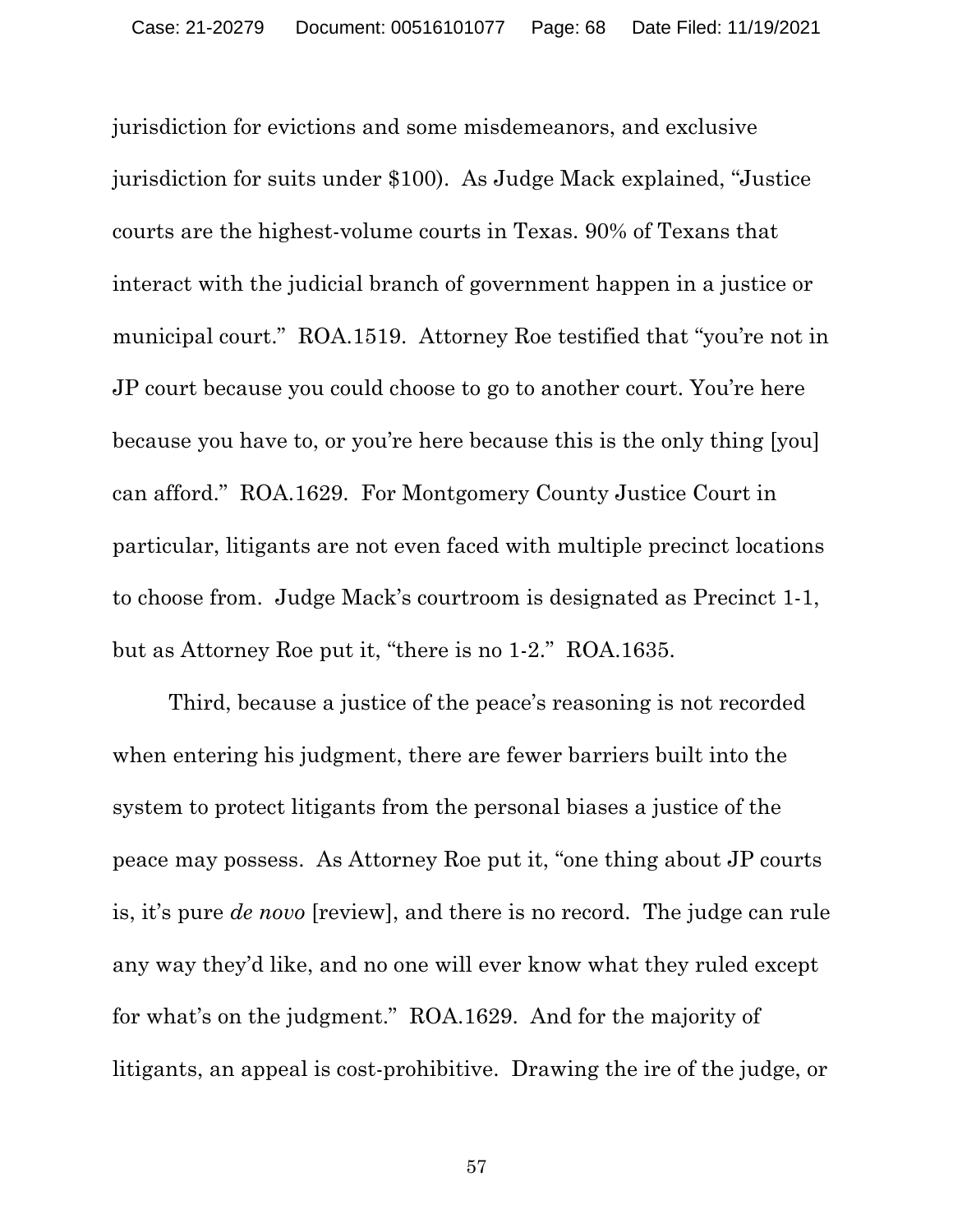even his unconscious disfavor, by not participating in the court's opening prayer is therefore too costly and irremediable to risk.

Fourth, the prayers are not presented as an administrative formality from which Judge Mack maintains an arms-length distance. To the contrary, he goes out of his way to put his personal imprimatur on the prayer, by introducing the day's chaplain and personally explaining the reasons for the practice. ROA.1505, 2109. Indeed, he has made "the courtroom prayer  $\parallel$  the overarching theme of [his] court." ROA.1627. "[F]rom the moment you walk in the door, everything about [Judge Mack's] courtroom, and his procedure, is focused on the courtroom prayer." ROA.1626. The signs outside the courtroom, the bailiff's opening statement, Judge Mack's statements to attendees, and the prayer that follows all serve to emphasize how important the practice is to him. *See, e.g.*, ROA.1515 ("Based on the introductory remarks made by Judge Mack at each court session, it was clear to me that he was very proud of his courtroom-prayer practice…."). In fact, the practice is so prominent that many litigants rely on it to curry his favor. *See* ROA.1616-17.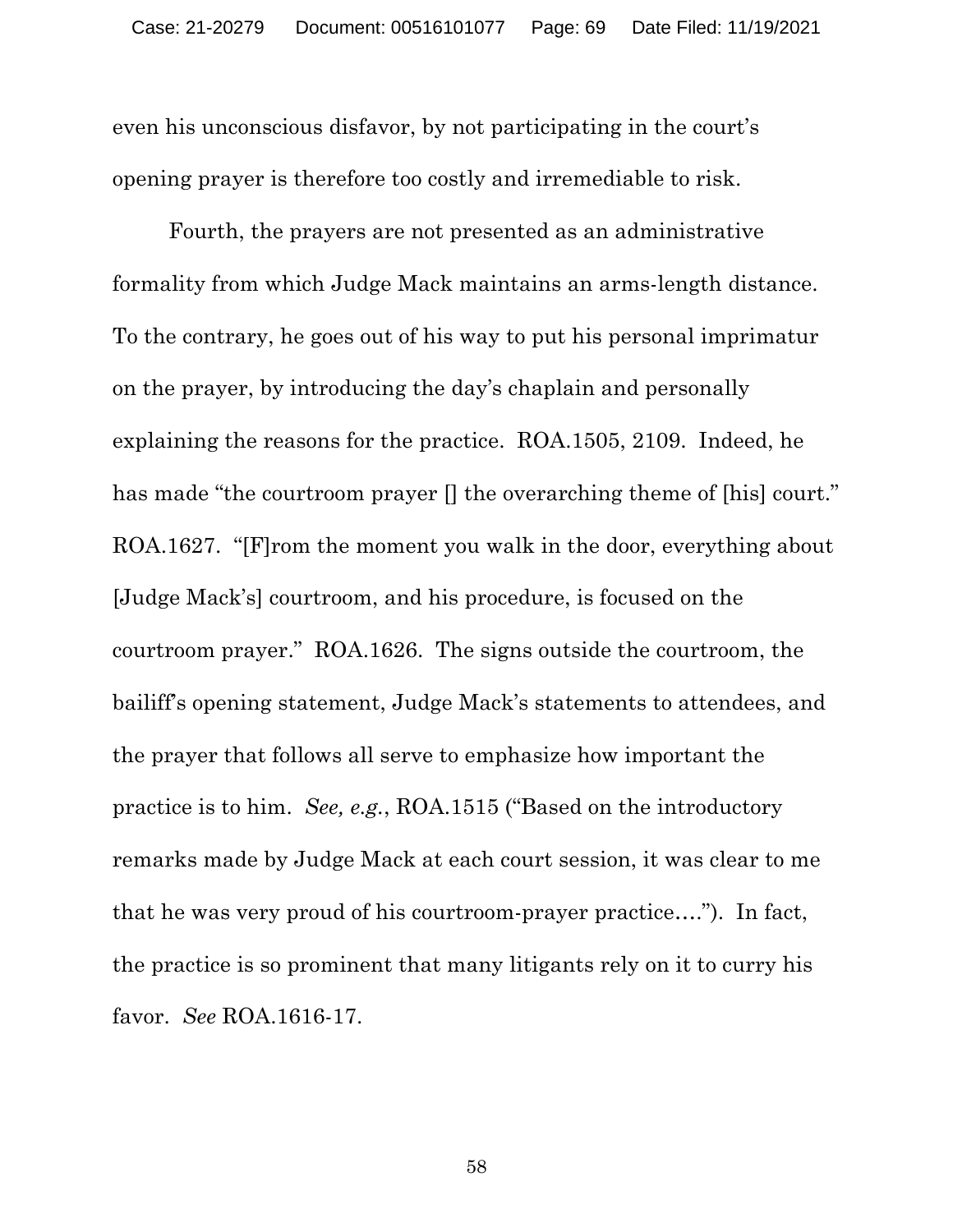Finally, it is impossible to inconspicuously remove oneself to avoid the prayer. Although one could possibly leave the courtroom before the opening ceremony begins, one cannot re-enter after the ceremony without being seen by Judge Mack. ROA.1540, 1674, 2109. Nor can one enter the courtroom mid-ceremony to hear the bailiff's announcement regarding the court rules or participate in the Pledges of Allegiance without knocking on the locked courtroom door and drawing the attention of everyone inside. ROA.1507.

In sum, Judge Mack's prayer practice runs afoul of the test adopted in *Greece* because his practice lacks a historical pedigree, courtroom prayer is inherently coercive, and the particularities of Judge Mack's practice further exacerbate the coercive pressures faced by attendees.

#### **III. Judge Mack's Practice Violates the Traditional Establishment Clause Tests**

Judge Mack and the stay-motion panel unfairly fault the district court for applying the *Lemon* and endorsement tests. Mack Br. at 23; Stay Order at 315. The district court applied these tests only *after*  applying the test enunciated in *Greece*. *See* ROA.2113-18. And the panel's assertion that "the Supreme 'Court no longer applies the old test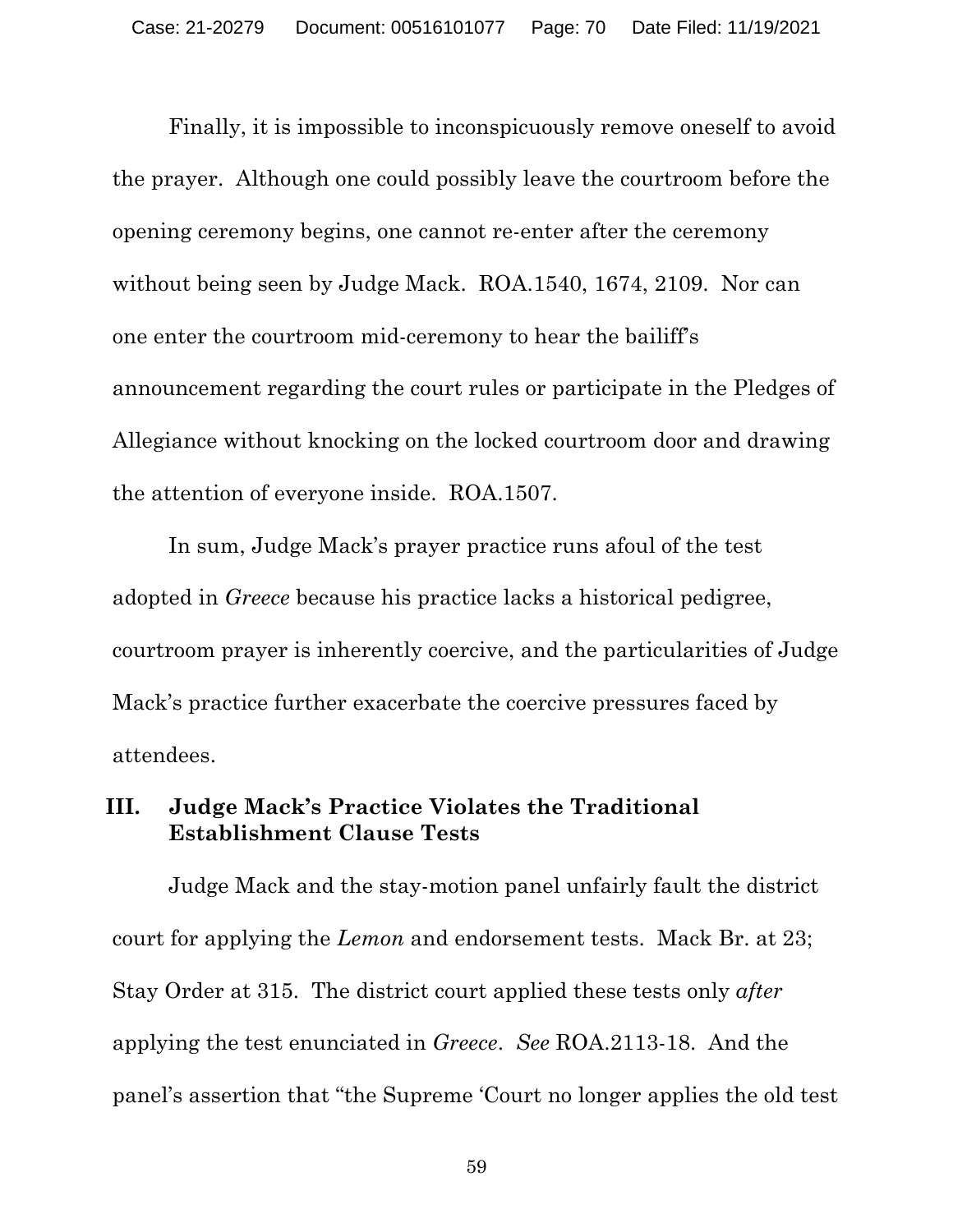articulated in *Lemon*"' is an over-statement, as exemplified by its exclusive citation of concurring, not majority, opinions. Stay Order at 315.

This Court has recognized that the Supreme Court has historically applied at least one of three tests under the Establishment Clause: the *Lemon* test, the endorsement test, or the coercion test. *McCarty*, 851 F.3d at 525. As discussed above, Judge Mack's practice violates the coercion test and thus cannot survive irrespective of how the practice fares under the other tests. *See Lee*, 505 U.S. at 587 (referring to the coercion principle as the bare *minimum* that a challenged practice must meet). However, if the Court is inclined to address the *Lemon* or endorsement tests, it should conclude that Judge Mack's practice violates both.

# **A. Judge Mack's Courtroom-Prayer Practice Was and Is Undertaken with a Religious Purpose.**

For a government practice to be constitutional, it must have a primarily secular purposes that is "genuine, not a sham, and not merely secondary to a religious objective." *McCreary Cty. v. Am. Civil Liberties Union of Ky.*, 545 U.S. 844, 865 (2005). The Fourth Circuit has concluded that courtroom prayer reflects a primarily religious purpose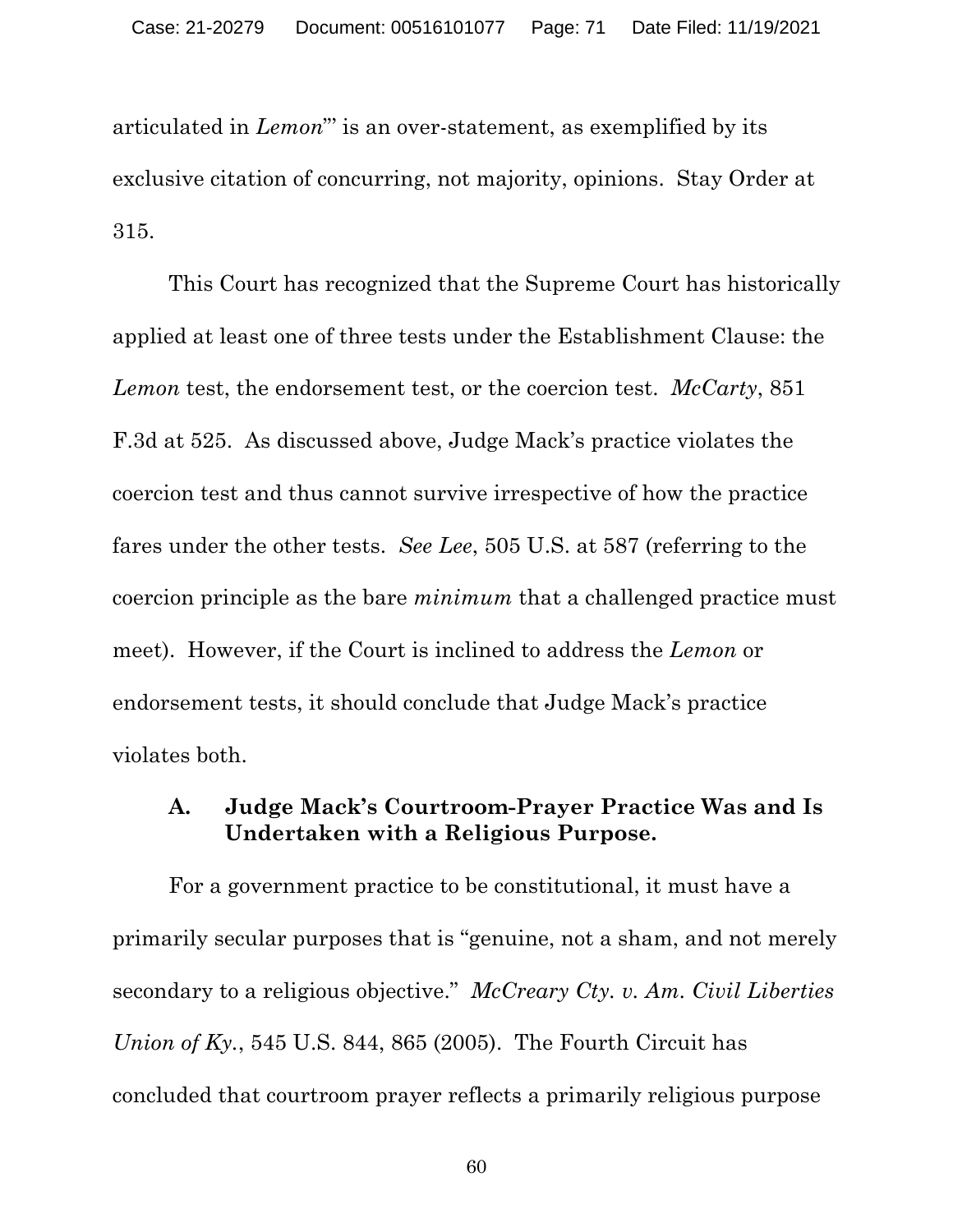because "an act so intrinsically religious as prayer cannot meet, or at least would have difficulty meeting, the secular purpose prong of the *Lemon* test." *Constangy*, 947 F.2d at 1150 (citing *Wallace v. Jaffree*, 472 U.S. 38 (1985); *Stone v. Graham*, 449 U.S. 39 (1980)).7

If there were any doubt that Judge Mack's prayer practice is pursued with a religious purpose, it was cleared up in a 2015 letter that Judge Mack sent to his supporters, in which he defended his courtroom prayers on the ground that "the [Chaplaincy] program that I wanted in place was a program that God wanted in place, for His larger purpose." ROA.2108. The history of the practice, which is relevant to an assessment of purpose (*see McCreary*, 545 U.S. at 866; *Santa Fe Indep. Sch. Dist. v. Doe*, 530 U.S. 290, 308 (2000)), likewise shows that the practice was undertaken as part of the Judge's broader agenda to integrate religion into government. *See* Statement of the Case, *supra* at

<sup>7</sup> The Fourth Circuit rejected the contention that the prayers were designed "to solemnify and dignify the atmosphere in court," because the prayers were delivered before the morning sessions, but not before the afternoon one; and there was no showing that the atmosphere in Judge Constangy's courtroom was different from that of other courtrooms in which prayers were not delivered. 947 F.2d at 1150. Here too, Judge Mack " does not include a prayer at DPS administrative hearings, adult show-cause hearings, and hearings or trials that begin in the afternoon." ROA.1517. Nor did he show that his courtroom was somehow more dignified than other ones.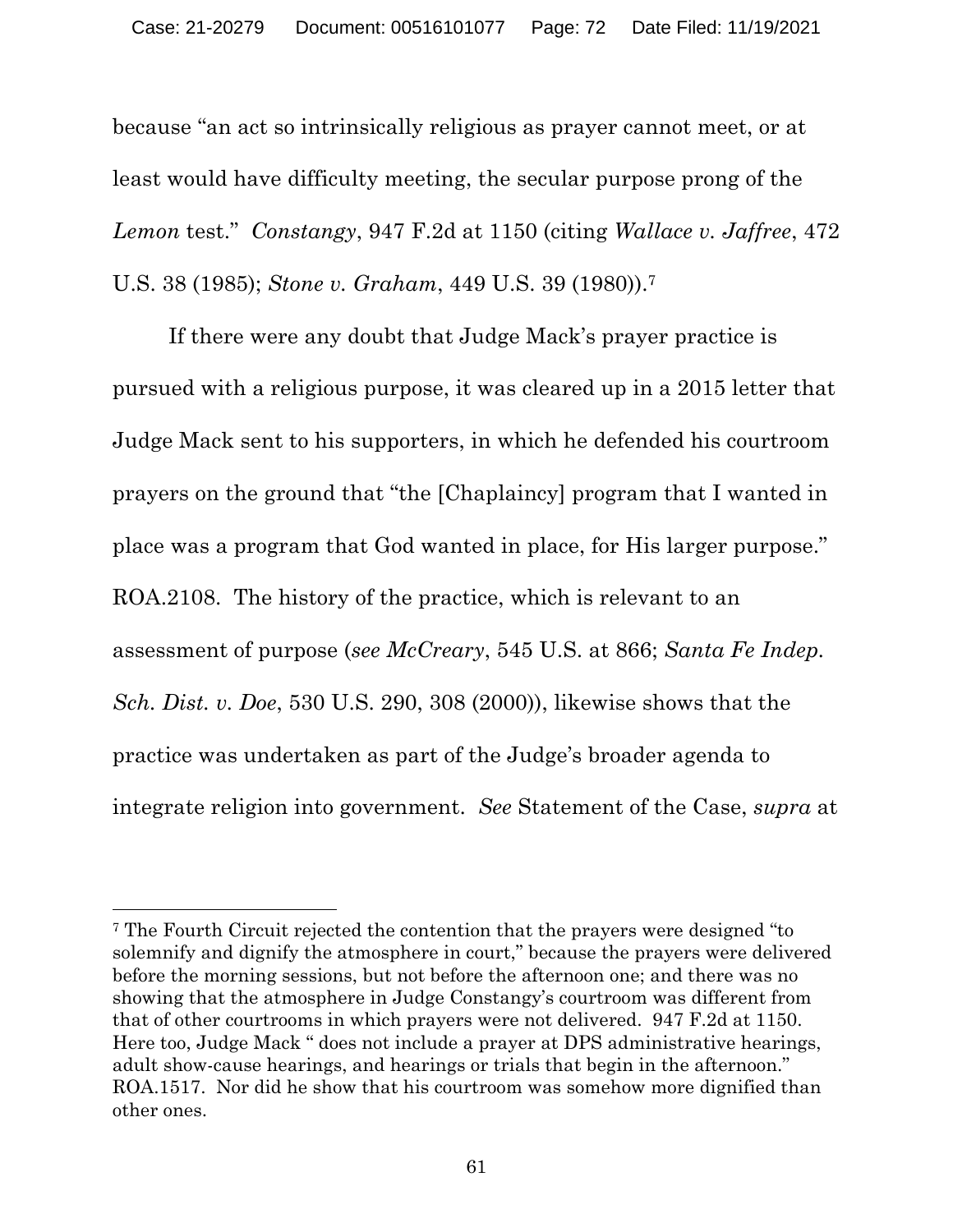2-4 ("Judge Mack's Self-Proclaimed Crusade to Spread the Gospel"); *id.*, *supra* at 13-14 ("Judge Mack's Use of His Office for Other Religious Activities"). Indeed, that history shows that the practice was originally biased toward not only religion in general, but Christianity in particular. *See* Statement of the Case, *supra* at 4-6 ("The Chaplaincy Program's Inception").

In sum, the presumptively religious nature of prayers and the history behind Judge Mack's practice leave no doubt that the practice was, and is, undertaken with a primarily, if not exclusively, religious purpose.

## **B. Judge Mack's Courtroom-Prayer Practice Has a Primarily Religious Effect and Endorses Religion.**

Because this Court can confidently conclude that courtroom prayer in general, and Judge Mack's practice in particular, runs afoul of the coercion test, and that Judge Mack's practice has a primarily religious purpose, it need not evaluate whether the practice also has the effect of advancing religion or impermissibly endorses religion. *See, e.g.*, *Freiler v. Tangipahoa Parish Bd. of Educ.*, 185 F.3d 337, 343 (5th Cir. 1999) (noting that a practice must fall if it violates any prong of three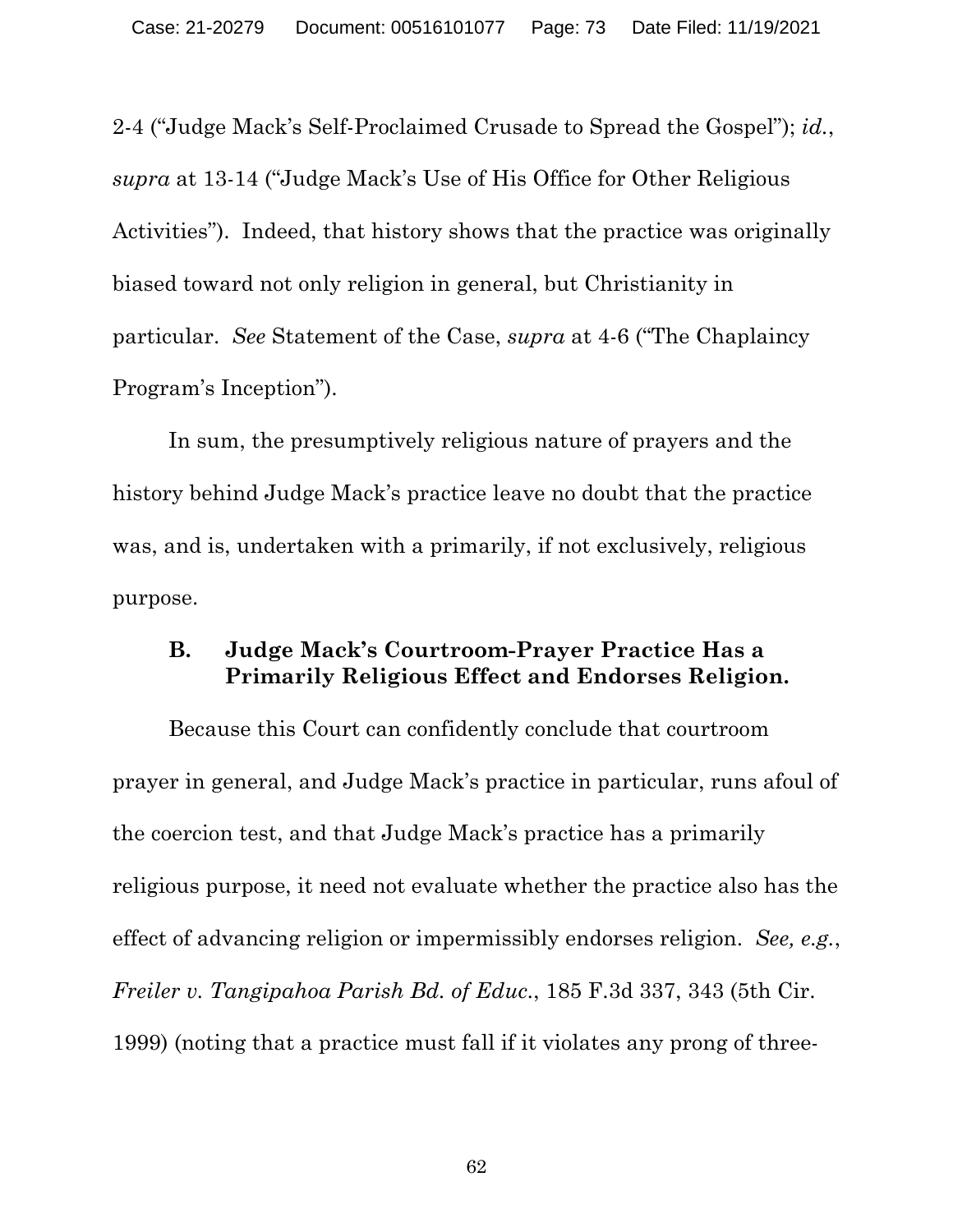part *Lemon* test). Nevertheless, Judge Mack's practice cannot withstand scrutiny under these tests either.

A governmental practice must "have a primary effect that neither advances nor inhibits religion," *McCarty*, 851 F.3d at 525 n.10, and must not "endorse" religion. *Id.* at n. 11. Although the effects and endorsement tests are distinct, *see Clear Creek*, 977 F.2d at 968, they entail overlapping considerations. *See Freiler*, 185 F.3d at 346. Governmental action has a primary effect of advancing religion when it "in fact conveys a message of endorsement or disapproval" of religion. *Id.* at 346. Under the endorsement test, the government cannot "appear[ ] to take a position on questions of religious belief, or make[ ] adherence to a religion relevant in any way to a person's standing in the political community" and must not "convey[ ] a message that religion is favored, preferred, or promoted over other beliefs." *McCarty*, 851 F.3d at 525 n.11. Whether a governmental practice violates this inquiry is evaluated from the perspective of a "reasonable observer" with knowledge of the practice's "contextual history." *Croft v. Perry*, 624 F.3d 157, 168 (5th Cir. 2010); *see also Murray*, 947 F.2d at 156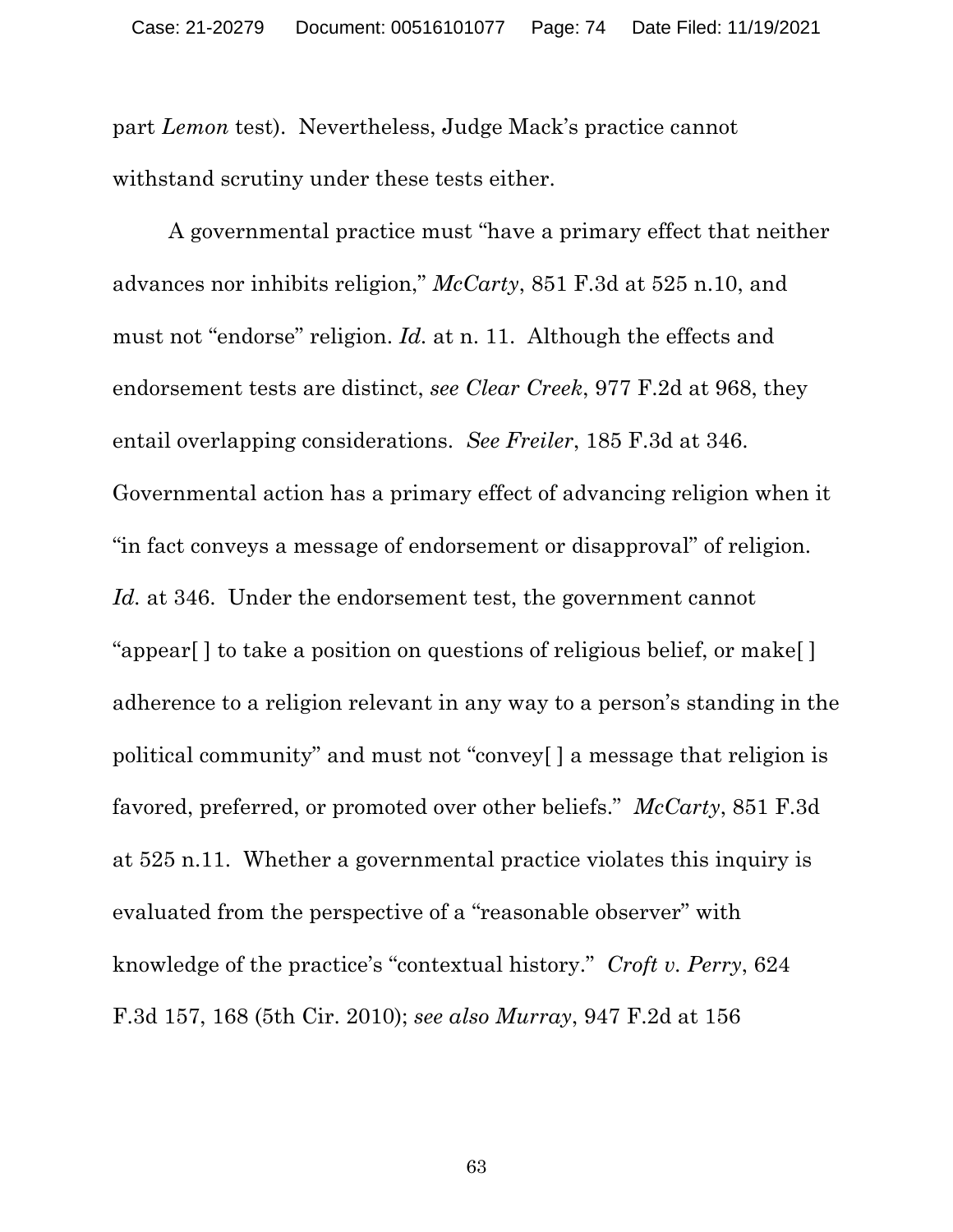("history, purpose, [and] context" are relevant to determining whether practice advances and endorses religion).

In the only appellate decision to consider the question, the Fourth Circuit had little trouble concluding that a judge's practice of opening court sessions with prayer has the primarily religious effect of endorsing religion. *Constangy*, 947 F.2d at 1151. There can be no doubt that Judge Mack's practice does the same. Prayer is a quintessentially religious act, and these prayers are no different: they are almost uniformly religious in content; they are always delivered by religious personnel; they are accompanied by religious body language, such as standing and head-bowing; and the attorneys and litigants in attendance experience them as religious presentations. *See* Statement of the Case, *supra* at 9-10 ("The Prayers"). The history behind the practice further reinforces the religious endorsement reflected in the prayers, as well as the prayers' religious effect. *See* Sec. III.A., *supra*.

## **CONCLUSION**

For the reasons set forth above, the Court should affirm the decision below.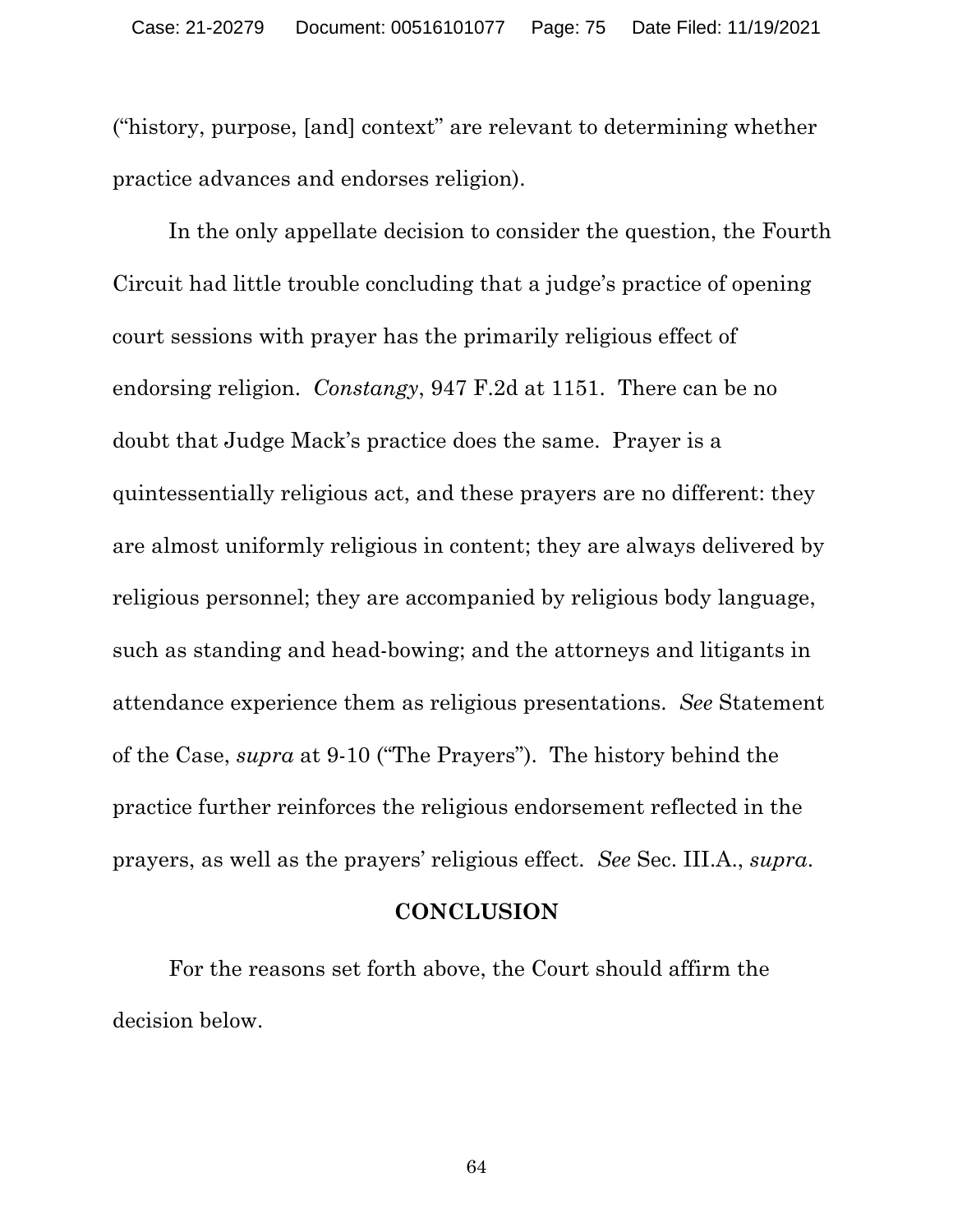Dated: November 19, 2021 Respectfully submitted,

*/s/ Samuel T. Grover* 

Samuel T. Grover *Counsel of Record* FREEDOM FROM RELIGION FOUNDATION, INC. P. O. Box 750 Madison, WI 53701 Telephone: 608-256-8900 Telecopier: 608-204-0422 sgrover@ffrf.org

Ayesha Khan ROCK CREEK LAW, LLC 5309 Burling Terrace Bethesda, MD 20814 Telephone: 301-246-0346